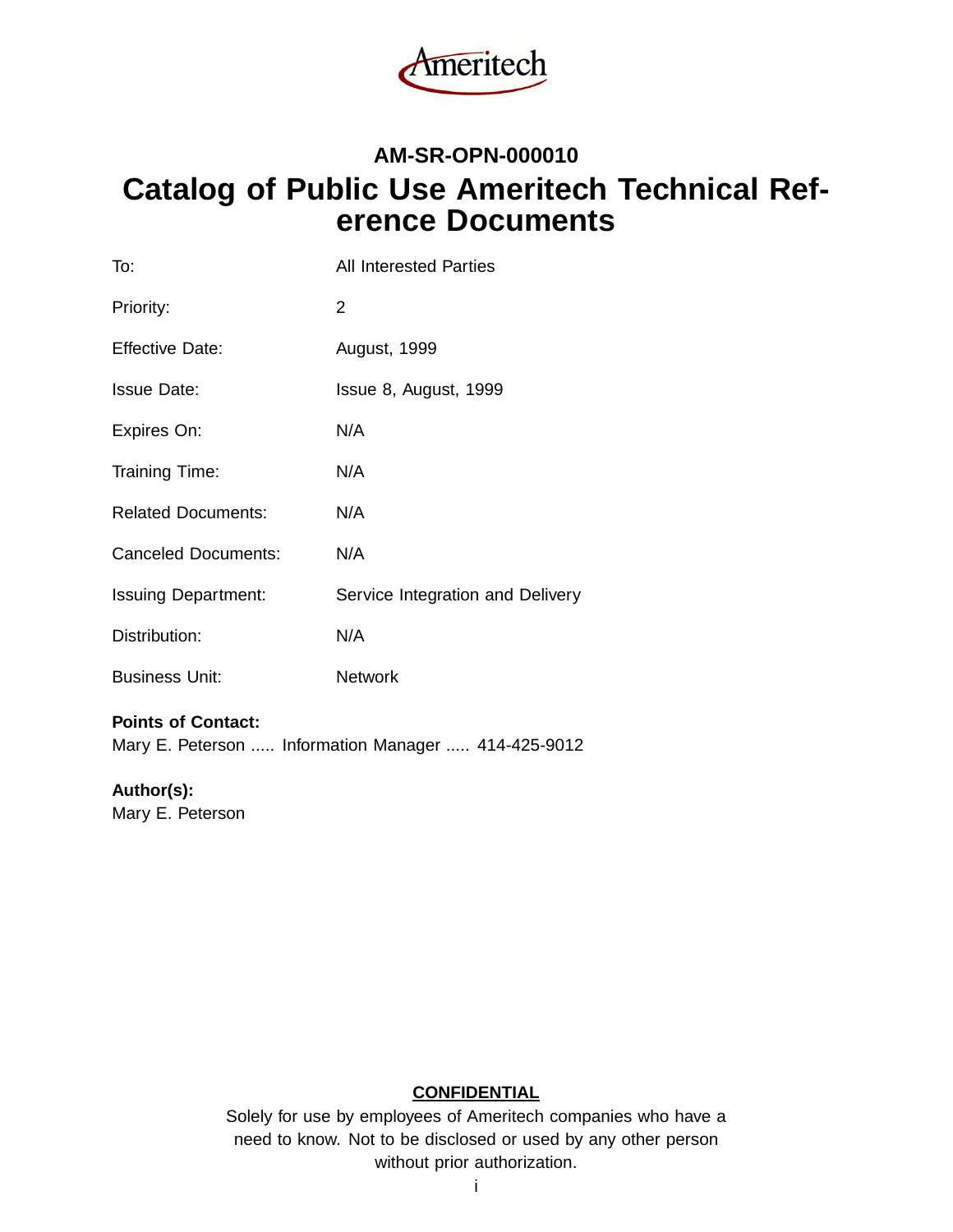| <b>Ameritech Practice</b> | <b>AM-SR-OPN-000010</b><br><b>Issue 8, August, 1999</b> |
|---------------------------|---------------------------------------------------------|
| <b>Table of Contents</b>  |                                                         |
| 1. GENERAL                |                                                         |
| 2. ORDERING INSTRUCTIONS  |                                                         |

| 3. DOCUMENT ABSTRACTS               |  |
|-------------------------------------|--|
| 4. AMERITECH PUBLICATION ORDER FORM |  |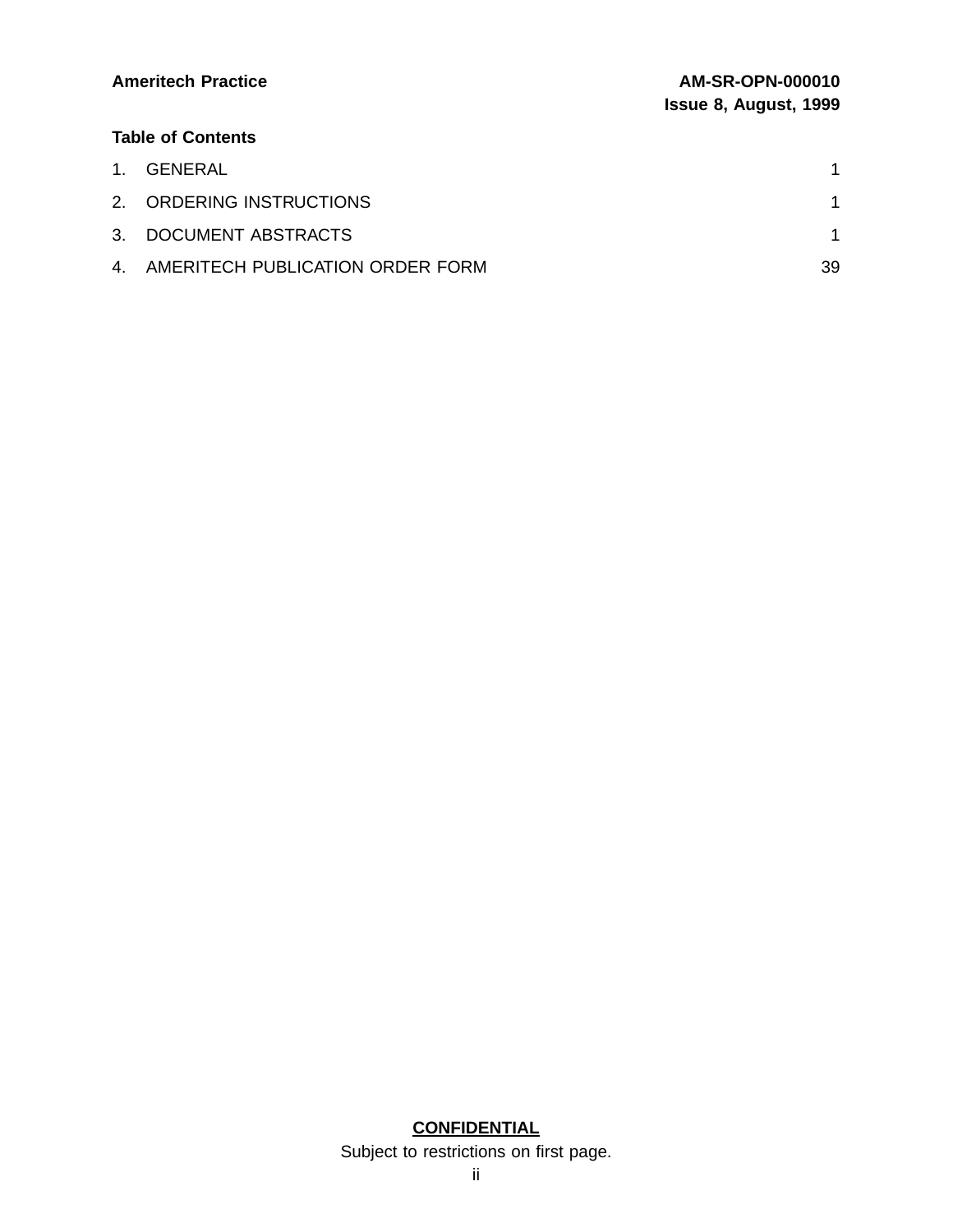#### **1. GENERAL**

This catalog contains a listing of Ameritech technical reference documents.

Prices for the publications are subject to change.

#### **2. ORDERING INSTRUCTIONS**

Publications contained in this section are specific to Ameritech and may be obtained from:

| <b>Employees of Ameritech</b>                                                                                | All Others                                                                                                                                                                     |
|--------------------------------------------------------------------------------------------------------------|--------------------------------------------------------------------------------------------------------------------------------------------------------------------------------|
| Refer to document at http://<br>apexsrv1.ameritech.com or call the docu-<br>ment order desk on 847-248-4324. | See the back of this section for Ameritech Publication<br>Order Form                                                                                                           |
|                                                                                                              | All orders must be prepaid by check payable to<br>Ameritech. Orders for delivery in Illinois, Indiana, Michi-<br>gan, Ohio and Wisconsin must include applicable sales<br>tax. |
|                                                                                                              | Foreign Orders - payment must be made by international<br>money order or by a check drawn on a U.S. bank<br>payable in U.S. dollars.                                           |
|                                                                                                              | Publication prices include postage and handling charges<br>for domestic orders only. Foreign orders, please include<br>\$6.00 per copy with your payment.                      |

#### **3. DOCUMENT ABSTRACTS**

|--|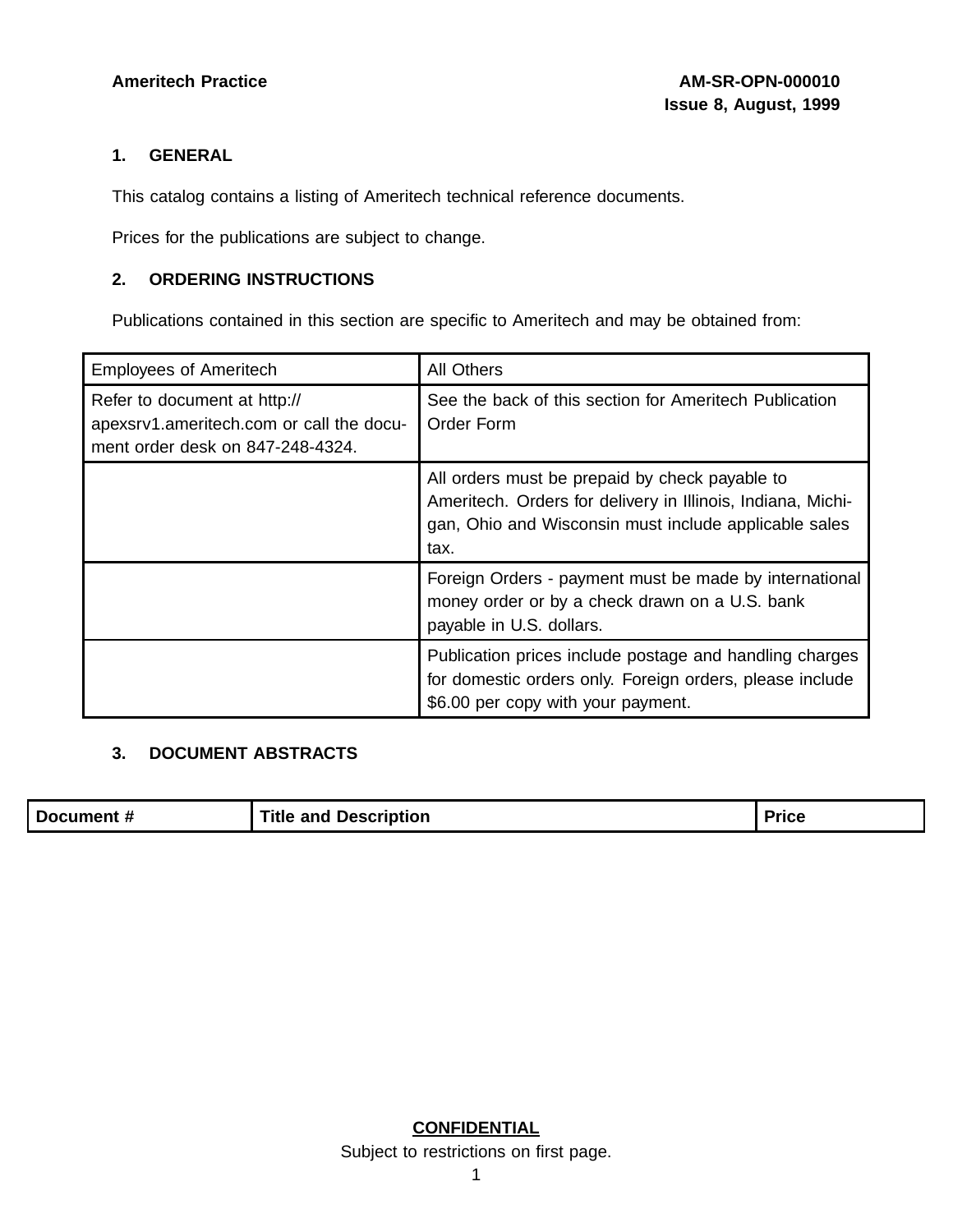| AM 660-005-901 | Special Access, FG A and WATS Provisioning and<br>Maintenance Responsibilities for Services Furnished to In-<br>terexchange Carriers                                                                         |                      |
|----------------|--------------------------------------------------------------------------------------------------------------------------------------------------------------------------------------------------------------|----------------------|
|                | <b>Issue D, November 1988</b>                                                                                                                                                                                | <b>Price: \$9.00</b> |
|                | Outlines the responsibilities and procedures for the Interex-<br>change Carriers (ICs) and the Ameritech operating companies,<br>for installing and maintaining Special Access, Feature Group A<br>and WATS. |                      |

| AM 660-005-902 | Switched Access Feature Groups B, C and D Provisioning<br>and Maintenance Responsibilities for Facilities Furnished<br>to Interexchange Carriers                                                                                                                                                                                                                                                          |                      |
|----------------|-----------------------------------------------------------------------------------------------------------------------------------------------------------------------------------------------------------------------------------------------------------------------------------------------------------------------------------------------------------------------------------------------------------|----------------------|
|                | <b>Issue D, November 1988</b>                                                                                                                                                                                                                                                                                                                                                                             | <b>Price: \$9.00</b> |
|                | Outlines the responsibilities for the maintenance and provision-<br>ing of switched access services furnished to Interexchange<br>Carriers (ICs). For the purpose of this document, switched ac-<br>cess refers to Feature Groups B, C and D service offerings only.<br>The purpose of this practice is to furnish a compatible method of<br>operation between the Ameritech operating companies and ICs. |                      |

| AM 660-005-902 | <b>Special/Switched Access Maintenance Responsibilities for</b><br><b>Facilities Furnished to Interexchange Carriers</b>                                                                                                                                                                                                                                                                        |                      |
|----------------|-------------------------------------------------------------------------------------------------------------------------------------------------------------------------------------------------------------------------------------------------------------------------------------------------------------------------------------------------------------------------------------------------|----------------------|
|                | <b>Issue D, March 1984</b>                                                                                                                                                                                                                                                                                                                                                                      | <b>Price: \$5.00</b> |
|                | Outlines the responsibilities and procedures for the Interex-<br>change Carriers (ICs) and the Ameritech operating companies<br>for addressing questions concerning network blockage on direct<br>routes to carriers and shared routes from access tandems to<br>end offices. The document specifically deals with management<br>information for priority on circuit or facilities restoration. |                      |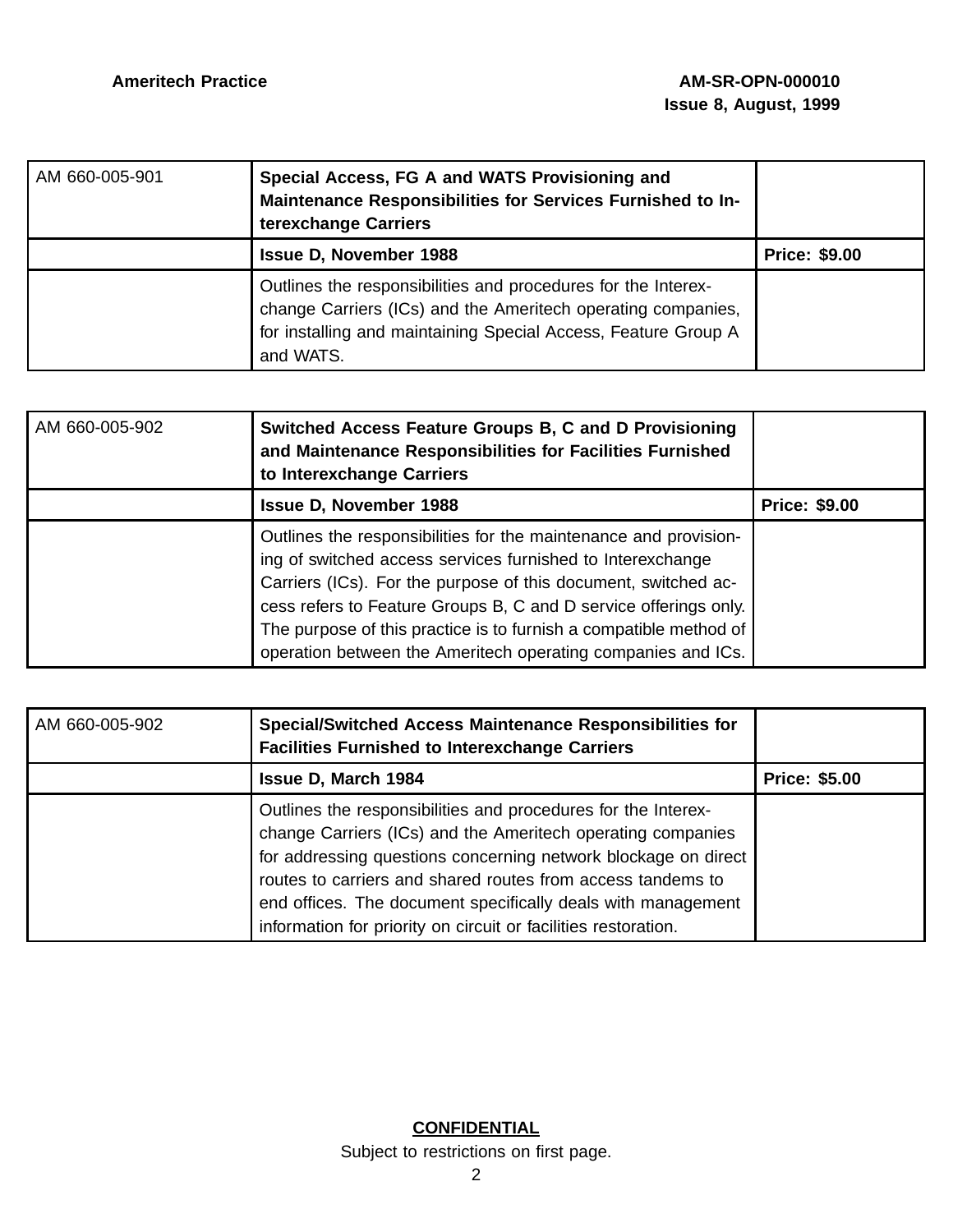| AM 660-005-905 | Installation and Maintenance Responsibilities X.75 Gateway<br><b>Services (Packet Switched Network Service)</b>                                                                                                                                                                                                    |                      |
|----------------|--------------------------------------------------------------------------------------------------------------------------------------------------------------------------------------------------------------------------------------------------------------------------------------------------------------------|----------------------|
|                | <b>Issue B, November 1988</b>                                                                                                                                                                                                                                                                                      | <b>Price: \$7.00</b> |
|                | Outlines the responsibilities and procedures for the mainte-<br>nance and provisioning of X.75 gateway service (packet<br>switched network service) furnished to Interexchange Carriers<br>(ICs). It is intended to furnish a compatible method of operation<br>between the Ameritech operating companies and ICs. |                      |

| AM SR-ENG-000068 | <b>Ameritech ISDN Wiring Guide For ISDN Direct</b>                                                                                                                                                                                                                                                                                                                                                                                                          |                 |
|------------------|-------------------------------------------------------------------------------------------------------------------------------------------------------------------------------------------------------------------------------------------------------------------------------------------------------------------------------------------------------------------------------------------------------------------------------------------------------------|-----------------|
|                  | <b>Issue 3, February 1996</b>                                                                                                                                                                                                                                                                                                                                                                                                                               | Price: \$12.00* |
|                  | The Ameritech ISDN Wiring Guide acquaints the wiring in-<br>staller, electrician and interested homeowner with wiring and<br>powering practices used in residence and small business<br>ISDN installations. It is a useful tool for planning and preparing<br>the home or small business for ISDN Direct service. Wiring<br>topology, standards and federal regulations for ISDN are ex-<br>plained in simple terms with many illustrations and a glossary. |                 |

| AM SR-OAT-000019 | Ameritech Intelligent Network Release 0 Architecture<br><b>Overview</b>                                                                                                                                                                                                                                                                                                                                                                                                                                                                                                                                                                                                                    |                      |
|------------------|--------------------------------------------------------------------------------------------------------------------------------------------------------------------------------------------------------------------------------------------------------------------------------------------------------------------------------------------------------------------------------------------------------------------------------------------------------------------------------------------------------------------------------------------------------------------------------------------------------------------------------------------------------------------------------------------|----------------------|
|                  | <b>Issue 1, July 1989</b>                                                                                                                                                                                                                                                                                                                                                                                                                                                                                                                                                                                                                                                                  | <b>Price: \$7.00</b> |
|                  | This Special Report provides an overview of the Intelligent<br>Network Release 0 architecture which Ameritech is planning<br>for deployment in the 1991 time frame. It discusses the objec-<br>tives and basis for the IN Release 0 platform and provides a<br>high-level view of the proposed architecture along with a brief<br>description of the individual network entities. The document<br>describes the functionality provided by the proposed platform<br>along with an example of how it could be packaged to provide<br>a service. Finally, the evolution of the IN Release 0 platform is<br>discussed to indicate how it will evolve as the Advanced Intelli-<br>gent Network. |                      |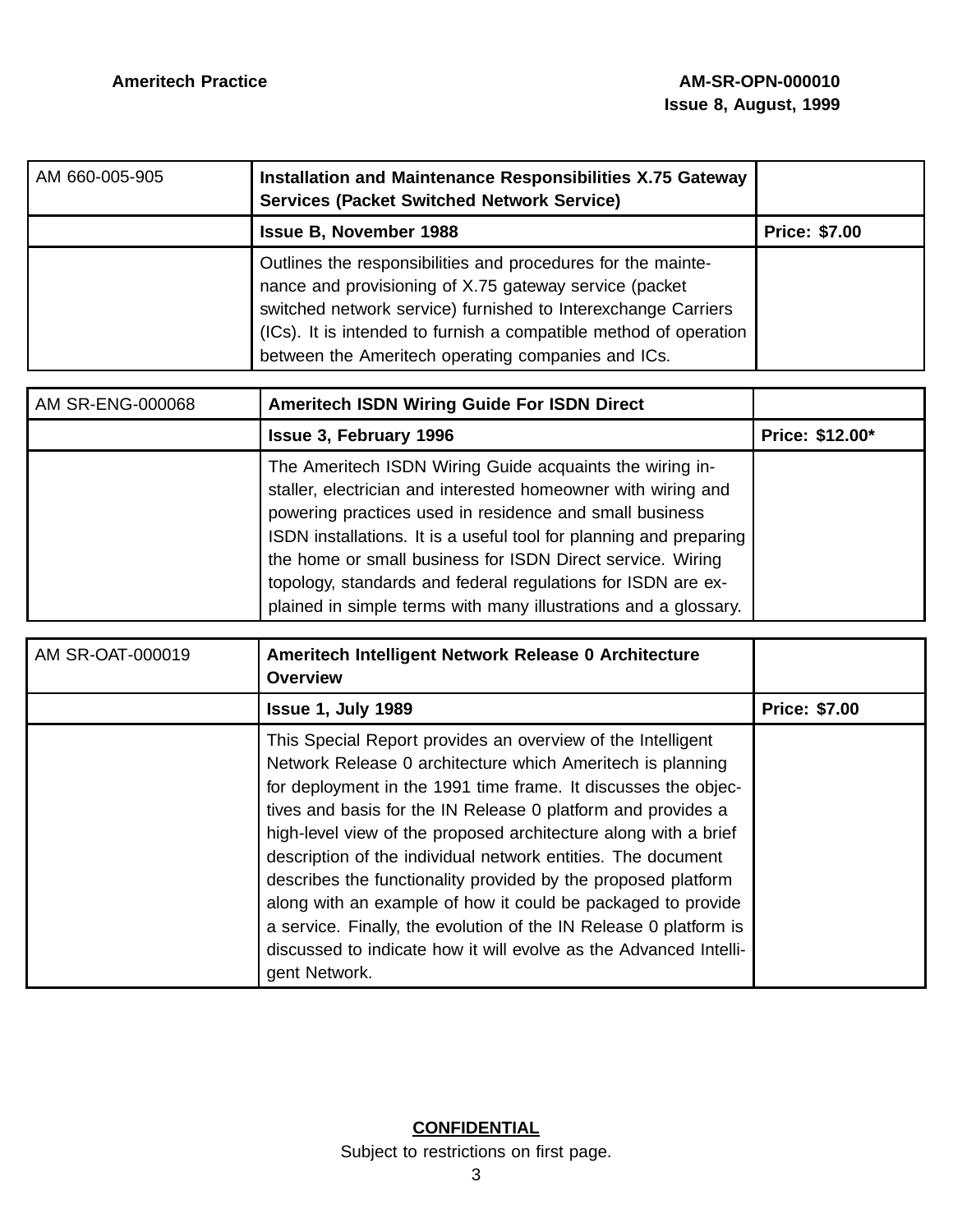| AM TA-OAT-000045 | Ameritech Service Management System Functional Speci-<br>fication                                                                                                                                                                                                                                                                                                                                                                                                                                                                      |                      |
|------------------|----------------------------------------------------------------------------------------------------------------------------------------------------------------------------------------------------------------------------------------------------------------------------------------------------------------------------------------------------------------------------------------------------------------------------------------------------------------------------------------------------------------------------------------|----------------------|
|                  | Issue 1, July 1989                                                                                                                                                                                                                                                                                                                                                                                                                                                                                                                     | <b>Price: \$9.00</b> |
|                  | This document describes the Service Management System<br>(SMS) functionality needed by Ameritech to support services<br>and features offered on the Intelligent Network Release 0 plat-<br>form. Included is a detailed description of: Service Definition,<br>Subscriber Data Administration, Service Administration, Ser-<br>vice Monitoring, Resource Accounting, Service Audits, Network<br>Traffic Mgm't., Memory Administration, SCP Administration,<br>SMS Administration, SMS Interfaces, and SMS Operating Re-<br>quirements. |                      |

| AM TA-OAT-000063 | Ameritech OSI Application to Application Interface for<br><b>Customer Network Management</b>                                                                                                                                                                                                                                                                                                                                                                                                                                                                                                                                            |                       |
|------------------|-----------------------------------------------------------------------------------------------------------------------------------------------------------------------------------------------------------------------------------------------------------------------------------------------------------------------------------------------------------------------------------------------------------------------------------------------------------------------------------------------------------------------------------------------------------------------------------------------------------------------------------------|-----------------------|
|                  | Issue 1, July 1990                                                                                                                                                                                                                                                                                                                                                                                                                                                                                                                                                                                                                      | <b>Price: \$20.00</b> |
|                  | This document describes a preliminary view of a proposed<br>new interface to the Ameritech Service Management System<br>(ASMS). Its purpose is to provide an alternative to the existing<br>user terminal access to the system by providing for an inter-<br>face to the customer's network management computer<br>system. The interface would have functionality similar to the<br>terminal interface, but would allow for direct computer to<br>computer communication. It is based on the Open Systems in-<br>terconnection (OSI) standards, and is in harmony with existing<br>standards efforts in the area of network management. |                       |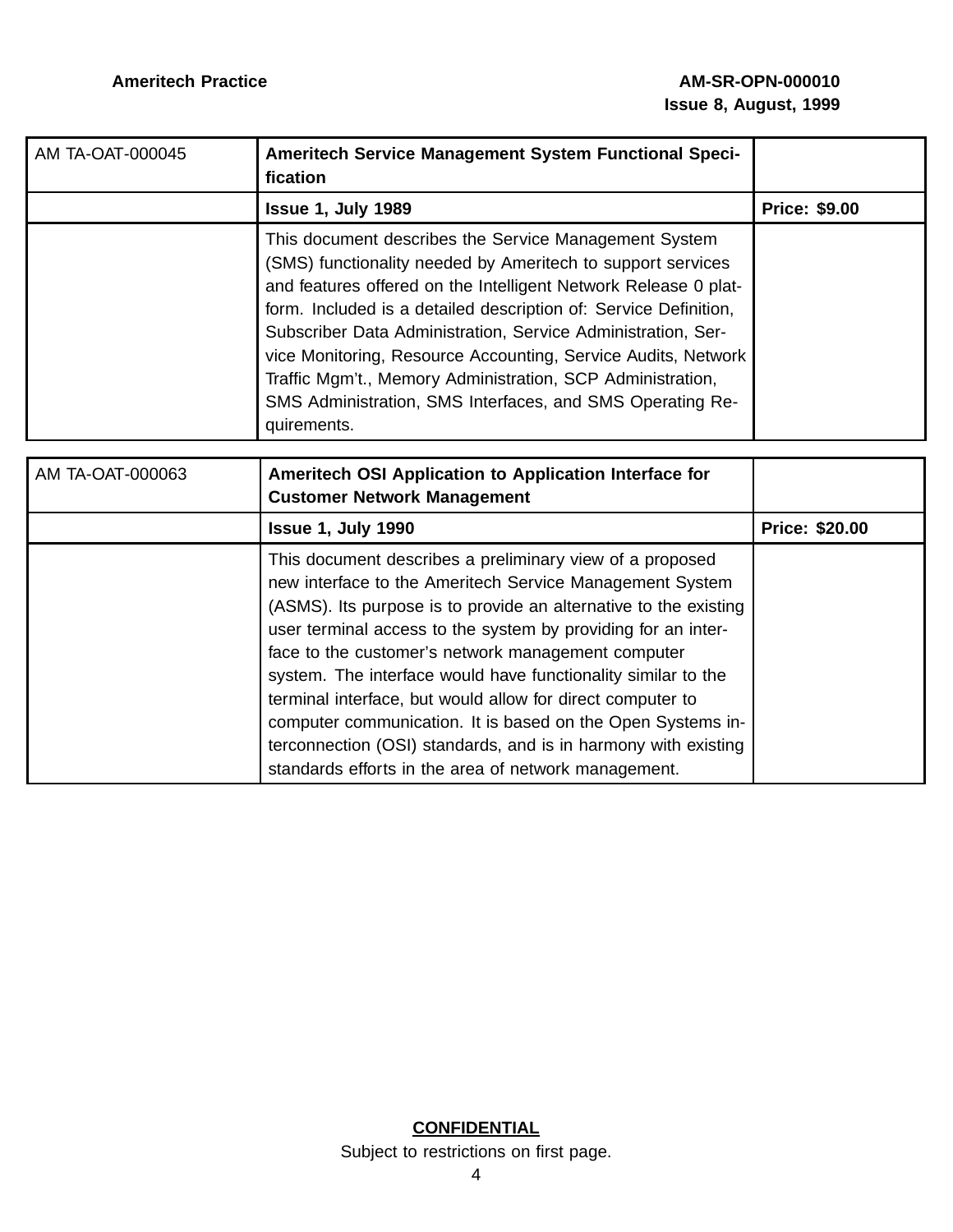| AM TA-TMO-000098 | <b>Generic Switching Requirements for Utility Telemetry Ser-</b><br>vice                                                                                                                                                                                                                                                                                                                                                                                                                                                                                                                                                                                                                                                                                                                                  |                      |
|------------------|-----------------------------------------------------------------------------------------------------------------------------------------------------------------------------------------------------------------------------------------------------------------------------------------------------------------------------------------------------------------------------------------------------------------------------------------------------------------------------------------------------------------------------------------------------------------------------------------------------------------------------------------------------------------------------------------------------------------------------------------------------------------------------------------------------------|----------------------|
|                  | <b>Issue 1, July 1992</b>                                                                                                                                                                                                                                                                                                                                                                                                                                                                                                                                                                                                                                                                                                                                                                                 | <b>Price: \$9.00</b> |
|                  | This Technical Advisory presents Ameritech's view of pro-<br>posed Generic Switching Requirements for Utility Telemetry<br>Service. This Technical Advisory includes the results of<br>progress in standards forums, other interactions and com-<br>ments from industry. The specifications in this document were<br>developed under the auspices of the IEEE Standards Coordi-<br>nating Committee 31. These specifications are provided to the<br>industry for the purpose of inclusion into Regional and/or Bell-<br>core Technical Requirement. This TA will upgrade the current<br>"No-Ring" Test Trunk method (Ameritech AM TR-MKT-000035)<br>of providing Automated Meter Reading Service. Utility Teleme-<br>try Service - Network Interface Specifications will be<br>announced at a later date. |                      |

| AM TM-OAT-000003 | Ameritech Intelligent Network Release 0 Test Plan                                                                                                                                                                                                                                                                                 |                      |
|------------------|-----------------------------------------------------------------------------------------------------------------------------------------------------------------------------------------------------------------------------------------------------------------------------------------------------------------------------------|----------------------|
|                  | <b>Issue 1, February 1990</b>                                                                                                                                                                                                                                                                                                     | <b>Price: \$8.00</b> |
|                  | This document is intended to define the specific testing and<br>verification for the Ameritech Intelligent Network Release 0. It<br>sets the tone for what is to be tested and how it will be tested.<br>In order to exercise the Ameritech Intelligent Network Release<br>0 functionality, a pseudo-customer network is created. |                      |

| AM TM-TMO-000013 | <b>ISDN Modem</b>                                                                                                                                                                                                                                                                                                                                                                                                                                                                                                     |                      |
|------------------|-----------------------------------------------------------------------------------------------------------------------------------------------------------------------------------------------------------------------------------------------------------------------------------------------------------------------------------------------------------------------------------------------------------------------------------------------------------------------------------------------------------------------|----------------------|
|                  | Issue 1.1, October 1993                                                                                                                                                                                                                                                                                                                                                                                                                                                                                               | <b>Price: \$8.00</b> |
|                  | This document discusses an innovation that will dramatically<br>increase the utility of Integrated Services Digital Network<br>(ISDN) for many applications. This approach provides for in-<br>teroperability with the existing analog modem and facsimile<br>devices. It does so via an equipment innovation and it does<br>not require the use of modem pools. This document should<br>be of significant interest to those involved in the marketing<br>and design of ISDN, modem, facsimile and similar equipment. |                      |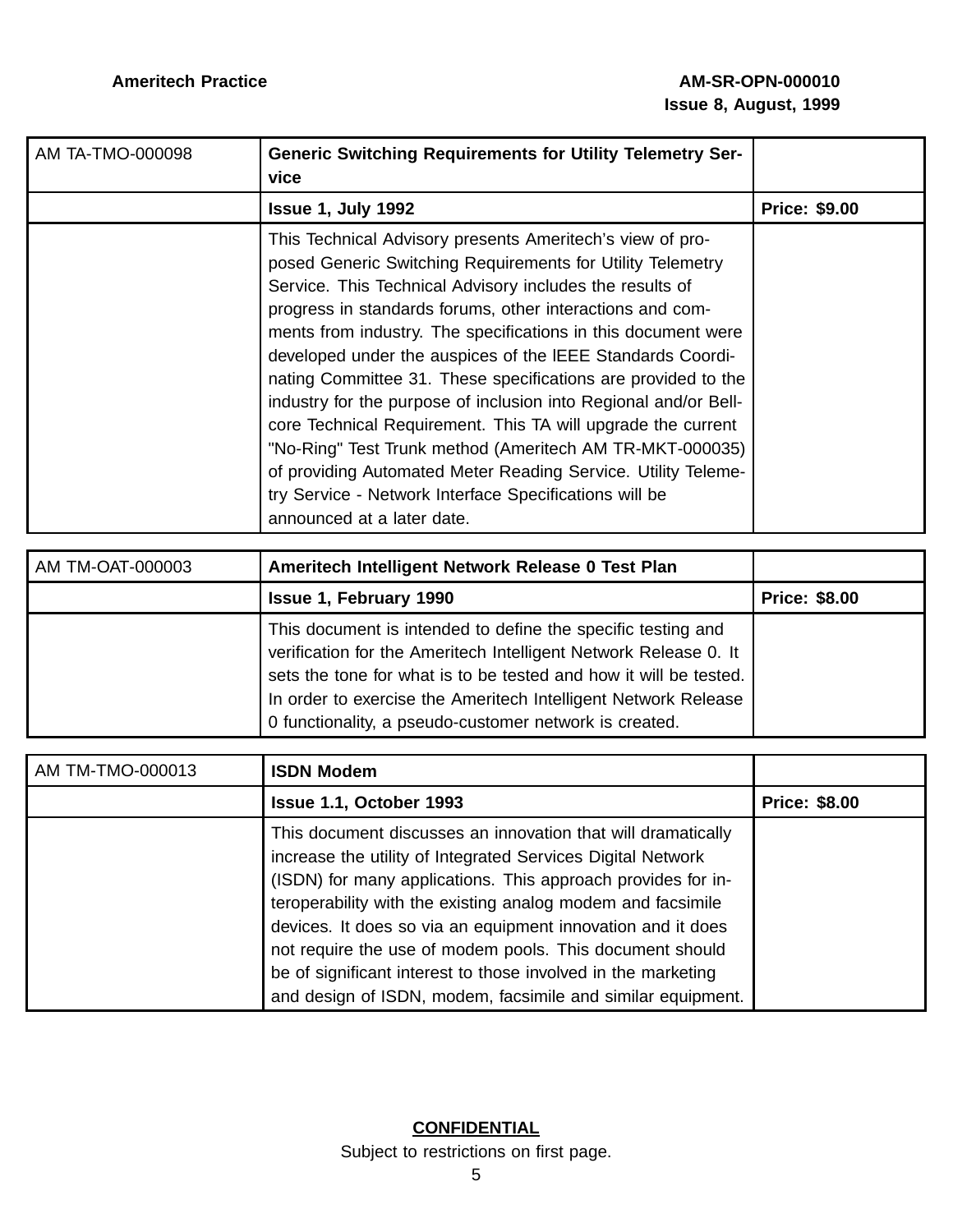| AM TR-CSI-000090 | <b>Ameritech Guidelines for Product Change Notices</b>                                                                                                                                                                                                                                                                                                                                                                              |                      |
|------------------|-------------------------------------------------------------------------------------------------------------------------------------------------------------------------------------------------------------------------------------------------------------------------------------------------------------------------------------------------------------------------------------------------------------------------------------|----------------------|
|                  | <b>Issue 1, May 1992</b>                                                                                                                                                                                                                                                                                                                                                                                                            | <b>Price: \$8.00</b> |
|                  | This document provides suppliers of telecommunications<br>equipment with proposed Product Change Notice guidelines<br>that should be used to effectively interface with Ameritech Ser-<br>vices and its Affiliates concerning product changes. Although<br>these guidelines are subject to Ameritech Services' copyright,<br>a supplier may elect to follow the procedures described herein<br>with customers other than Ameritech. |                      |

| AM TR-EEN-000011 | Ameritech Installation Administrative and Workmanship<br><b>Requirements</b>                                                                                                                                                                                                                                                                                                                                                                                                                                                                                                                |                       |
|------------------|---------------------------------------------------------------------------------------------------------------------------------------------------------------------------------------------------------------------------------------------------------------------------------------------------------------------------------------------------------------------------------------------------------------------------------------------------------------------------------------------------------------------------------------------------------------------------------------------|-----------------------|
|                  | <b>Issue H, August 1999</b>                                                                                                                                                                                                                                                                                                                                                                                                                                                                                                                                                                 | <b>Price: \$20.00</b> |
|                  | This publication is an Installation Supplier's guide for equip-<br>ment and equipment systems that will be installed, removed, or<br>modified in all types of Telephone Company facilities. This doc-<br>ument reflects current requirements that are subject to revision<br>or change for any reason, including but not limited to, confor-<br>mity with standards declared by various agencies, utilization of<br>advances in the state of technical arts, or the reflection of<br>changes in the design of any equipment, techniques or proce-<br>dures described or referred to herein. |                       |

| AM TR-EEN-000015 | Ameritech Central Office Equipment and Engineering Re-<br>quirements                                                                                                                                                                    |                       |
|------------------|-----------------------------------------------------------------------------------------------------------------------------------------------------------------------------------------------------------------------------------------|-----------------------|
|                  | <b>Issue 1, December 1992</b>                                                                                                                                                                                                           | <b>Price: \$63.00</b> |
|                  | Provides suppliers of central office equipment and engineering<br>services with the general material and engineering require-<br>ments necessary to provide equipment and/or engineering<br>services to an Ameritech operating company. |                       |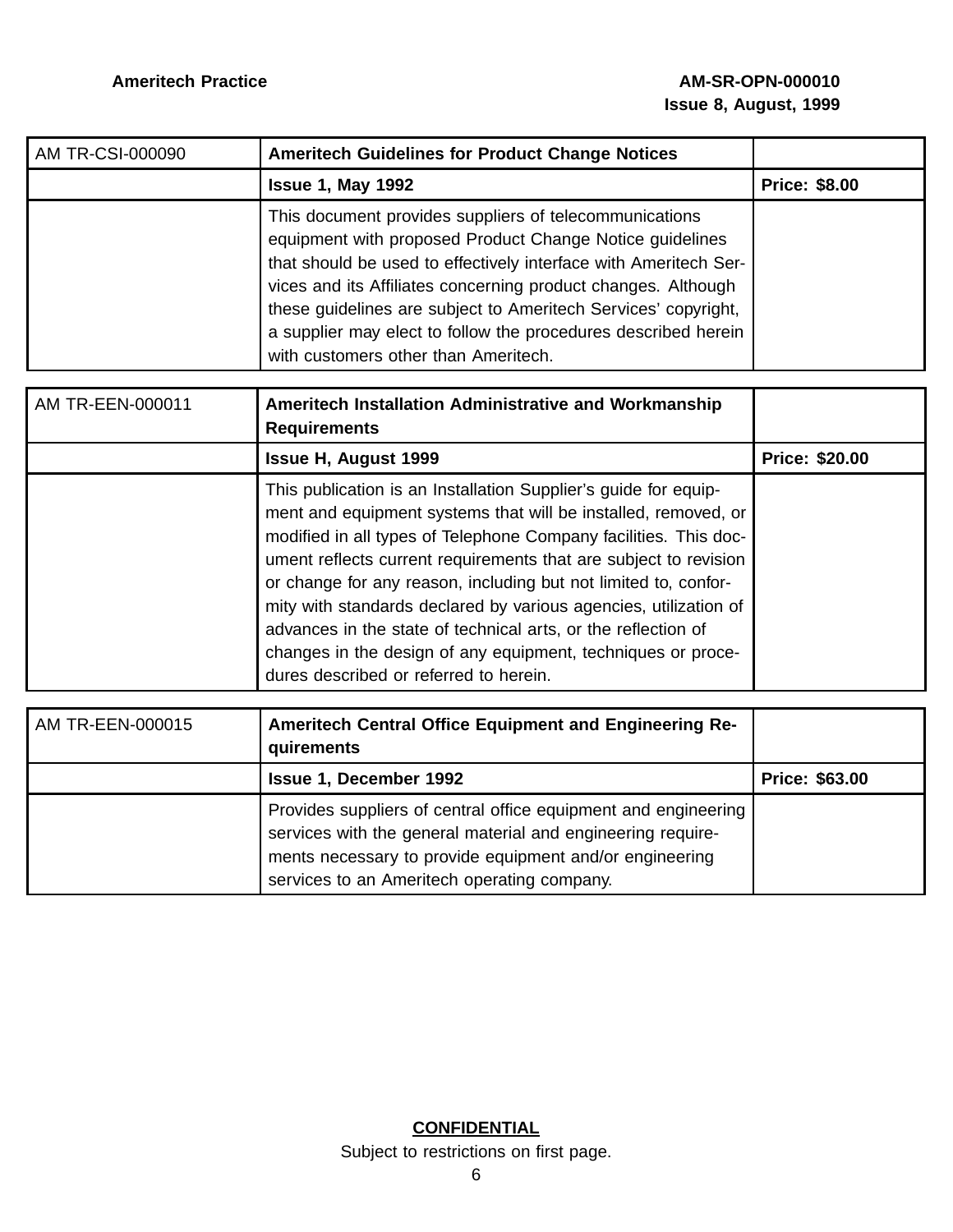| AM TR-ENG-000121 | <b>Ameritech Digital Video Service Interface Specifications</b>                                                                                                                                                                                                                                            |                      |
|------------------|------------------------------------------------------------------------------------------------------------------------------------------------------------------------------------------------------------------------------------------------------------------------------------------------------------|----------------------|
|                  | <b>Issue 2, September 1994</b>                                                                                                                                                                                                                                                                             | <b>Price: \$6.00</b> |
|                  | This specification is being reissued to include the addition of<br>more audio channel options and to provide a more detailed<br>description of the video and audio performance objectives.<br>Additional changes or modifications to this service will be doc-<br>umented in later issues, as appropriate. |                      |

| AM TR-IBT-000058 | Netpartner <sup>®</sup> Network Management System (NMS) Interface<br><b>Specification</b>                                                                                                                                                                                                                                                                                                                                                                            |                      |
|------------------|----------------------------------------------------------------------------------------------------------------------------------------------------------------------------------------------------------------------------------------------------------------------------------------------------------------------------------------------------------------------------------------------------------------------------------------------------------------------|----------------------|
|                  | <b>Issue 1, February 1990</b>                                                                                                                                                                                                                                                                                                                                                                                                                                        | <b>Price: \$8.00</b> |
|                  | This document defines interface requirements between the Lo-<br>cal Exchange Carrier (LEC) host complex communications<br>processor and the end-customer premises equipment. The<br>specification is published as a guide for designers, manufactur-<br>ers, and suppliers of customer premises equipment (CPE) and<br>software that are intended to be compatible with the host com-<br>plex. * Netpartner is a registered trademark of AT{Undeclared<br>$entity\}$ |                      |

| AM TR-MKT-000035 | <b>Ameritech Automatic Meter Reading Service Interface</b><br><b>Specification</b>                                                                                                                                                 |                      |
|------------------|------------------------------------------------------------------------------------------------------------------------------------------------------------------------------------------------------------------------------------|----------------------|
|                  | Issue 1, March 1989                                                                                                                                                                                                                | <b>Price: \$9.00</b> |
|                  | This document describes the architecture and operation of<br>Ameritech's automated utility meter reading service. It pro-<br>vides interface specifications and operating requirements as a<br>guide for system users and vendors. |                      |

| AM TR-MKT-000038 | Ameritech Scan-Alert Transport Service Deployed with<br><b>Base 10 Technology</b>                                                                                                                                                                                                                                                                                                 |                      |
|------------------|-----------------------------------------------------------------------------------------------------------------------------------------------------------------------------------------------------------------------------------------------------------------------------------------------------------------------------------------------------------------------------------|----------------------|
|                  | <b>Issue 1, May 1989</b>                                                                                                                                                                                                                                                                                                                                                          | <b>Price: \$8.00</b> |
|                  | This technical reference provides a description of the<br>Ameritech Scan-Alert Transport Service based on data-under-<br>voice technology. It provides the technical and protocol<br>specifications for the two points of interface for this service.<br>This specification addresses one of two technologies the<br>AOCs may elect to deploy in conjunction with alarm services. |                      |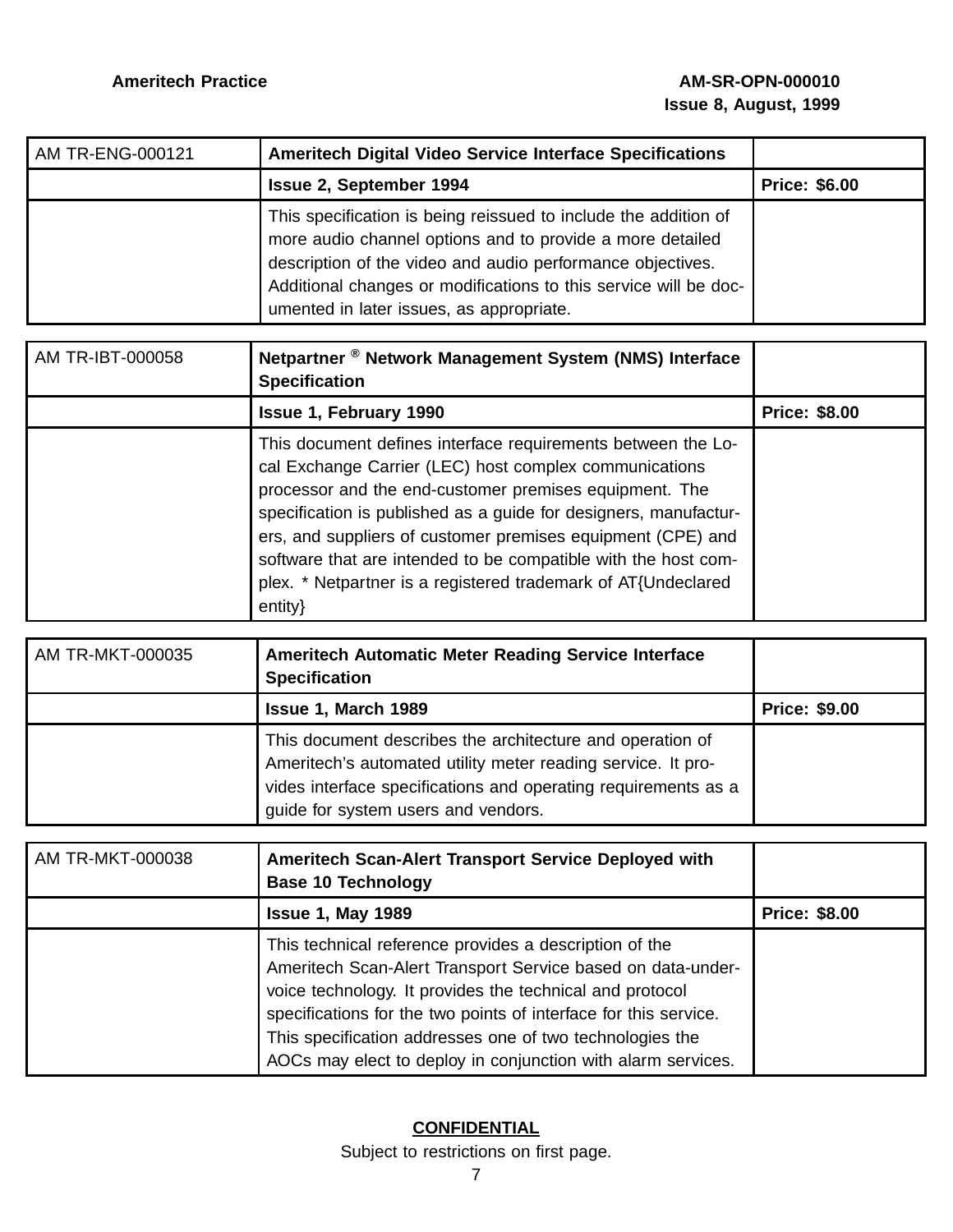| AM TR-MKT-000039 | Ameritech Scan-Alert Transport Service Deployed with Ap-<br>plied Spectrum                                                                                                                                                                                                                                                                                                      |                      |
|------------------|---------------------------------------------------------------------------------------------------------------------------------------------------------------------------------------------------------------------------------------------------------------------------------------------------------------------------------------------------------------------------------|----------------------|
|                  | <b>Issue 1, May 1989</b>                                                                                                                                                                                                                                                                                                                                                        | <b>Price: \$6.00</b> |
|                  | This technical reference provides a description of the<br>Ameritech Scan-Alert Transport Service based on spread<br>spectrum technology. It provides the technical and protocol<br>specifications for the two points of interface for this service.<br>This specification addresses one of two technologies the<br>AOCs may elect to deploy in conjunction with alarm services. |                      |

| AM TR-MKT-000046 | Ameritech Public Telephone Message Interface Specifica-<br>tions                                                                                                                                                                                                                                                                                                                                                                                                                                                                  |                      |
|------------------|-----------------------------------------------------------------------------------------------------------------------------------------------------------------------------------------------------------------------------------------------------------------------------------------------------------------------------------------------------------------------------------------------------------------------------------------------------------------------------------------------------------------------------------|----------------------|
|                  | <b>Issue 2, September 1991</b>                                                                                                                                                                                                                                                                                                                                                                                                                                                                                                    | <b>Price: \$6.00</b> |
|                  | This is the second issue of the Public Telephone Message De-<br>livery Service network interface. This issue describes a new<br>interface which will be used to provide the service; it replaces<br>the interface defined in Issue 1. Public Telephone Message<br>Delivery Service will be deployed in major public telephone<br>market areas in the Ameritech region to provide voice messag-<br>ing capability to persons calling from Ameritech public<br>telephones. Deployment is planned for the second quarter of<br>1992. |                      |

| AM TR-MKT-000066 | <b>Special Access, Switched Access and Ameritech Packet</b><br><b>Switched Network</b>                                                                                                                                                                                                                                                                                                                                                                                                                                                                                                                                                                                         |                      |
|------------------|--------------------------------------------------------------------------------------------------------------------------------------------------------------------------------------------------------------------------------------------------------------------------------------------------------------------------------------------------------------------------------------------------------------------------------------------------------------------------------------------------------------------------------------------------------------------------------------------------------------------------------------------------------------------------------|----------------------|
|                  | <b>Issue 10, September 1997</b>                                                                                                                                                                                                                                                                                                                                                                                                                                                                                                                                                                                                                                                | <b>Price: \$6.00</b> |
|                  | The Ameritech Interval Guide (AM TR-MKT-000066) Issue 10<br>contains General Information, Product Descriptions, Negoti-<br>ated Intervals, Application Dates, Firm Order Confirmation,<br>Confirming Design Layout Report Dates, Disconnects, and<br>Standard Access Order Intervals. This document provides the<br>standard intervals and guidelines for processing Access Ser-<br>vice Requests (ASRs) for Ameritech operating companies<br>(AOCs) as referenced in the FCC 2 Interstate Access Tariff<br>Section 5.5. It is for use by all customers ordering Ameritech<br>Interconnection, Dedicated and Switched Communications<br>services, Special Access and Exchange. |                      |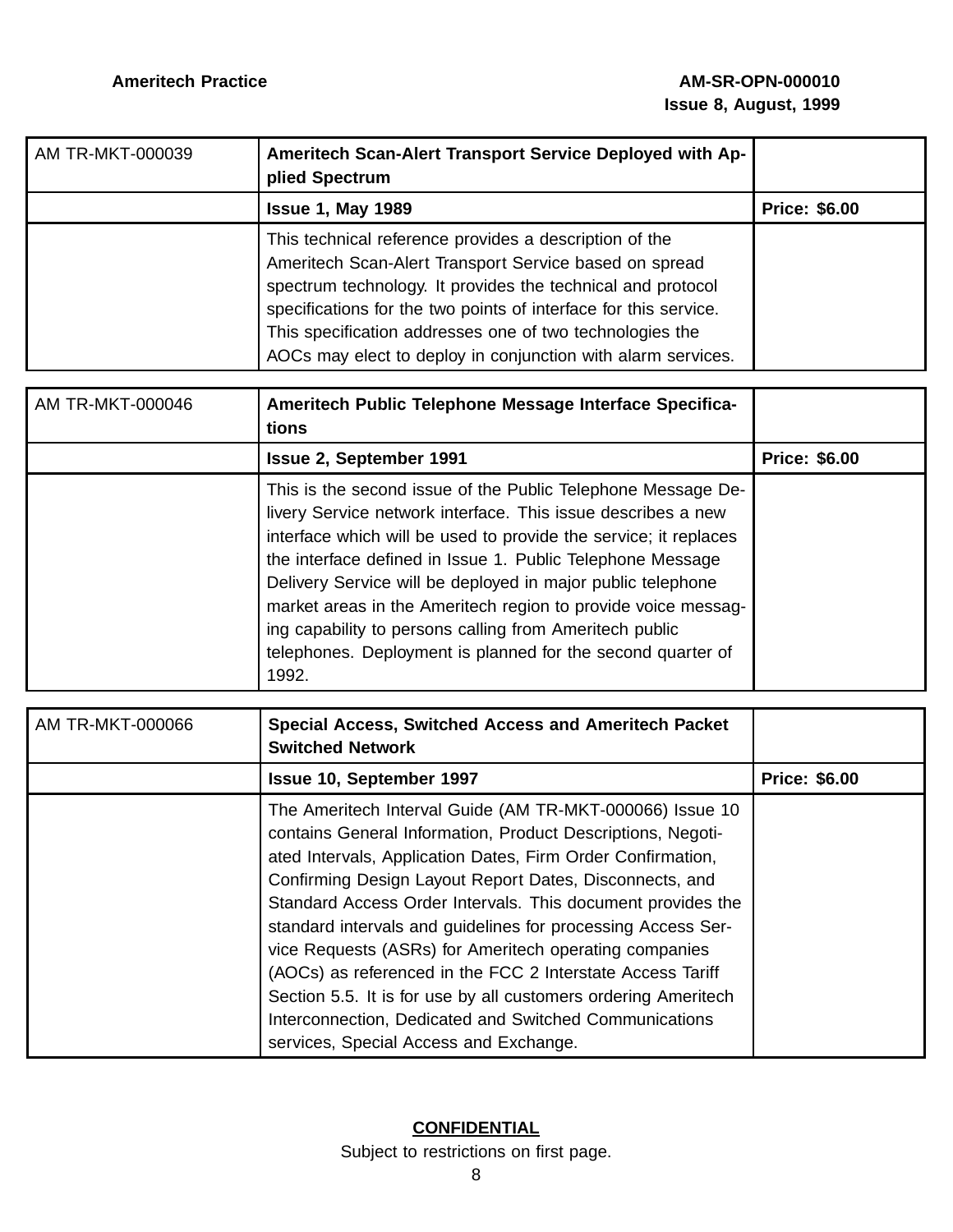| AM TR-MKT-000071 | <b>Ameritech Answer Supervision with Line Side Interface</b><br><b>Specifications</b>                                                                                                                                                                                                                                                                                                                                                                                                                                                                                                                                                                                                                                                                                                                                                                                                                       |                      |
|------------------|-------------------------------------------------------------------------------------------------------------------------------------------------------------------------------------------------------------------------------------------------------------------------------------------------------------------------------------------------------------------------------------------------------------------------------------------------------------------------------------------------------------------------------------------------------------------------------------------------------------------------------------------------------------------------------------------------------------------------------------------------------------------------------------------------------------------------------------------------------------------------------------------------------------|----------------------|
|                  | Issue 1, December 1990                                                                                                                                                                                                                                                                                                                                                                                                                                                                                                                                                                                                                                                                                                                                                                                                                                                                                      | <b>Price: \$6.00</b> |
|                  | This document describes the network interface for the<br>Ameritech Answer Supervision with Line Side Interface Basic<br>Service Element (BSE). This feature will provide an electrical<br>indication of the called party answer to a line side connection<br>via reversal of the voltage on the subscribing line. This techni-<br>cal reference is published by Ameritech to provide a technical<br>description of the interface between customer premises equip-<br>ment and appropriately equipped Ameritech central offices.<br>The availability of Ameritech Answer Supervision with Line<br>Side Interface BSE is planned for the first half of 1991, contin-<br>gent upon acceptance by the Federal Communications<br>Commission. The BSE will be available in properly equipped<br>Northern Telecom DMS <sup>®</sup> -100 central offices. * DMS is a regis-<br>tered trademark of Northern Telecom. |                      |

| AM TR-MKT-000108 | Ameritech Directory Search (ADS) Technical Description                                                                                                                                                                                                                                 |                      |
|------------------|----------------------------------------------------------------------------------------------------------------------------------------------------------------------------------------------------------------------------------------------------------------------------------------|----------------------|
|                  | <b>Issue 2, March 1994</b>                                                                                                                                                                                                                                                             | <b>Price: \$8.00</b> |
|                  | This document is designed as a guide for Interexchange Carri-<br>ers and information providers who may wish to access the<br>Ameritech Directory Search (ADS) Service. This technical<br>reference outlines the requirements and specifications for in-<br>terpreting the data stream. |                      |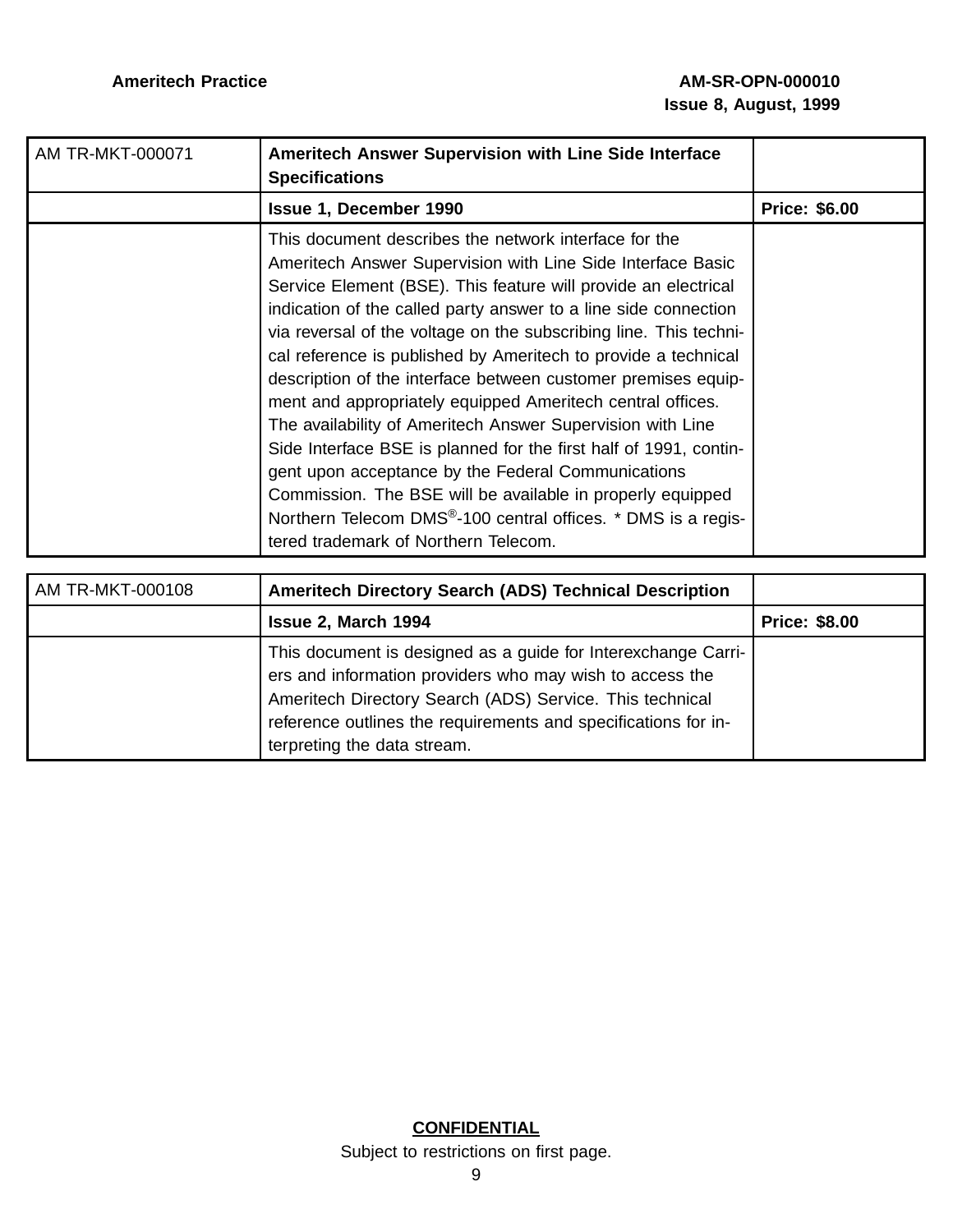| <b>AM TR-NCS-000120</b> | <b>Ameritech Test Line Directory</b>                                                                                                                                                                                                                                                                                                                                                                                                                                                                                                                                                                                                                                                                                                                                                                                                                                                                                                  |                       |
|-------------------------|---------------------------------------------------------------------------------------------------------------------------------------------------------------------------------------------------------------------------------------------------------------------------------------------------------------------------------------------------------------------------------------------------------------------------------------------------------------------------------------------------------------------------------------------------------------------------------------------------------------------------------------------------------------------------------------------------------------------------------------------------------------------------------------------------------------------------------------------------------------------------------------------------------------------------------------|-----------------------|
|                         | <b>Issue 1, May 1994</b>                                                                                                                                                                                                                                                                                                                                                                                                                                                                                                                                                                                                                                                                                                                                                                                                                                                                                                              | <b>Price: \$12.00</b> |
|                         | This technical reference has been assembled to assist internal<br>and external clients with access to loopback test line numbers<br>at the request of the Ameritech Long Distance Industry<br>Services (ALDIS). The test line information provided in the ref-<br>erence is intended to give the user an annual guide from which<br>to look up central office or tandem related data. This docu-<br>ment contains specific test line information for Interexchange<br>Carriers (IXCs) and internal customers. It is organized in sec-<br>tions to provide each client with test line information specific to<br>their needs. ALDIS and Network have built an Interactive<br>Voice Response (IVR) system that will assist any customer 7<br>days a week and 24 hours a day in obtaining test line informa-<br>tion. The system, when accessed will provide the latest<br>information as listed in sections of the technical reference. |                       |

| AM TR-NIS-000068 | <b>Ameritech ISDN Interface Specification</b>                                                                                                                                                                                                              |                    |
|------------------|------------------------------------------------------------------------------------------------------------------------------------------------------------------------------------------------------------------------------------------------------------|--------------------|
|                  | <b>Issue 4, August 1998</b>                                                                                                                                                                                                                                | <b>Price: \$15</b> |
|                  | Interface Specification document is being reissued to update<br>the standard National ISDN-2 (NI-2) Basic Rate Access (BRA)<br>and Primary Rate Interface (PRI) documentation references.<br>This includes the introduction of National ISDN enhancements. |                    |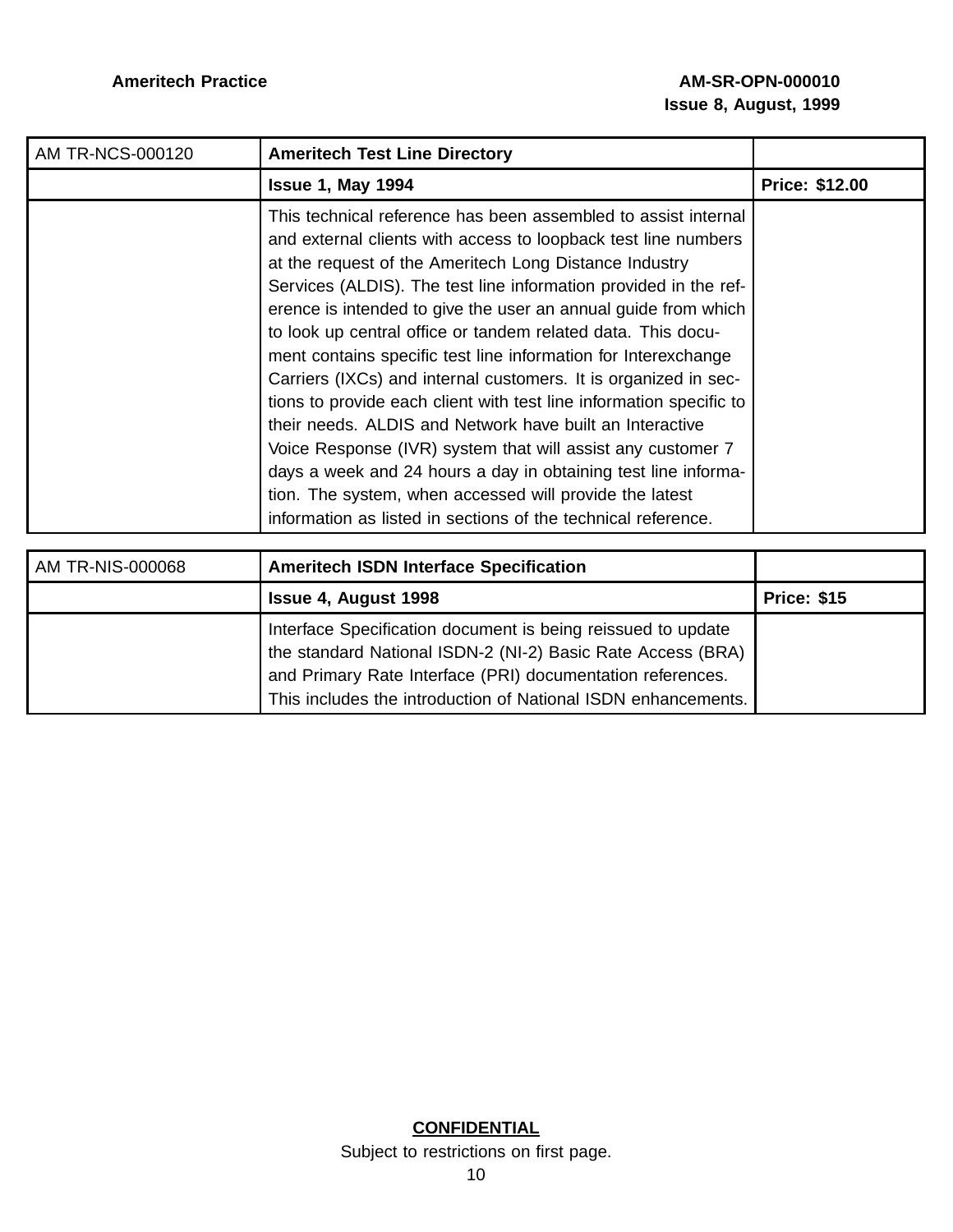| AM TR-NIS-000074 | 1A ESSä Bulk Calling Line Identification (BCLID) Interface<br><b>Specification</b>                                                                                                                                                                                                                                                                                                                                                                                                                                                                                                                                                                                                                                                                       |                      |
|------------------|----------------------------------------------------------------------------------------------------------------------------------------------------------------------------------------------------------------------------------------------------------------------------------------------------------------------------------------------------------------------------------------------------------------------------------------------------------------------------------------------------------------------------------------------------------------------------------------------------------------------------------------------------------------------------------------------------------------------------------------------------------|----------------------|
|                  | <b>Issue 1, July 1991</b>                                                                                                                                                                                                                                                                                                                                                                                                                                                                                                                                                                                                                                                                                                                                | <b>Price: \$6.00</b> |
|                  | Ameritech plans to offer a new advanced Custom Calling Ser-<br>vice (CCS) which allows Customer Premises Equipment<br>(CPE) to receive Calling Party Number and other incoming<br>call-related information. This information will be delivered over<br>a Dedicated Network Access Line (DNAL). Ameritech initially<br>plans to offer this service only from selected AT{Undeclared<br>entity} 1A ESSä switches across the Ameritech region. The<br>service, which has yet to be named, will use an<br>AT{Undeclared entity} proprietary interface for Bulk Calling<br>Line Identification (BCLID). The interface uses a 1200 Baud<br>data link connected to a 1A ESSä switch Input/Output Chan-<br>nel. * 1A ESS is a trademark of AT{Undeclared entity} |                      |

| AM TR-NIS-000075 | <b>Telemetry/Alarm Bridged Service (TABS) Overview</b>                                                                                                                                                                                   |                      |
|------------------|------------------------------------------------------------------------------------------------------------------------------------------------------------------------------------------------------------------------------------------|----------------------|
|                  | Issue 1, April 1993                                                                                                                                                                                                                      | <b>Price: \$7.00</b> |
|                  | This Technical Reference is published by Ameritech to provide<br>a technical view of the Telemetry/Alarm Bridged Service. It<br>provides interface specifications and operating requirements<br>as a guide for system users and vendors. |                      |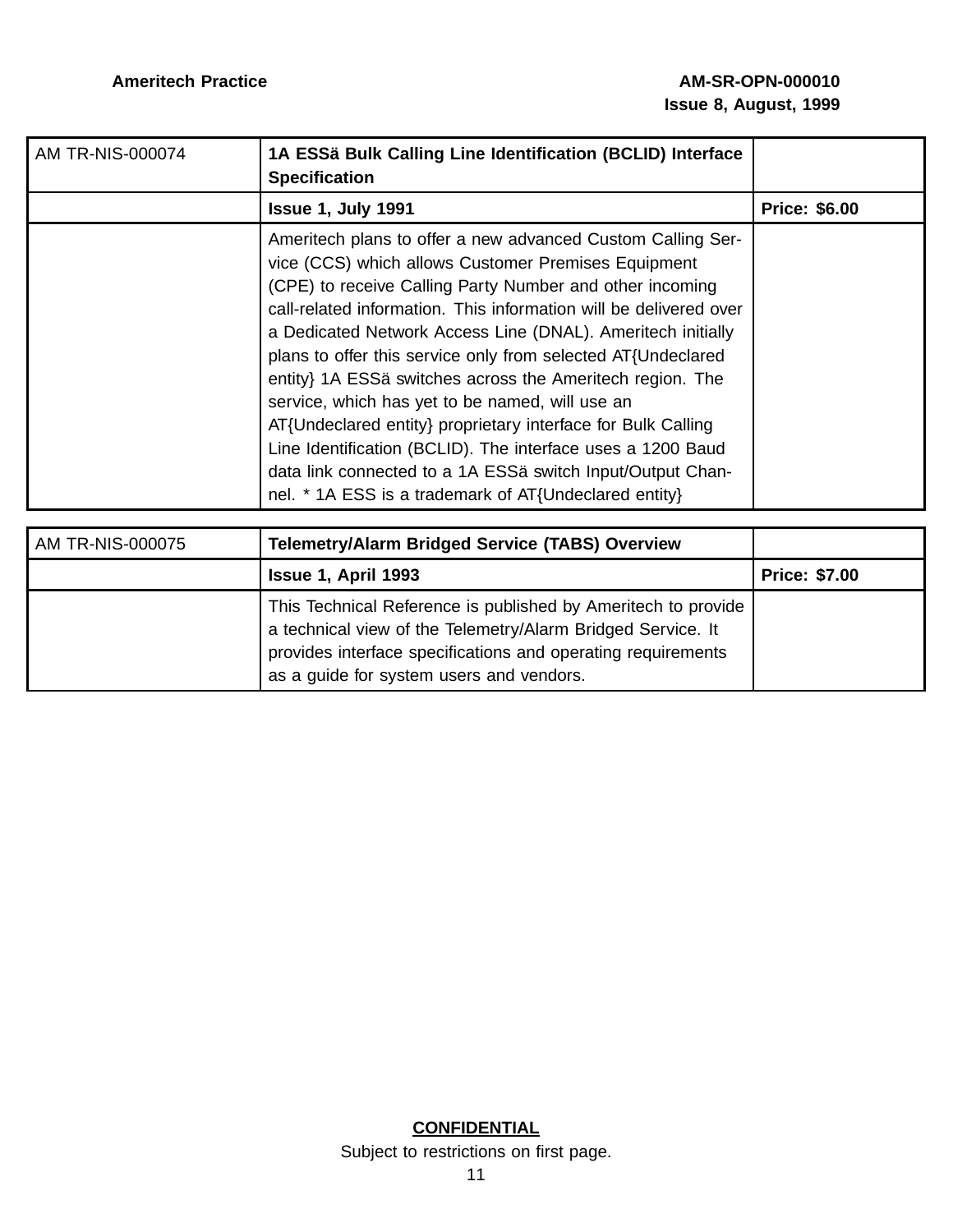| AM TR-NIS-000077 | Ameritech OPTINETä 100 Mbps (FDDI) Interface Specifica-<br>tions                                                                                                                                                                                                                                                                                                                                                                                                                                                                                                                                                                                                                                                                                                                                                                                                                                                                                                                                                                                                            |                      |
|------------------|-----------------------------------------------------------------------------------------------------------------------------------------------------------------------------------------------------------------------------------------------------------------------------------------------------------------------------------------------------------------------------------------------------------------------------------------------------------------------------------------------------------------------------------------------------------------------------------------------------------------------------------------------------------------------------------------------------------------------------------------------------------------------------------------------------------------------------------------------------------------------------------------------------------------------------------------------------------------------------------------------------------------------------------------------------------------------------|----------------------|
|                  | <b>Issue 1, July 1991</b>                                                                                                                                                                                                                                                                                                                                                                                                                                                                                                                                                                                                                                                                                                                                                                                                                                                                                                                                                                                                                                                   | <b>Price: \$6.00</b> |
|                  | This document describes and makes references to other tech-<br>nical documents for Ameritech OPTINETä 100 Mbps (FDDI)<br>Service interface requirements. Ameritech OPTINETä 100<br>Mbps (FDDI) Service is a planned service under existing<br>Ameritech OPTINETä Services filed in the AOC exchange tar-<br>iffs. The service will be available for intraLATA transport<br>throughout the Ameritech region where fiber facilities exist and<br>where the customer requests an FDDI interface at 100 Mbps.<br>The OPTINETä 100 Mbps (FDDI) Service provides a multi-<br>mode fiber interface and allows interconnection of two or more<br>remote FDDI installations through dedicated transmission facil-<br>ities. Distance between two neighboring nodes can extend up<br>to 50 kilometers in length. This technical reference is pub-<br>lished by Ameritech to provide a technical description of the<br>interface between customer premises equipment and<br>Ameritech central offices to support Ameritech OPTINETä<br>Service. * OPTINET is a trademark of Ameritech. |                      |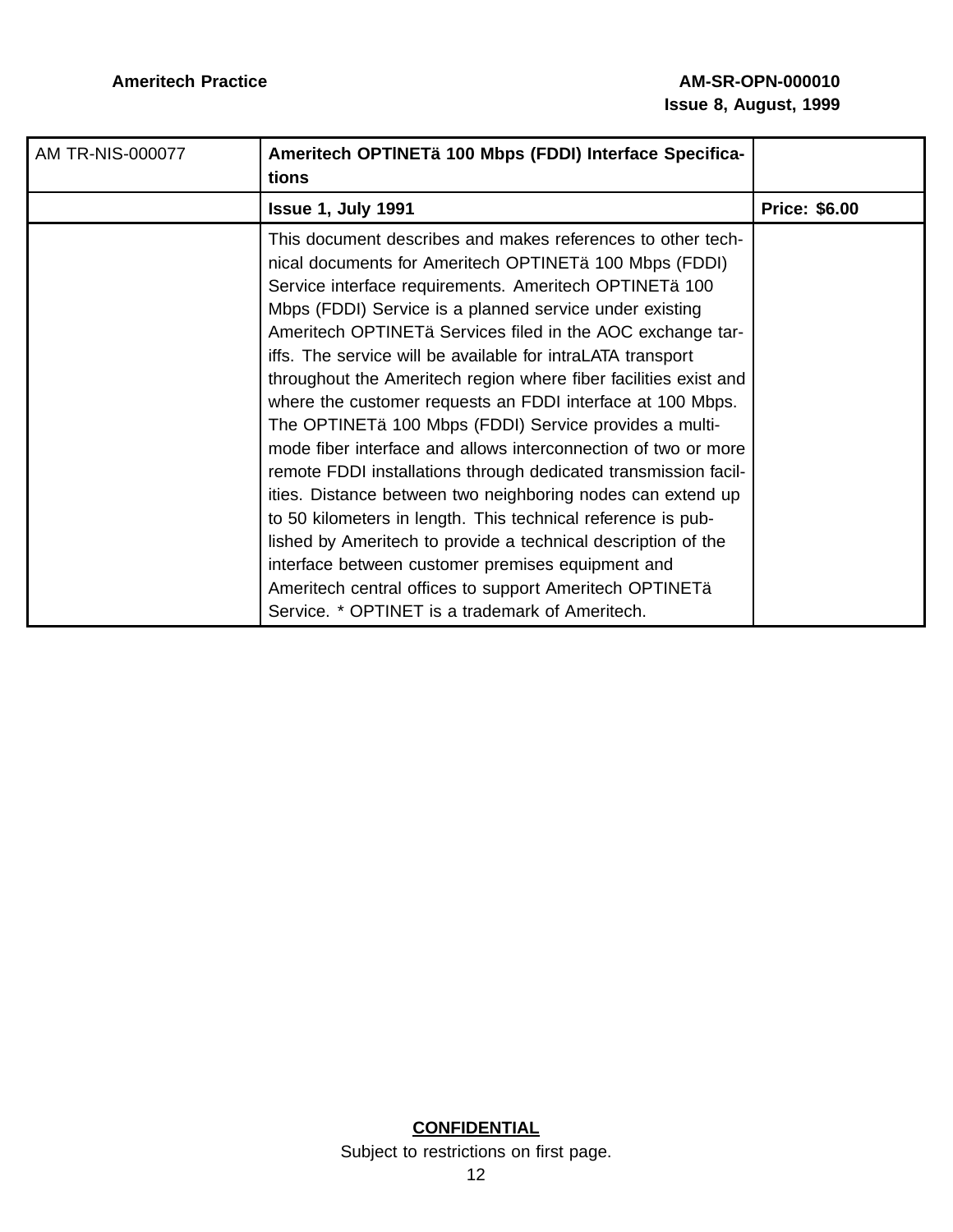| <b>AM TR-NIS-000087</b> | <b>Microcell Connection Service Interface and Performance</b><br><b>Specifications</b>                                                                                                                                                                                                                                                                                                                                                                                                                                                                                                                                                                                                                                                                                                                                                                                                                                                                                                                 |                       |
|-------------------------|--------------------------------------------------------------------------------------------------------------------------------------------------------------------------------------------------------------------------------------------------------------------------------------------------------------------------------------------------------------------------------------------------------------------------------------------------------------------------------------------------------------------------------------------------------------------------------------------------------------------------------------------------------------------------------------------------------------------------------------------------------------------------------------------------------------------------------------------------------------------------------------------------------------------------------------------------------------------------------------------------------|-----------------------|
|                         | Issue 1, December 1991                                                                                                                                                                                                                                                                                                                                                                                                                                                                                                                                                                                                                                                                                                                                                                                                                                                                                                                                                                                 | <b>Price: \$12.00</b> |
|                         | This Technical Reference describes the interface and perfor-<br>mance characteristics of a new cellular transport service. This<br>service will accommodate up to 40 radio frequency channels<br>from a customer's host cell site to a microcell canister. The<br>canister is placed at a location of the customer's choosing.<br>The service is designed to provide the customer with an elec-<br>trical hand-off at the cell site and an optical hand-off at the<br>microcell canister. The primary applications of this service will<br>be: To allow cellular providers to increase the density of ser-<br>vice coverage in congested areas; To provide improved<br>service to dead spots in their networks (e.g., tunnels, etc.);<br>and To provide a means of inexpensively expanding the cover-<br>age area of existing cell sites. The service is expected to be<br>available throughout the Ameritech region by the third quarter<br>of 1992. It will be priced on a distance-sensitive basis. |                       |

| AM TR-NIS-000091 | Ameritech Frame Relay PVC Service Interface Specifica-<br>tion                                                                                                                                                                                                                                                                                                                                                                                                                                                                                                                                                                                                                                                                                                                                                                                                                                                                                                                                                |                      |
|------------------|---------------------------------------------------------------------------------------------------------------------------------------------------------------------------------------------------------------------------------------------------------------------------------------------------------------------------------------------------------------------------------------------------------------------------------------------------------------------------------------------------------------------------------------------------------------------------------------------------------------------------------------------------------------------------------------------------------------------------------------------------------------------------------------------------------------------------------------------------------------------------------------------------------------------------------------------------------------------------------------------------------------|----------------------|
|                  | <b>Issue 1, February 1992</b>                                                                                                                                                                                                                                                                                                                                                                                                                                                                                                                                                                                                                                                                                                                                                                                                                                                                                                                                                                                 | <b>Price: \$6.00</b> |
|                  | Ameritech plans to offer Frame Relay PVC Service in 3Q92 in<br>the Detroit LATA and other cities currently being identified.<br>FRS is a low-speed to medium-speed data service. FRS is a<br>connection-oriented data transport service that operates at<br>speeds up to 1.5 Mbps. Ameritech plans to offer the service at<br>speeds from 56 Kbps to 1.5 Mbps. The early features include<br>Permanent Virtual Circuits (PVCs), PVC management, For-<br>ward and Backward Explicit Congestion Notification (FECN)<br>and BECN). At subscription, the customer will identify the end<br>points of the FRS PVCs requiring communication with one an-<br>other. FRS will provide bandwidth efficiency over private line<br>scenarios between multiple, pre-identified locations. The tech-<br>nical disclosure document referenced here describes the initial<br>implementation of FRS. Different early implementations may<br>be deployed. In such an event, an amendment to the disclo-<br>sure will be filed. |                      |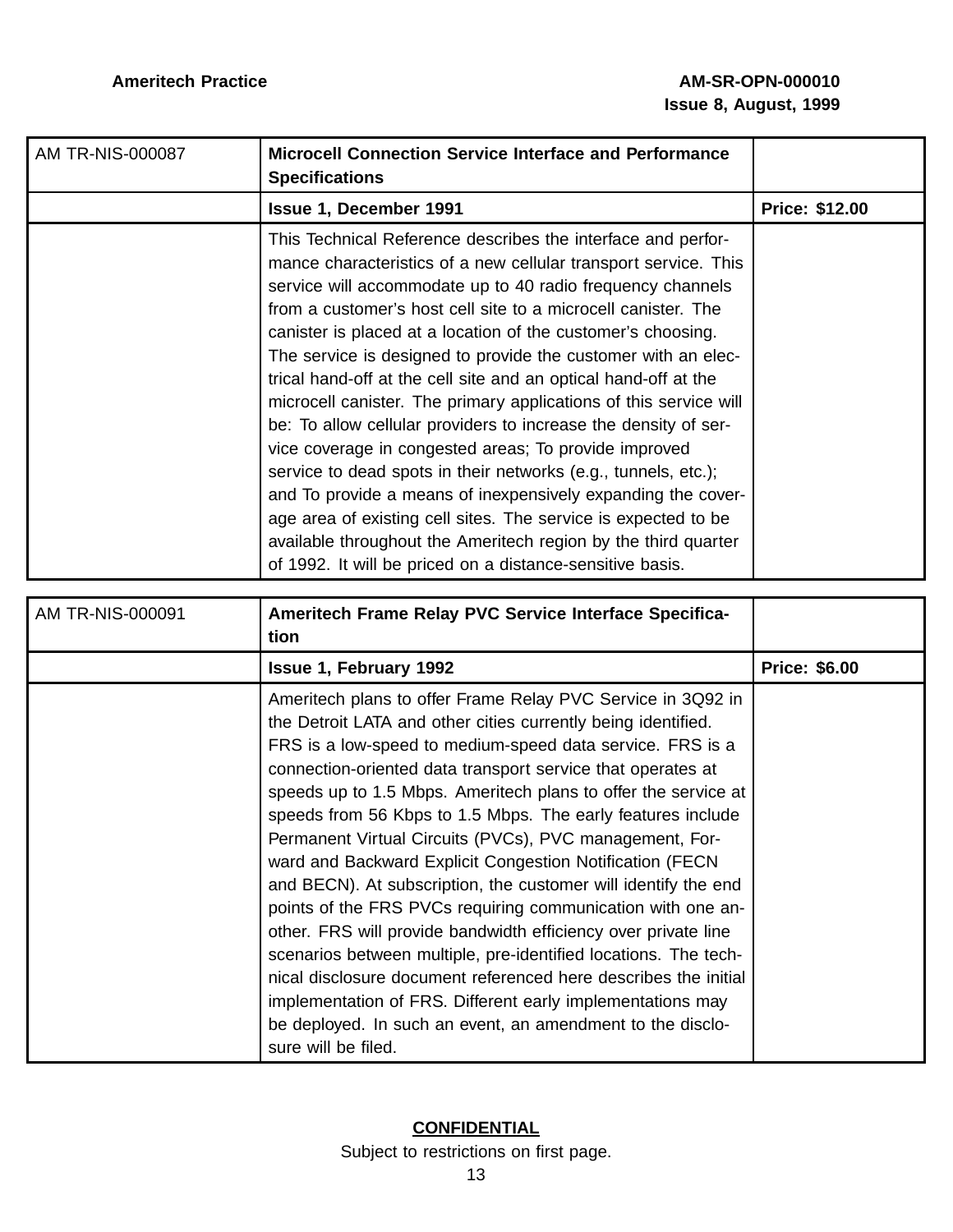| AM TR-NIS-000092 | <b>Ameritech SMDS Interface Specification</b>                                                                                                                                                                                                                                                                                                                                                                        |                      |
|------------------|----------------------------------------------------------------------------------------------------------------------------------------------------------------------------------------------------------------------------------------------------------------------------------------------------------------------------------------------------------------------------------------------------------------------|----------------------|
|                  | Issue 2, April 1992                                                                                                                                                                                                                                                                                                                                                                                                  | <b>Price: \$6.00</b> |
|                  | This specification is being reissued to announce the utilization<br>of a second "switching platform" for the early availability of<br>SMDS. The reissue also amends the previously stated differ-<br>ence from the Bellcore Technical Releases regarding the<br>maximum size of user information contained in the data unit.<br>Requirements for the first platform were announced in Issue 1<br>of this disclosure. |                      |

| AM TR-NIS-000095 | <b>Ameritech Coin Line Interface Specifications</b>                                                                                                                                                                                                                                                                                                                                                                                                                                                                                                                                                  |                      |
|------------------|------------------------------------------------------------------------------------------------------------------------------------------------------------------------------------------------------------------------------------------------------------------------------------------------------------------------------------------------------------------------------------------------------------------------------------------------------------------------------------------------------------------------------------------------------------------------------------------------------|----------------------|
|                  | <b>Issue 1, June 1992</b>                                                                                                                                                                                                                                                                                                                                                                                                                                                                                                                                                                            | <b>Price: \$6.00</b> |
|                  | Coin Line Service is offered as a means to provide a public<br>coin telephone service line to work with a properly equipped<br>coin telephone set. This service will allow the third-party<br>provider of public coin telephones to connect to the Ameritech<br>operating company (AOC) coin control circuits in the local cen-<br>tral office. The central office coin control circuits provide most<br>of the coin control functions for the telephone set. Coin Line<br>Service is provided to allow a calling customer to originate a<br>call and to pay for the call at the coin telephone set. |                      |

| AM TR-NIS-000096 | <b>Host Interconnect Service Interface Specification</b>                                                                                                                                                                                                                                                                                                                                                                                                                                      |                      |
|------------------|-----------------------------------------------------------------------------------------------------------------------------------------------------------------------------------------------------------------------------------------------------------------------------------------------------------------------------------------------------------------------------------------------------------------------------------------------------------------------------------------------|----------------------|
|                  | <b>Issue 2, July 1992</b>                                                                                                                                                                                                                                                                                                                                                                                                                                                                     | <b>Price: \$6.00</b> |
|                  | Issue 2 describes technical enhancements to the Host Inter-<br>connect Service that increase its flexibility. The User/Network<br>interface described in Issue 1 does not change. Host Intercon-<br>nect Service provides high speed, optical fiber-based<br>transmission of the ESCON XDFä (Enterprise System Con-<br>nection Extended Distance Feature) protocol. This protocol is<br>used to connect mainframe computing environments to both<br>CPUs and peripherals. * Trademark of IBM. |                      |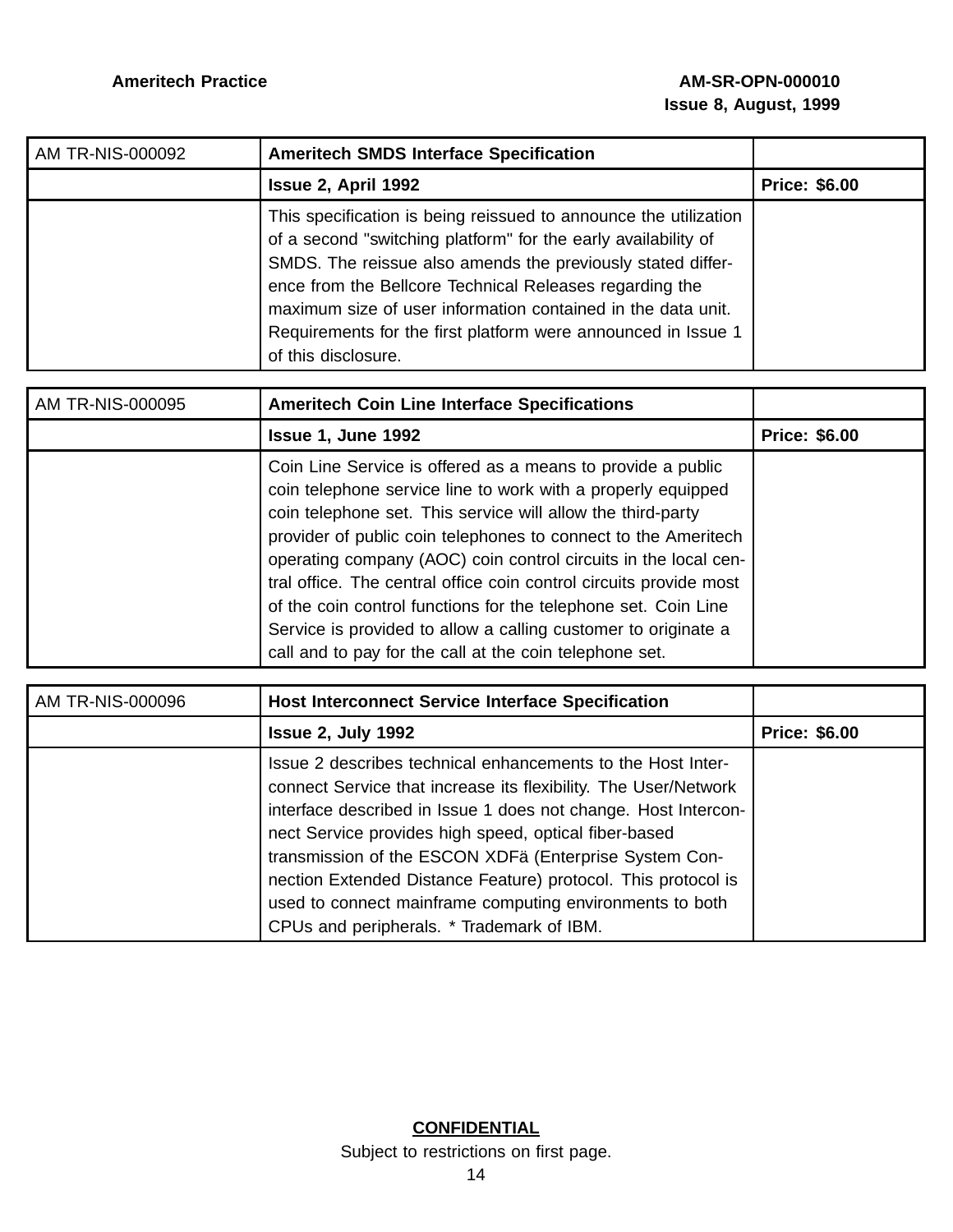| AM TR-NIS-000097 | Ameritech Switch to Computer Application Interface (AS-<br><b>CAI) Network Interface Specifications</b>                                                                                                                                                                                                                                                                                                                                                                                                                                                                                                                                                                                                                                                                                                                                                                                                                                                                                                                                                                                                                                                                                                                                                                                                                                                                                                                                                                                                                                                                                                                                                                                         |                      |
|------------------|-------------------------------------------------------------------------------------------------------------------------------------------------------------------------------------------------------------------------------------------------------------------------------------------------------------------------------------------------------------------------------------------------------------------------------------------------------------------------------------------------------------------------------------------------------------------------------------------------------------------------------------------------------------------------------------------------------------------------------------------------------------------------------------------------------------------------------------------------------------------------------------------------------------------------------------------------------------------------------------------------------------------------------------------------------------------------------------------------------------------------------------------------------------------------------------------------------------------------------------------------------------------------------------------------------------------------------------------------------------------------------------------------------------------------------------------------------------------------------------------------------------------------------------------------------------------------------------------------------------------------------------------------------------------------------------------------|----------------------|
|                  | <b>Issue 1, May 1992</b>                                                                                                                                                                                                                                                                                                                                                                                                                                                                                                                                                                                                                                                                                                                                                                                                                                                                                                                                                                                                                                                                                                                                                                                                                                                                                                                                                                                                                                                                                                                                                                                                                                                                        | <b>Price: \$6.00</b> |
|                  | A new document is available which describes the network in-<br>terface specifications for the Ameritech Switch to Computer<br>Application Interface (ASCAI) service. The ASCAI service<br>supports applications that require the uniform exchange of ap-<br>plication process information between the telecommunications<br>network environment (i.e., digital telephone switching system)<br>and a client's data processing environment (i.e., main frame/<br>mini-computer). The ASCAI service provides Telco administra-<br>ble, client specific call event messages that are logically<br>associated with the client's central office-based Automatic Call<br>Distribution (ACD)/Centrex services. These switch-originated<br>call event messages are processed by the client's computer<br>and call management software to perform various data com-<br>munications, telecommunications and/or administrative<br>functions. The ASCAI service also supports service request<br>messages which are sent from the client's computer to the<br>serving switch. These service request messages initiate<br>switching functions within the digital switch that are associated<br>with the client's ACD/Centrex service. These ASCAI call event<br>and service request message sets offered by Ameritech, when<br>used in conjunction with the appropriate client call manage-<br>ment and business application software, facilitate the following<br>enabled services: oCoordinated Voice and DataoCall Redirec-<br>tionoComputer Assisted Call TransferoComputer Assisted<br>Dialing The tentative deployment plan is to offer ASCAI in ma-<br>jor metropolitan areas beginning December 1992. |                      |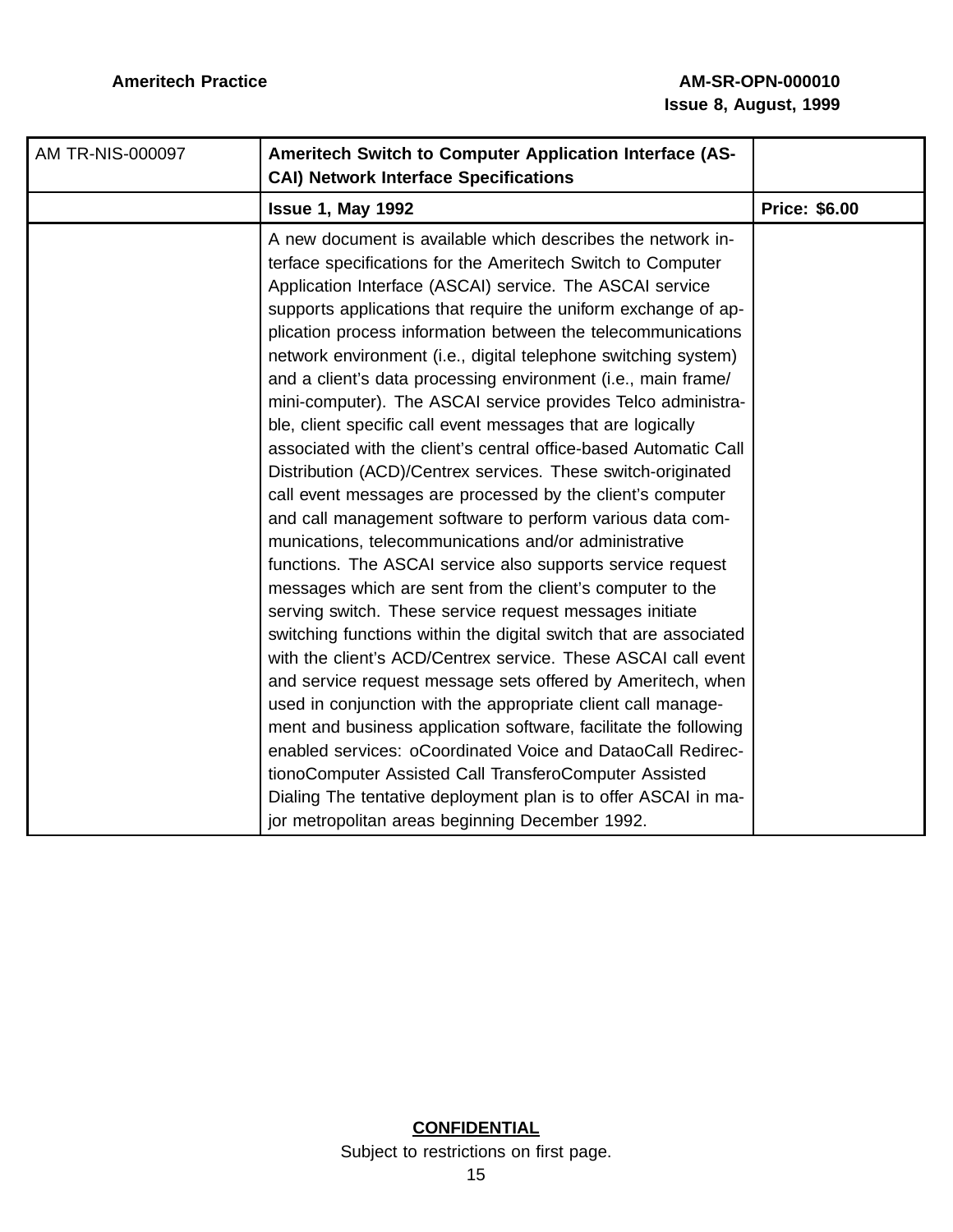| AM TR-NIS-000099 | Ameritech's Caller ID, Caller ID with Name and Visual<br><b>Message Waiting Indicator</b>                                                                                                                                                                                                                                                                                                                                                                                                                                                                                                                                                                                                                                                                                                                                                                                                                                                                                                                                                                                                                                                                                                                                                                                                                                                                                                                                                                                                                                                                                                                                                                         |                      |
|------------------|-------------------------------------------------------------------------------------------------------------------------------------------------------------------------------------------------------------------------------------------------------------------------------------------------------------------------------------------------------------------------------------------------------------------------------------------------------------------------------------------------------------------------------------------------------------------------------------------------------------------------------------------------------------------------------------------------------------------------------------------------------------------------------------------------------------------------------------------------------------------------------------------------------------------------------------------------------------------------------------------------------------------------------------------------------------------------------------------------------------------------------------------------------------------------------------------------------------------------------------------------------------------------------------------------------------------------------------------------------------------------------------------------------------------------------------------------------------------------------------------------------------------------------------------------------------------------------------------------------------------------------------------------------------------|----------------------|
|                  | <b>Issue 3, August 1993</b>                                                                                                                                                                                                                                                                                                                                                                                                                                                                                                                                                                                                                                                                                                                                                                                                                                                                                                                                                                                                                                                                                                                                                                                                                                                                                                                                                                                                                                                                                                                                                                                                                                       | <b>Price: \$6.00</b> |
|                  | Ameritech plans to offer a revised Stored Program Controlled<br>Switching System (SPCS) analog interface for Caller ID, for<br>Caller ID with Name, and for Visual Message Waiting Indica-<br>tor. In February of 1990, Ameritech notified the industry of the<br>deployment of the Bellcore TR-TSY-000030, Issue 1, Novem-<br>ber 1988, "SPCS Customer Premises Equipment Data<br>Interface" for Caller ID. At that time, Ameritech only offered the<br>single message data format (Caller ID) over the analog local<br>loop. In July of 1992, Ameritech notified the industry of the de-<br>ployment of TR-30 for Calling Name Delivery with the multiple<br>message data format. Ameritech is now planning to revise the<br>SPCS analog interface to include the multiple message data<br>format as described in Bellcore TR-NWT-000030, Issue 2, Oc-<br>tober 1992, "Voiceband Data Transmission Interface Generic<br>Requirements." Ameritech has outlined this update to the<br>SPCS analog interface in Ameritech Technical Reference AM<br>TR-NIS-000099, Issue 3, August 1993, "Ameritech's Caller ID,<br>Caller ID with Name and Visual Message Waiting Indicator."<br>The TR-30 Interface will only be available in selected locaitons<br>in Ameritech territory. The availability will be based upon the<br>technical availability of the revised TR-30 Interface and the<br>market needs of Ameritech's customers. Further information<br>can be obtained from Bellcore's Special Report SR-NWT-<br>002024, Issue 1, April 1991, "Customer Premises Equipment<br>Compatibility Considerations for the SPCS-to-CPE Data Trans-<br>mission Interface." |                      |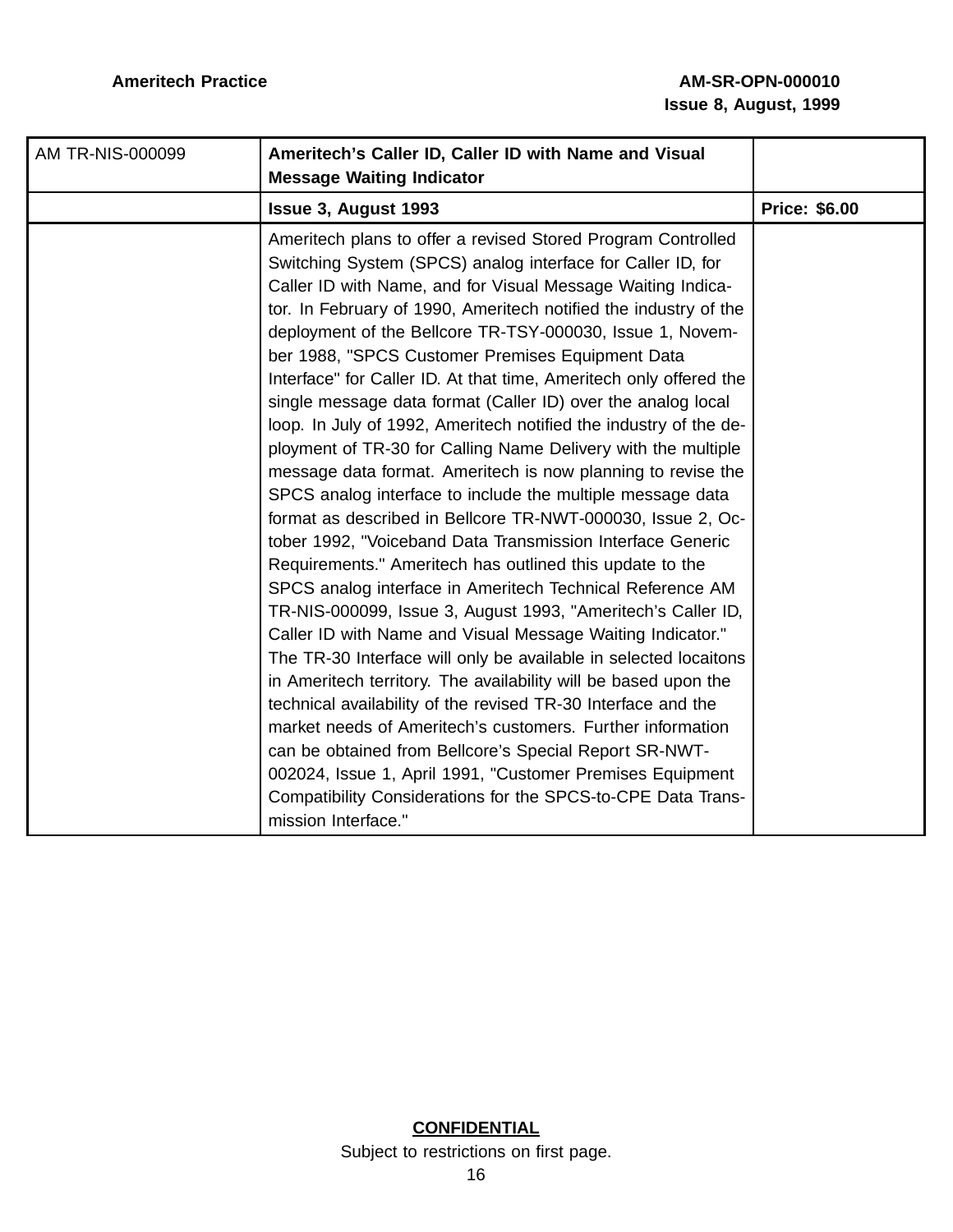| AM TR-NIS-000100 | Ameritech LAN Interconnect Service - Token Ring Inter-<br>face Specifications                                                                                                                                                                                                                                                                                                                                                                                                                                                                                                       |                      |
|------------------|-------------------------------------------------------------------------------------------------------------------------------------------------------------------------------------------------------------------------------------------------------------------------------------------------------------------------------------------------------------------------------------------------------------------------------------------------------------------------------------------------------------------------------------------------------------------------------------|----------------------|
|                  | <b>Issue 3, December 1994</b>                                                                                                                                                                                                                                                                                                                                                                                                                                                                                                                                                       | <b>Price: \$7.00</b> |
|                  | In 1995 Ameritech plans to enhance Ameritech LAN Intercon-<br>nect Service - Token Ring (ALIS) with additional interfaces:<br>RS-232, RS-422, V.35, 3270 and 5250. The new interfaces<br>can be available as optional features throughout the Ameritech<br>region as a local exchange service. This technical reference is<br>published by Ameritech to provide a description of the inter-<br>face between the user and the network which supports ALIS.<br>It also references the appropriate technical documents that<br>may be ordered to obtain related technical information. |                      |

| AM TR-NIS-000103 | Ameritech Network Interface InterLATA Coin Equal Access                                                                                                                                                                                                                                                                                                                                                                                                                                                                                                                                                                                                                                                                                                                                                                                                                                                                                                                               |                      |
|------------------|---------------------------------------------------------------------------------------------------------------------------------------------------------------------------------------------------------------------------------------------------------------------------------------------------------------------------------------------------------------------------------------------------------------------------------------------------------------------------------------------------------------------------------------------------------------------------------------------------------------------------------------------------------------------------------------------------------------------------------------------------------------------------------------------------------------------------------------------------------------------------------------------------------------------------------------------------------------------------------------|----------------------|
|                  | <b>Issue 1, August 1992</b>                                                                                                                                                                                                                                                                                                                                                                                                                                                                                                                                                                                                                                                                                                                                                                                                                                                                                                                                                           | <b>Price: \$6.00</b> |
|                  | Ameritech will provide an interface to provide Interexchange<br>Carriers (ICs) with equal access to the interLATA sent paid<br>coin traffic from Ameritech company coin telephones. This<br>service will allow ICs to connect to the Ameritech operating<br>companies (AOCs) local or tandem central offices for coin traf-<br>fic. InterLATA Coin Equal Access service is provided to allow<br>ICs to handle and route interLATA sent paid coin calls from<br>AOC public telephones. This service arrangement allows inter-<br>LATA sent paid coin calls to be routed from Ameritech end<br>offices. This service is provided via the trunk side network<br>access and equipped with trunk answer and disconnect super-<br>visory signaling. Multifrequency (MF) address signaling with<br>wink start operation is provided in this configuration. The Coin<br>Equal Access service has the following features: oLocal or<br>Tandem Access * Customer FlashesoModified Operator Ser- |                      |
|                  | vices Signaling - Expanded Inband SignalingoCoin Deposit<br>Tones * Operator Hold                                                                                                                                                                                                                                                                                                                                                                                                                                                                                                                                                                                                                                                                                                                                                                                                                                                                                                     |                      |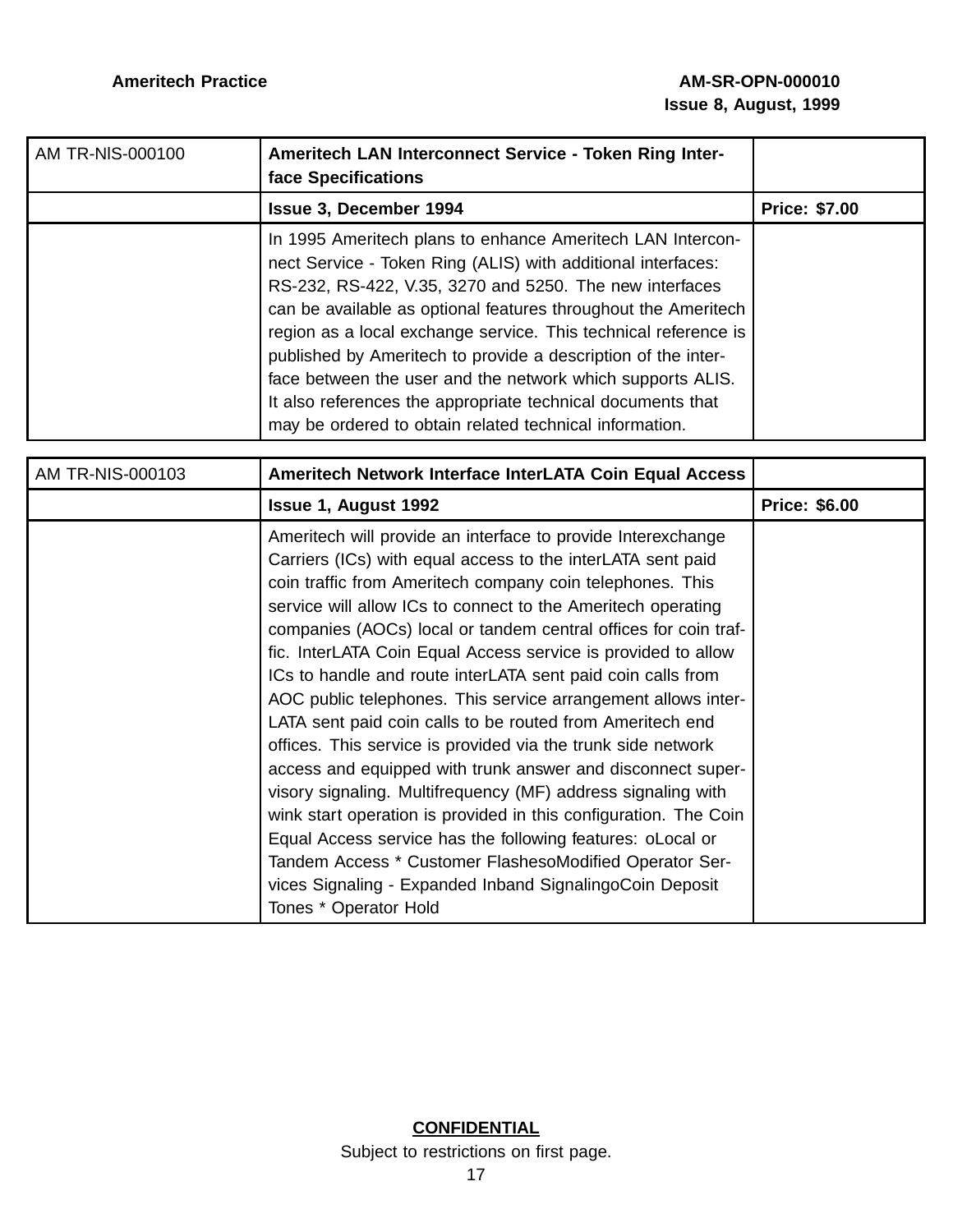| AM TR-NIS-000104 | <b>NETWORK INTERFACE SPECIFICATION</b>                                                                                                                       |                       |
|------------------|--------------------------------------------------------------------------------------------------------------------------------------------------------------|-----------------------|
|                  | <b>Issue 3, December 1998</b>                                                                                                                                | <b>Price: \$15.00</b> |
|                  | Ameritech's LAN Interconnect Service - CSMA/CD offers a<br>dedicated bandwidth of 10 Mbps or 2 Gbps between two or<br>more customer locations within a LATA. |                       |

| <b>AM TR-NIS-000107</b> | Host Interconnect Service - Multi-mode Interface Specifi-<br>cation                                                                                                                                                                                                                                                                                                                                                                                                                                                                                                                                                                                                                               |                      |
|-------------------------|---------------------------------------------------------------------------------------------------------------------------------------------------------------------------------------------------------------------------------------------------------------------------------------------------------------------------------------------------------------------------------------------------------------------------------------------------------------------------------------------------------------------------------------------------------------------------------------------------------------------------------------------------------------------------------------------------|----------------------|
|                         | <b>Issue 1, July 1992</b>                                                                                                                                                                                                                                                                                                                                                                                                                                                                                                                                                                                                                                                                         | <b>Price: \$6.00</b> |
|                         | The availability of Ameritech's Host Interconnect Service -<br>Multi-mode Interface is planned for early 1993 throughout the<br>Ameritech region. The technical disclosure document de-<br>scribes a multi-mode interface which is planned to be offered<br>in addition to the single-mode interface as described in AM<br>TR-NIS-000096. Ameritech plans to offer Host Interconnect<br>Service which provides high speed, optical fiber-based trans-<br>mission of the ESCON XDFä (Enterprise System Connection<br>Extended Distance Feature) protocol. This protocol is used to<br>connect mainframe computing environments to both CPUs<br>and peripherals. * ESCON XDF is a trademark of IBM. |                      |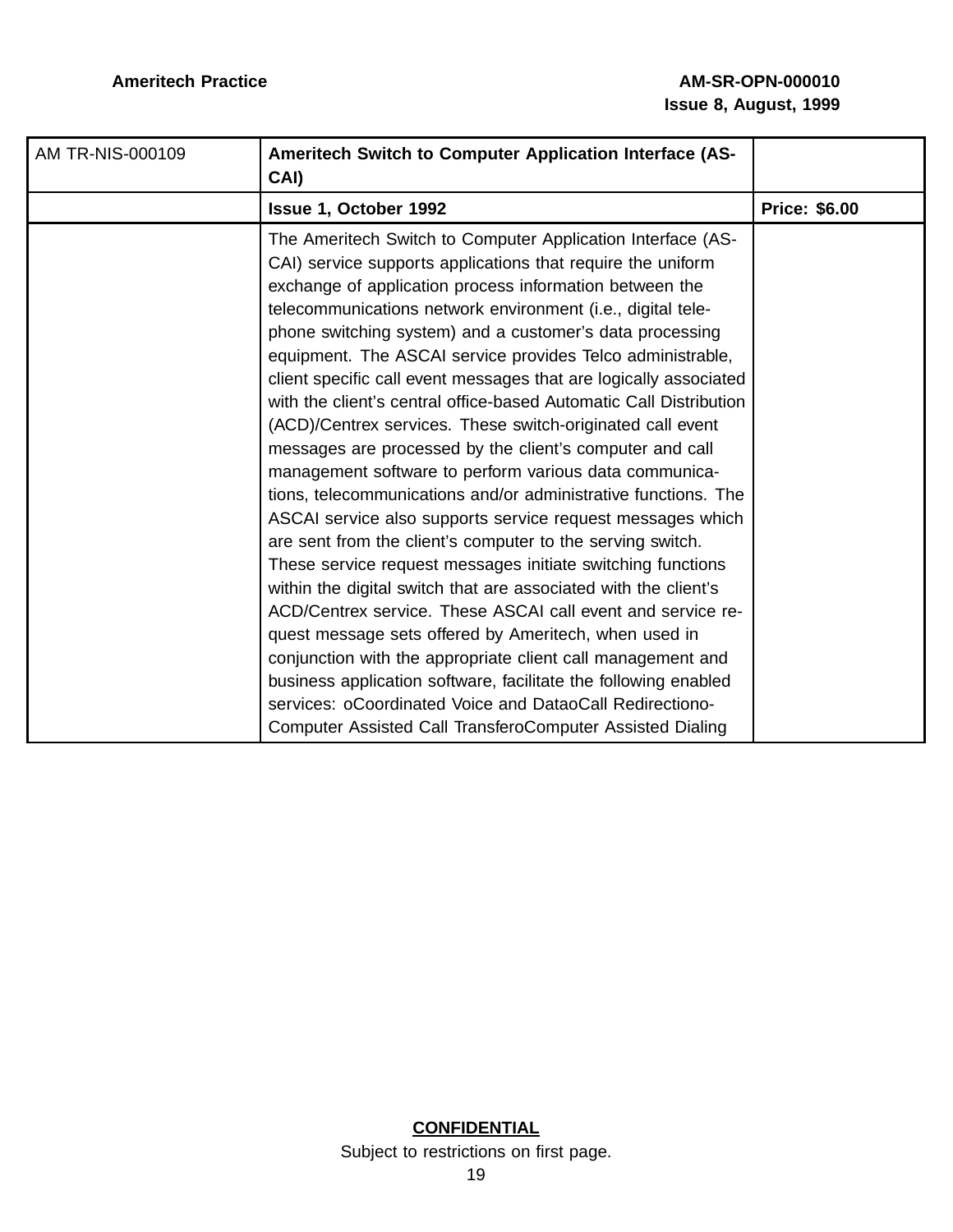| AM TR-NIS-000111 | Ameritech OC-3, OC-12 and OC-48 Service Interface Spec-<br><b>ification</b>                                                                                                                                                                                                                                                                                                                                                                                                                                                                                                                                                        |                      |
|------------------|------------------------------------------------------------------------------------------------------------------------------------------------------------------------------------------------------------------------------------------------------------------------------------------------------------------------------------------------------------------------------------------------------------------------------------------------------------------------------------------------------------------------------------------------------------------------------------------------------------------------------------|----------------------|
|                  | <b>Issue 4, February 1995</b>                                                                                                                                                                                                                                                                                                                                                                                                                                                                                                                                                                                                      | <b>Price: \$6.00</b> |
|                  | This specification is being reissued to announce additional<br>optional capabilities for transport of STS-3c and STS-12c con-<br>catenated channels with Ameritech OC-3 Service, Ameritech<br>OC-12 Service and Ameritech OC-48 Service, and the addi-<br>tion of path-based Automatic Protection Switching to be<br>utilized with additional survivability options. The additional<br>interfaces will be available with the deployment of SONET ser-<br>vices in major metropolitan areas throughout the Ameritech<br>region. As new or different applications are identified, amend-<br>ments to this disclosure will be issued. |                      |

| AM TR-NIS-000112 | Ameritech's Caller ID with Call Waiting (CIDCW)                                                                                                                                                                                                                                                                                                                                                                                                                                                                                                                                                                                                                  |                      |
|------------------|------------------------------------------------------------------------------------------------------------------------------------------------------------------------------------------------------------------------------------------------------------------------------------------------------------------------------------------------------------------------------------------------------------------------------------------------------------------------------------------------------------------------------------------------------------------------------------------------------------------------------------------------------------------|----------------------|
|                  | <b>Issue 1, February 1994</b>                                                                                                                                                                                                                                                                                                                                                                                                                                                                                                                                                                                                                                    | <b>Price: \$7.00</b> |
|                  | Ameritech plans to offer an analog interface for Caller ID with<br>Call Waiting (CIDCW). Ameritech has outlined this new<br>service offering in Ameritech Technical Reference AM TR-NIS-<br>000112, Issue 1, February 1994, "Ameritech's Caller ID with<br>Call Waiting (CIDCW)." The document describes the CIDCW<br>service that will be available to Ameritech customers in se-<br>lected locations in Ameritech territory. Ameritech plans to offer<br>the CIDCW service in 1994 in areas where Caller ID and<br>Caller ID with Name are offered. The market needs of<br>Ameritech's customers will dictate the deployment of the<br>CIDCW service offering. |                      |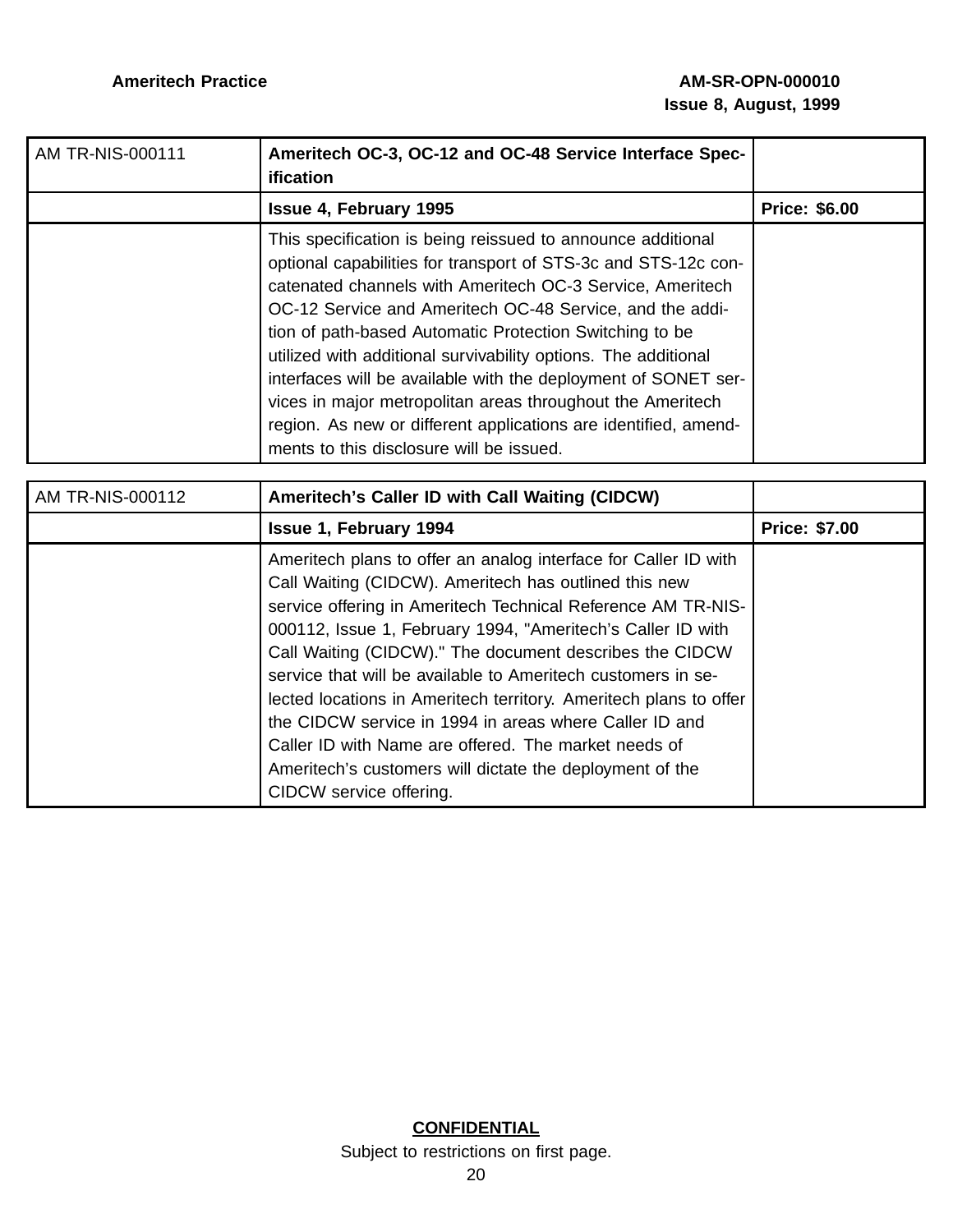| <b>AM TR-NIS-000117</b> | <b>Broadband Optical Transport Digital Microcell Connection</b><br><b>Service Interface and Performance Specifications</b>                                                                                                                                                                                                                                                                                                                                                                                                                                                                                                                                                                                                        |                      |
|-------------------------|-----------------------------------------------------------------------------------------------------------------------------------------------------------------------------------------------------------------------------------------------------------------------------------------------------------------------------------------------------------------------------------------------------------------------------------------------------------------------------------------------------------------------------------------------------------------------------------------------------------------------------------------------------------------------------------------------------------------------------------|----------------------|
|                         | <b>Issue 1, December 1993</b>                                                                                                                                                                                                                                                                                                                                                                                                                                                                                                                                                                                                                                                                                                     | <b>Price: \$8.00</b> |
|                         | Ameritech plans to offer Broadband Optical Transport Digital<br>Microcell Connection Service, which will provide for the bidirec-<br>tional transport of signals within the radio frequency spectrum<br>bandwidth of 824 MHz to 894 MHz assigned to cellular radio<br>telephone services. The document describes the interface and<br>performance specifications for two interfaces: A, an electrical<br>interface and B, an optical interface. The electrical signals at<br>the A interface are sampled and digitally encoded. The ser-<br>vice will be deployed in Chicago and other cities throughout<br>the Ameritech region. Changes or modifications to this service<br>will be documented in later issues, as appropriate. |                      |
|                         |                                                                                                                                                                                                                                                                                                                                                                                                                                                                                                                                                                                                                                                                                                                                   |                      |
| AM TR-NIS-000118        | Ameritech's Analog Display Services Interface (ADSI) Fea-<br>ture Download                                                                                                                                                                                                                                                                                                                                                                                                                                                                                                                                                                                                                                                        |                      |
|                         | <b>Issue 1, February 1994</b>                                                                                                                                                                                                                                                                                                                                                                                                                                                                                                                                                                                                                                                                                                     | <b>Price: \$6.00</b> |
|                         | Ameritech plans to offer an Analog Display Services Interface<br>(ADSI) Feature Download service. Ameritech has outlined this<br>new offering in Ameritech Technical Reference AM TR-NIS-<br>000118, Issue 1, February 1994, "Ameritech's Analog Display<br>Services Interface (ADSI) Feature Download." The document<br>describes the ADSI feature download service that will be avail-<br>able to Ameritech customers in all locations in Ameritech<br>territory. The market needs of Ameritech's customers will dic-<br>tate the use of the ADSI feature download service offering.                                                                                                                                            |                      |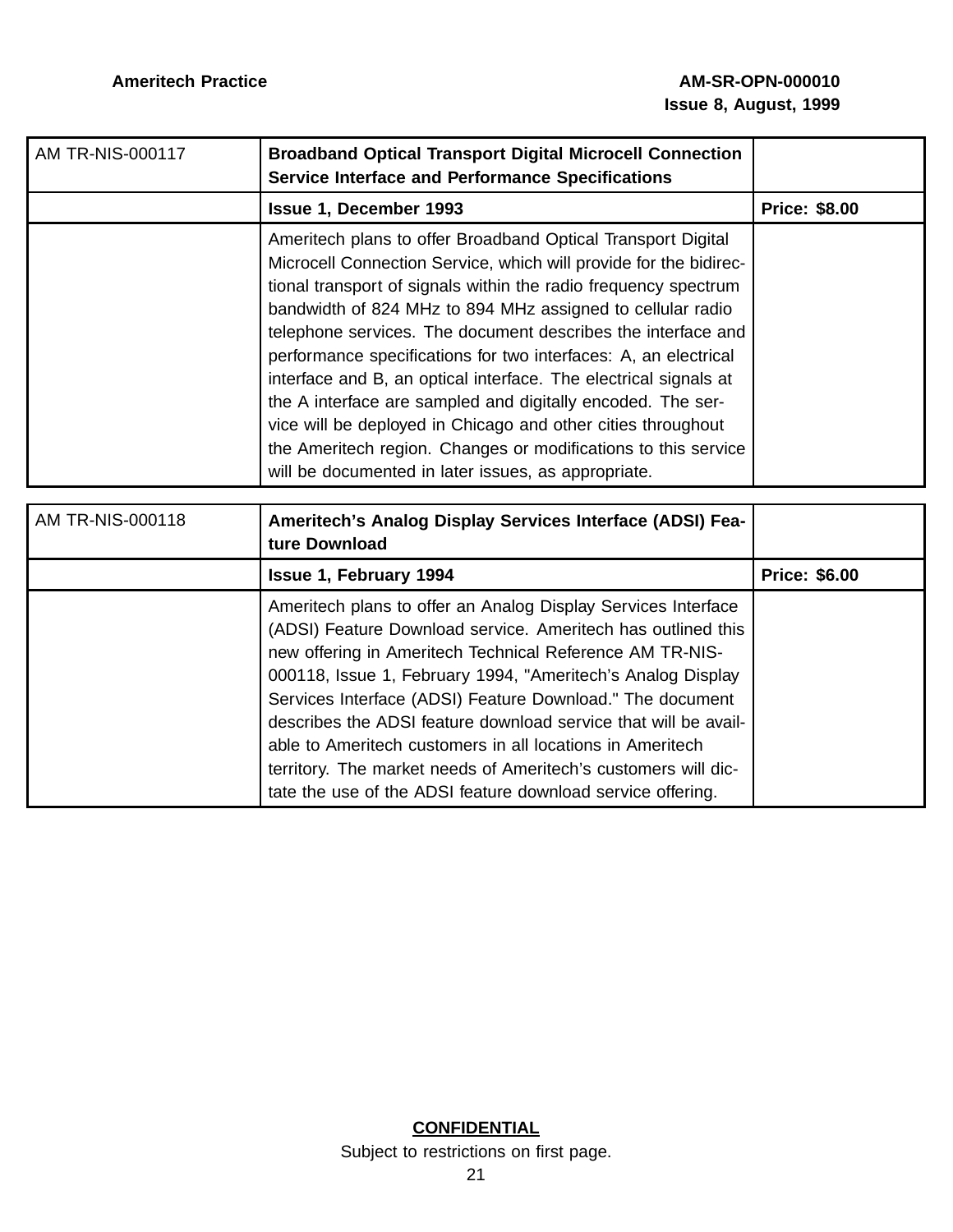| AM TR-NIS-000125 | <b>Ameritech Personal Communication Services (PCS)</b><br>Wholesale Access Service for PCS Routing and Home<br><b>Database Service Network Interface Specification</b>                                                                                                                                                                                                                                                                                                                                                                                                                                                                                                                                                                                                                                                                                                                                                                                                                                                                                                                                   |                      |
|------------------|----------------------------------------------------------------------------------------------------------------------------------------------------------------------------------------------------------------------------------------------------------------------------------------------------------------------------------------------------------------------------------------------------------------------------------------------------------------------------------------------------------------------------------------------------------------------------------------------------------------------------------------------------------------------------------------------------------------------------------------------------------------------------------------------------------------------------------------------------------------------------------------------------------------------------------------------------------------------------------------------------------------------------------------------------------------------------------------------------------|----------------------|
|                  | Issue 1, March 1994                                                                                                                                                                                                                                                                                                                                                                                                                                                                                                                                                                                                                                                                                                                                                                                                                                                                                                                                                                                                                                                                                      | <b>Price: \$6.00</b> |
|                  | Ameritech plans to offer a PCS Routing and Home Database<br>Wholesale Access Service. Ameritech has outlined this new<br>offering in Ameritech Technical Reference AM TR-NIS-000125,<br>Issue 1 March, 1994, "Ameritech Personal Comunication Ser-<br>vices (PCS) Wholesale Access Service for PCS Routing and<br>Home Database Service Network Interface Specification." The<br>PCS Routing and Home Database Wholesale Access Service<br>is scheduled for availability in the Chicago and Detroit<br>Metropolitan Service Areas (MSAs) in the fourth quarter of<br>1994. The service is scheduled to be extended to the Indi-<br>anapolis, IN, Cleveland, OH, Columbus, OH, and Milwaukee,<br>WI, MSAs in the first quarter of 1995. These six Metropolitan<br>Serving Areas (MSAs) coincide with the FCC defined "Major<br>Trading Areas" that are scheduled to be licensed for PCS use<br>in May of 1994. Access to the Ameritech Home Database is<br>gained from within the Chicago LATA. Future deployment of<br>PCS Routing and Home Database Service will be scheduled<br>as the market demands. |                      |

| AM TR-NIS-000127 | Ameritech's Electronic Bonding Gateway Interface                                                                                                                                                                                                                            |                      |
|------------------|-----------------------------------------------------------------------------------------------------------------------------------------------------------------------------------------------------------------------------------------------------------------------------|----------------------|
|                  | <b>Issue 1, August 1994</b>                                                                                                                                                                                                                                                 | <b>Price: \$6.00</b> |
|                  | The document describes the Ameritech Electronic Bonding<br>Gateway service that will be available to Ameritech customers<br>in all locations in Ameritech Territory. The market need of<br>Ameritech's customers will dictate the use of the Electronic<br>Bonding Gateway. |                      |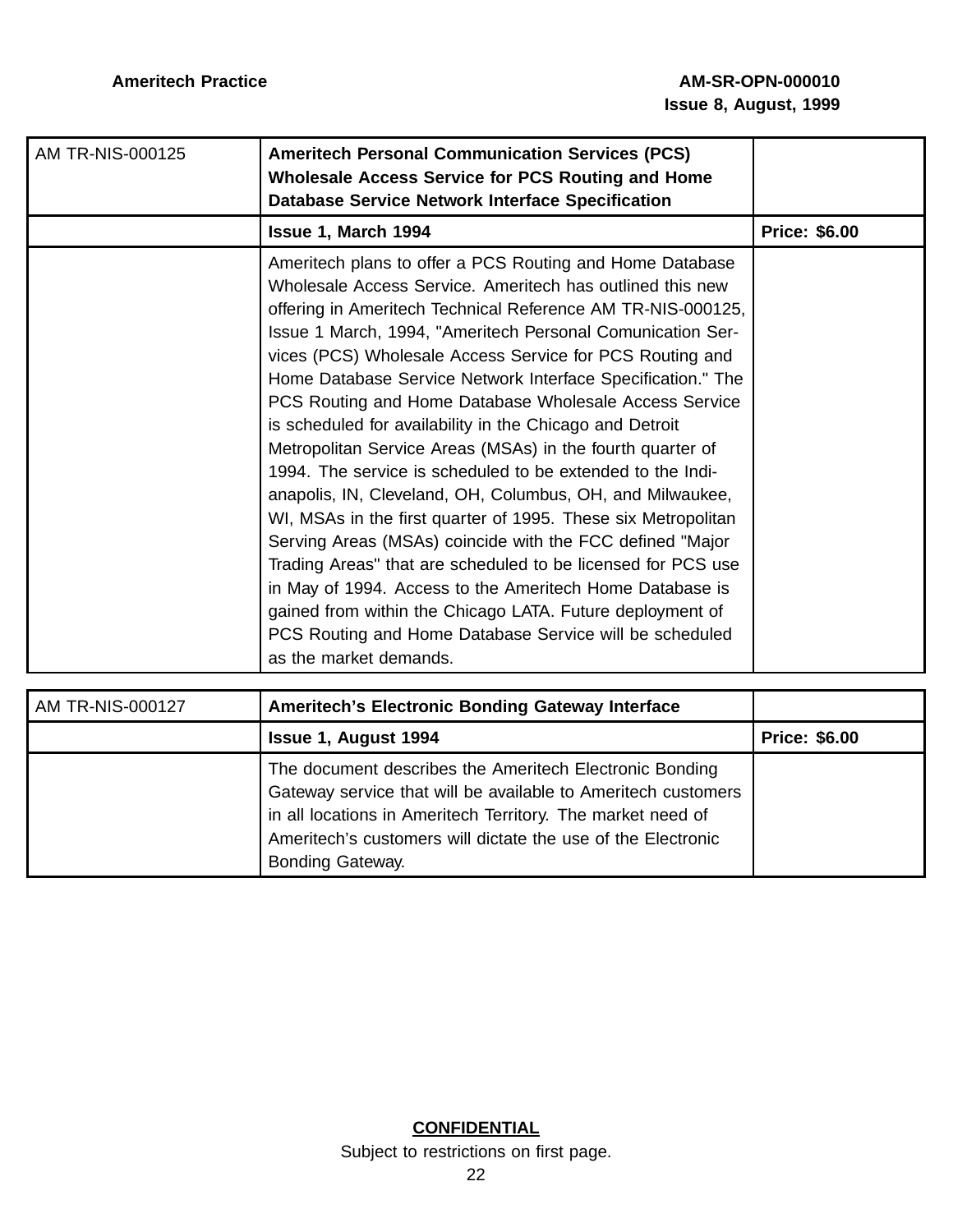| AM TR-NIS-000128 | Ameritech Advanced Video Service Interface Specifica-<br>tions                                                                                                                                                                                                                     |                      |
|------------------|------------------------------------------------------------------------------------------------------------------------------------------------------------------------------------------------------------------------------------------------------------------------------------|----------------------|
|                  | <b>Issue 3, October 1996</b>                                                                                                                                                                                                                                                       | <b>Price: \$6.00</b> |
|                  | Issue 3 of Ameritech's point-to-point and point-to-multipoint in-<br>teractive video service includes the addition of a fiber<br>transmission medium and changes to some of the system per-<br>formance objectives to better reflect results under actual<br>operative conditions. |                      |

| AM TR-NIS-000130 | Ameritech Multichannel Video Service Interface Specifica-<br>tions                                                                                                                                                                                                                                                                                                                                                                                                                                                                                                                                                                                                                                                                                                                                                                                                                                |                      |
|------------------|---------------------------------------------------------------------------------------------------------------------------------------------------------------------------------------------------------------------------------------------------------------------------------------------------------------------------------------------------------------------------------------------------------------------------------------------------------------------------------------------------------------------------------------------------------------------------------------------------------------------------------------------------------------------------------------------------------------------------------------------------------------------------------------------------------------------------------------------------------------------------------------------------|----------------------|
|                  | Issue 1, March 1995                                                                                                                                                                                                                                                                                                                                                                                                                                                                                                                                                                                                                                                                                                                                                                                                                                                                               | <b>Price: \$7.00</b> |
|                  | The Ameritech Multichannel Video Service (AMVS) provides<br>for the one-way transmission of multiple, high-quality National<br>Television Standards Committee (NTSC) analog and digital<br>video and audio channels from a customer's premises to an<br>Ameritech video hub office. AMVS can also be configured to<br>transport these signals from a video hub office to the customer<br>premises. Employing fiber optic technology, this service has a<br>high degree of reliability and maintainability. Each AMVS<br>channel may accommodate a signal, uncompressed analog<br>video signal (with its associated audio) or a digital content<br>stream, composed of digitally multiplexed MPEG-2 system-<br>compliant encoded video and audio streams. This publication<br>provides the specifications for the electrical and optical inter-<br>faces between the customer and AMVS facilities. |                      |

| AM TR-NIS-000131 | Ameritech Supertrunking Video Service Interface Specifi-<br>cations                                                                                                                                                                                         |                      |
|------------------|-------------------------------------------------------------------------------------------------------------------------------------------------------------------------------------------------------------------------------------------------------------|----------------------|
|                  | <b>Issue 2, October 1995</b>                                                                                                                                                                                                                                | <b>Price: \$6.00</b> |
|                  | This second issue of Ameritech's analog multicast video and<br>audio transport service interface description contains several<br>revisions to the system performance objectives which better<br>reflect the expected results under live service conditions. |                      |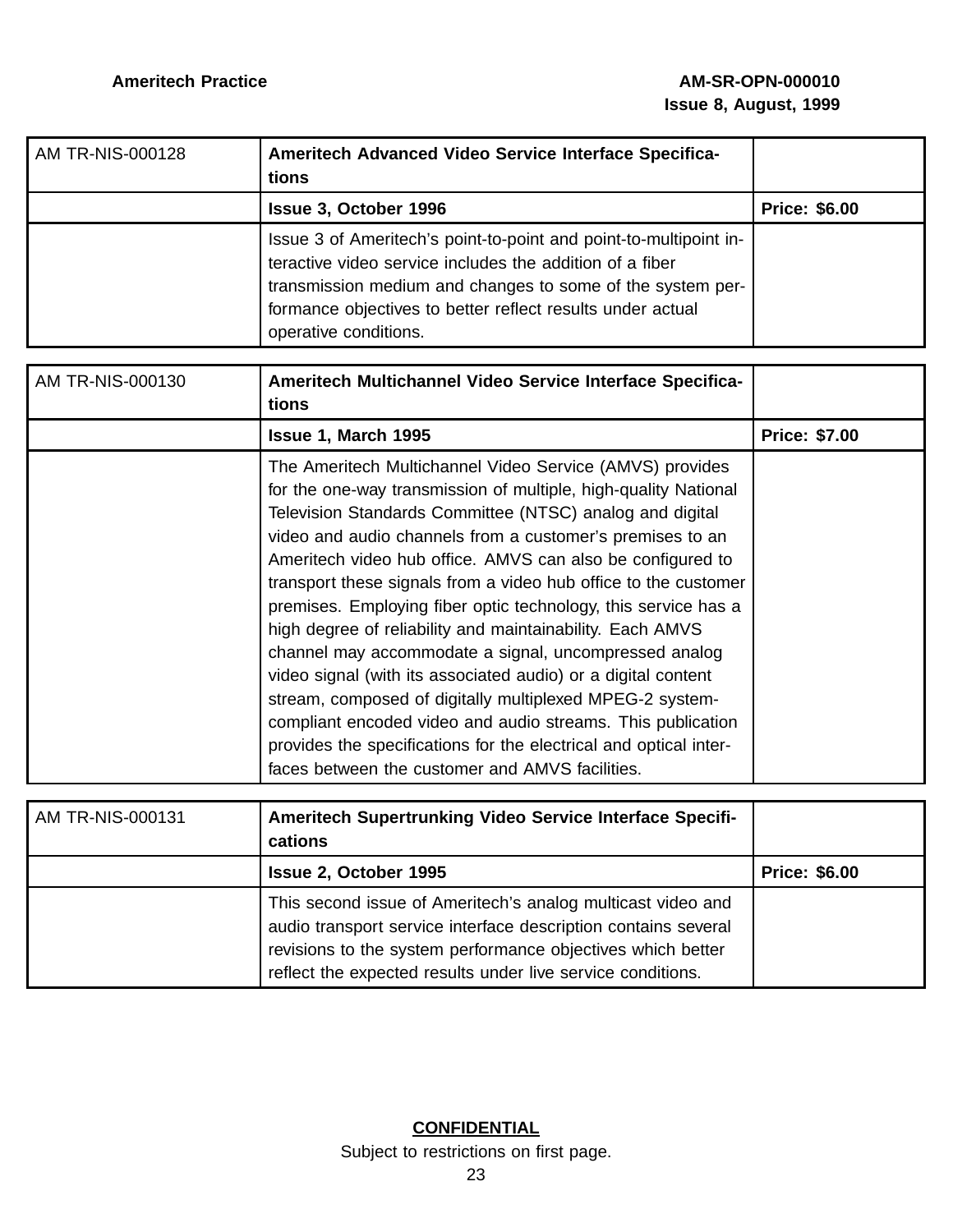| AM TR-NIS-000133 | Ameritech OC-3, OC-12 and OC-48 Dedicated Ring Service<br><b>Interface Specifications</b>                                                                                                                                                                                                                                                                                                                                                                                                                                                                                                                                                                                                                                                                                                                                                                                                     |                      |
|------------------|-----------------------------------------------------------------------------------------------------------------------------------------------------------------------------------------------------------------------------------------------------------------------------------------------------------------------------------------------------------------------------------------------------------------------------------------------------------------------------------------------------------------------------------------------------------------------------------------------------------------------------------------------------------------------------------------------------------------------------------------------------------------------------------------------------------------------------------------------------------------------------------------------|----------------------|
|                  | Issue 1, March 1995                                                                                                                                                                                                                                                                                                                                                                                                                                                                                                                                                                                                                                                                                                                                                                                                                                                                           | <b>Price: \$6.00</b> |
|                  | Ameritech will offer Ameritech OC-3, Ameritech OC-12 and<br>Ameritech OC-48 Dedicated Ring Services based on Syn-<br>chronous Optical Network (SONET) transport standards.<br>Ameritech Dedicated Ring services provide customers a dedi-<br>cated transport network in the form of a ring topology between<br>one or more Ameritech network locations and one or more<br>customer premises locations. A ring is defined as a set of<br>nodes at these locations and interconnecting fibers to form a<br>closed loop. Protection switching functions are employed<br>across the ring which provide for the delivery of transport ser-<br>vices with the highest availability, survivability and reliability.<br>This publication provides the specifications for the required<br>functions and optical interfaces between customer-owned ring<br>nodes and Ameritech Dedicated Ring services. |                      |
| AM TR-NIS-000137 | Ameritech Serial Component Video Service Interface<br><b>Specifications</b>                                                                                                                                                                                                                                                                                                                                                                                                                                                                                                                                                                                                                                                                                                                                                                                                                   |                      |
|                  | <b>Issue 2, December 1996</b>                                                                                                                                                                                                                                                                                                                                                                                                                                                                                                                                                                                                                                                                                                                                                                                                                                                                 | <b>Price: \$6.00</b> |
|                  | The Ameritech Serial Component Video Service (SCVS) pro-<br>vides for the one-way transmission of a serial component<br>signal over digital broadband (270 Mpbs) video facilities<br>between two customers' premises. Employing fiber optic tech-<br>nology, this service has a high degree of reliability and<br>maintainability. Each SCVS channel will accommodate a sin-<br>gle ANSI/SMPTE 259 M-1993 serial digital video formatted<br>signal. This service will initially be offered within selected ar-<br>eas of Illinois and Michigan, and will be expanded to other<br>areas as the need arises. This publication provides the speci-<br>fications for the electrical and optical interfaces between the<br>customer and SCVS facilities.                                                                                                                                           |                      |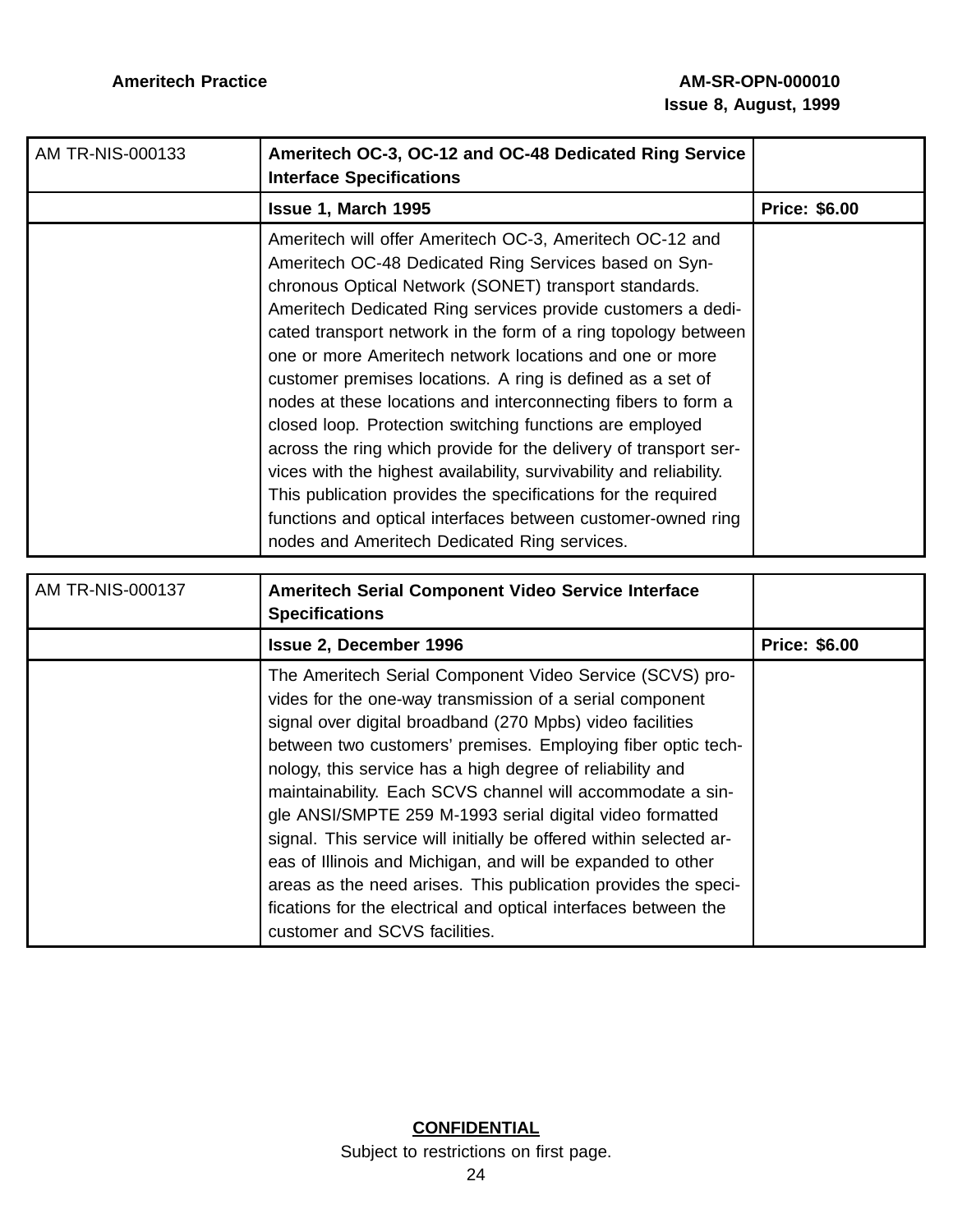| AM TR-NIS-000140-IL | AMERITECH BONA FIDE REQUEST PROCESS - ILLINOIS                                                                                                                                                                                                                                                                                                                                                                                                                                                |                    |
|---------------------|-----------------------------------------------------------------------------------------------------------------------------------------------------------------------------------------------------------------------------------------------------------------------------------------------------------------------------------------------------------------------------------------------------------------------------------------------------------------------------------------------|--------------------|
|                     | <b>Issue 4, August 1998</b>                                                                                                                                                                                                                                                                                                                                                                                                                                                                   | <b>Price: \$15</b> |
|                     | This document provides an overview of the Ameritech Bona<br>Fide Request process in Illinois and includes the Ameritech<br>Bona Fide Request (BFR) Form. This is a process in which a<br>qualifying telecommunications carrier or service provider re-<br>quests Ameritech to provide access to an unbundled network<br>element, interconnection, dialing parity arrangement, colloca-<br>tion arrangement, or service that Ameritech does not already<br>provide to that Requesting Carrier. |                    |

| AM TR-NIS-000140-IN | AMERITECH BONA FIDE REQUEST PROCESS - INDIANA                                                                                                                                                                                                                                                                                                                                                                                                                                                |                    |
|---------------------|----------------------------------------------------------------------------------------------------------------------------------------------------------------------------------------------------------------------------------------------------------------------------------------------------------------------------------------------------------------------------------------------------------------------------------------------------------------------------------------------|--------------------|
|                     | <b>Issue 4, August 1998</b>                                                                                                                                                                                                                                                                                                                                                                                                                                                                  | <b>Price: \$15</b> |
|                     | This document provides an overview of the Ameritech Bona<br>Fide Request process in Indiana and includes the Ameritech<br>Bona Fide Request (BFR) Form. This is a process in which a<br>qualifying telecommunications carrier or service provider re-<br>quests Ameritech to provide access to an unbundled network<br>element, interconnection, dialing parity arrangement, colloca-<br>tion arrangement, or service that Ameritech does not already<br>provide to that Requesting Carrier. |                    |

| AM TR-NIS-000140-MI | <b>AMERITECH BONA FIDE REQUEST PROCESS - MICHIGAN</b>                                                                                                                                                                                                                                                                                                                                                                                                                                         |                    |
|---------------------|-----------------------------------------------------------------------------------------------------------------------------------------------------------------------------------------------------------------------------------------------------------------------------------------------------------------------------------------------------------------------------------------------------------------------------------------------------------------------------------------------|--------------------|
|                     | <b>Issue 4, August 1998</b>                                                                                                                                                                                                                                                                                                                                                                                                                                                                   | <b>Price: \$15</b> |
|                     | This document provides an overview of the Ameritech Bona<br>Fide Request process in Michigan and includes the Ameritech<br>Bona Fide Request (BFR) Form. This is a process in which a<br>qualifying telecommunications carrier or service provider re-<br>quests Ameritech to provide access to an unbundled network<br>element, interconnection, dialing parity arrangement, colloca-<br>tion arrangement, or service that Ameritech does not already<br>provide to that Requesting Carrier. |                    |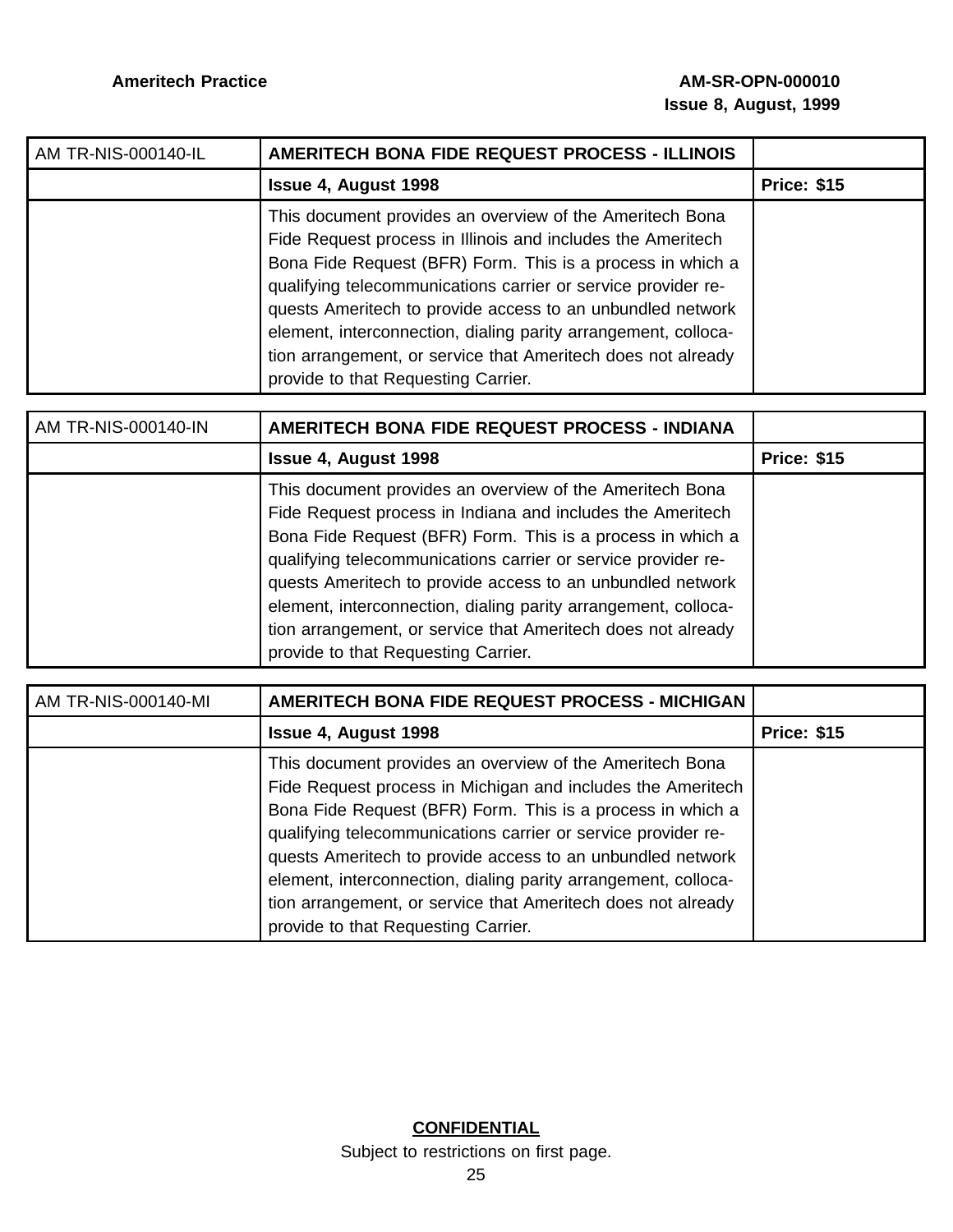| AM TR-NIS-000140-OH | <b>AMERITECH BONA FIDE REQUEST PROCESS - OHIO</b>                                                                                                                                                                                                                                                                                                                                                                                                                                         |                    |
|---------------------|-------------------------------------------------------------------------------------------------------------------------------------------------------------------------------------------------------------------------------------------------------------------------------------------------------------------------------------------------------------------------------------------------------------------------------------------------------------------------------------------|--------------------|
|                     | <b>Issue 4, August 1998</b>                                                                                                                                                                                                                                                                                                                                                                                                                                                               | <b>Price: \$15</b> |
|                     | This document provides an overview of the Ameritech Bona<br>Fide Request process in Ohio and includes the Ameritech<br>Bona Fide Request (BFR) Form. This is a process in which a<br>qualifying telecommunications carrier or service provider re-<br>quests Ameritech to provide access to an unbundled network<br>element, interconnection, dialing parity arrangement, colloca-<br>tion arrangement, or service that Ameritech does not already<br>provide to that Requesting Carrier. |                    |
| AM TR-NIS-000140-WI | <b>AMERITECH BONA FIDE REQUEST PROCESS - WISCON-</b><br><b>SIN</b>                                                                                                                                                                                                                                                                                                                                                                                                                        |                    |
|                     | <b>Issue 4, August 1998</b>                                                                                                                                                                                                                                                                                                                                                                                                                                                               | <b>Price: \$15</b> |

| ISSUE 4, AUGUST 1998                                           | Price: 315 |
|----------------------------------------------------------------|------------|
| This document provides an overview of the Ameritech Bona       |            |
| Fide Request process in Wisconsin and includes the             |            |
| Ameritech Bona Fide Request (BFR) Form. This is a process      |            |
| in which a qualifying telecommunications carrier or service    |            |
| provider requests Ameritech to provide access to an            |            |
| unbundled network element, interconnection, dialing parity ar- |            |
| rangement, collocation arrangement, or service that Ameritech  |            |
| does not already provide to that Requesting Carrier.           |            |
|                                                                |            |

| AM TR-NIS-000152 | Interconnection to an Ameritech 9-1-1 Selective Routing<br>Switch via SS7 Trunks as a Substitute for CAMA Signaling                                                                                                                                                                                                                                                                                                                                                                                                                                                                                                                                                                                                          |                    |
|------------------|------------------------------------------------------------------------------------------------------------------------------------------------------------------------------------------------------------------------------------------------------------------------------------------------------------------------------------------------------------------------------------------------------------------------------------------------------------------------------------------------------------------------------------------------------------------------------------------------------------------------------------------------------------------------------------------------------------------------------|--------------------|
|                  | <b>Issue 1, January 29, 1999</b>                                                                                                                                                                                                                                                                                                                                                                                                                                                                                                                                                                                                                                                                                             | <b>Price: \$15</b> |
|                  | The main purpose of this technical reference is to describe a<br>method to deliver a 9-1-1 call to an Ameritech 9-1-1 Selective<br>Routing Switch using SS7 signaling as an alternative to CAMA<br>signaling. This interface defines signaling parameters that will<br>allow the delivery of both wireline and wireless 9-1-1 calls into<br>the Ameritech 9-1-1 Network. This interface will allow the de-<br>livery of a wireline caller's telephone number (i.e., ANI or<br>CPN) to be used for 9-1-1 selective routing and call delivery<br>purposes. This interface will also allow for the delivery of a<br>pANI representing a wireless caller's location for 9-1-1 selec-<br>tive routing and call delivery purposes. |                    |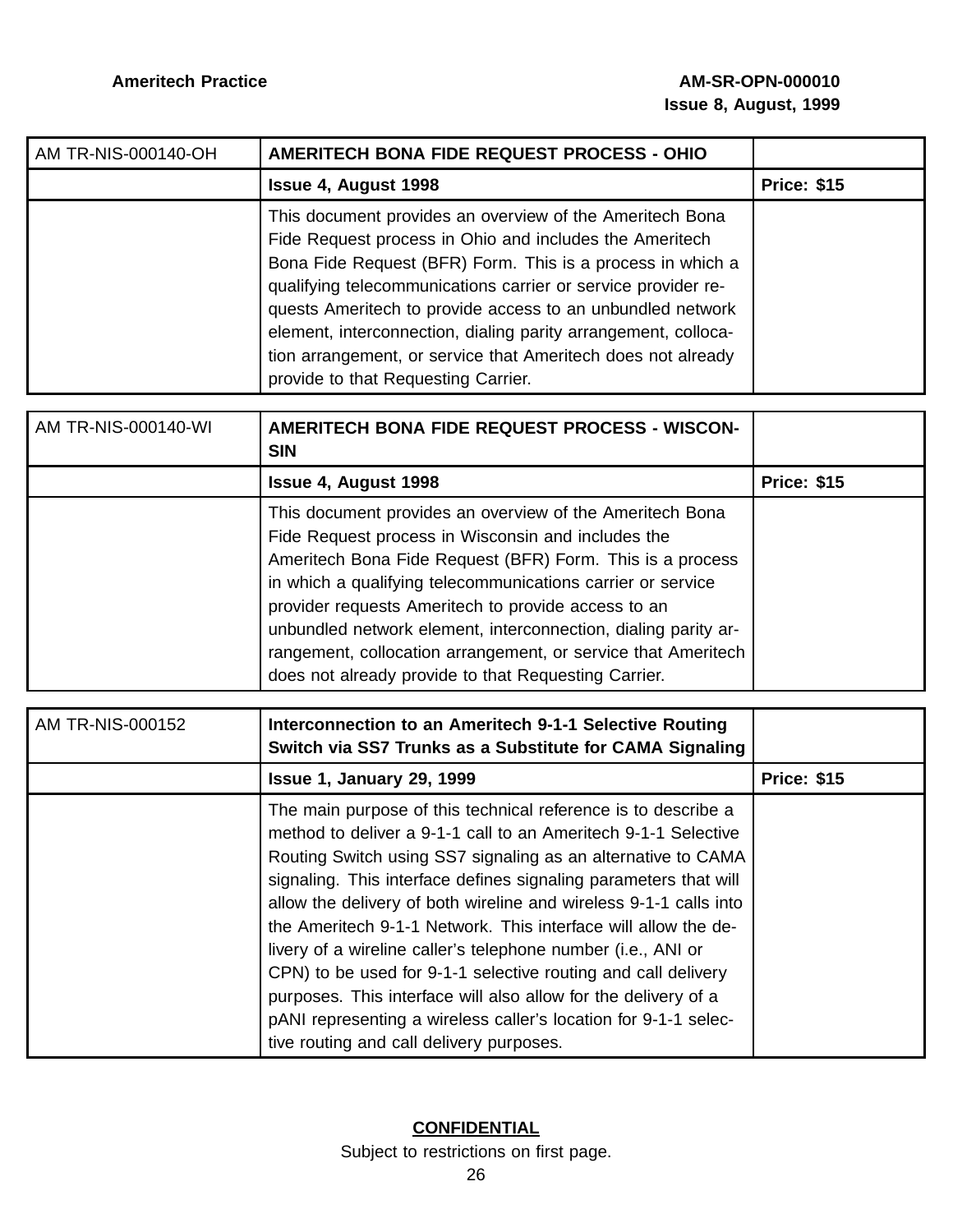| AM TR-NPL-000001 | <b>Public Packet Services Technical Interface Specifications</b>                                                                                      |                      |
|------------------|-------------------------------------------------------------------------------------------------------------------------------------------------------|----------------------|
|                  | <b>Issue 2, September 1988</b>                                                                                                                        | <b>Price: \$8.00</b> |
|                  | Establishes standardized interfaces to the Ameritech Packet<br>Switch Network for full duplex data communications on a<br>switched telephone network. |                      |

| AM TR-NPL-000002 | <b>Technical Interface Specifications for X.25 Service</b>                                                                                                                            |                       |
|------------------|---------------------------------------------------------------------------------------------------------------------------------------------------------------------------------------|-----------------------|
|                  | <b>Issue 2, May 1988</b>                                                                                                                                                              | <b>Price: \$13.00</b> |
|                  | This technical reference describes an X.25 interface between<br>Data Terminal Equipment (DTE) and Data Circuit Terminating<br>Equipment (DCE) operating in a packet mode environment. |                       |

| AM TR-NPL-000003 | <b>Technical Interface Specifications for Asynchronous Ser-</b><br>vice                                                                                                                                              |                       |
|------------------|----------------------------------------------------------------------------------------------------------------------------------------------------------------------------------------------------------------------|-----------------------|
|                  | <b>Issue 2, May 1988</b>                                                                                                                                                                                             | <b>Price: \$13.00</b> |
|                  | This technical reference describes the interface protocols nec-<br>essary for asynchronous devices to communicate with packet<br>mode DTE or other asynchronous equipment via the public<br>packet switched network. |                       |

| AM TR-NPL-000004 | <b>Electronic Business Service Network Access Interface</b><br><b>Specification</b>                                                                                                                                                                                                                                                                                                                                                                                                                  |                       |
|------------------|------------------------------------------------------------------------------------------------------------------------------------------------------------------------------------------------------------------------------------------------------------------------------------------------------------------------------------------------------------------------------------------------------------------------------------------------------------------------------------------------------|-----------------------|
|                  | <b>Issue B, December 1988</b>                                                                                                                                                                                                                                                                                                                                                                                                                                                                        | <b>Price: \$10.00</b> |
|                  | This document describes the physical, electrical, and network<br>protocol aspects of the Northern Telecom DMS®-100 Elec-<br>tronic Business Service and is intended for the use of both<br>Ameritech customers and Customer Premises Equipment<br>(CPE) manufacturers. The scope of this document allows CPE<br>manufacturers to design and build terminal sets that will func-<br>tion satisfactorily with the Electronic Business Service. * DMS<br>is a registered trademark of Northern Telecom. |                       |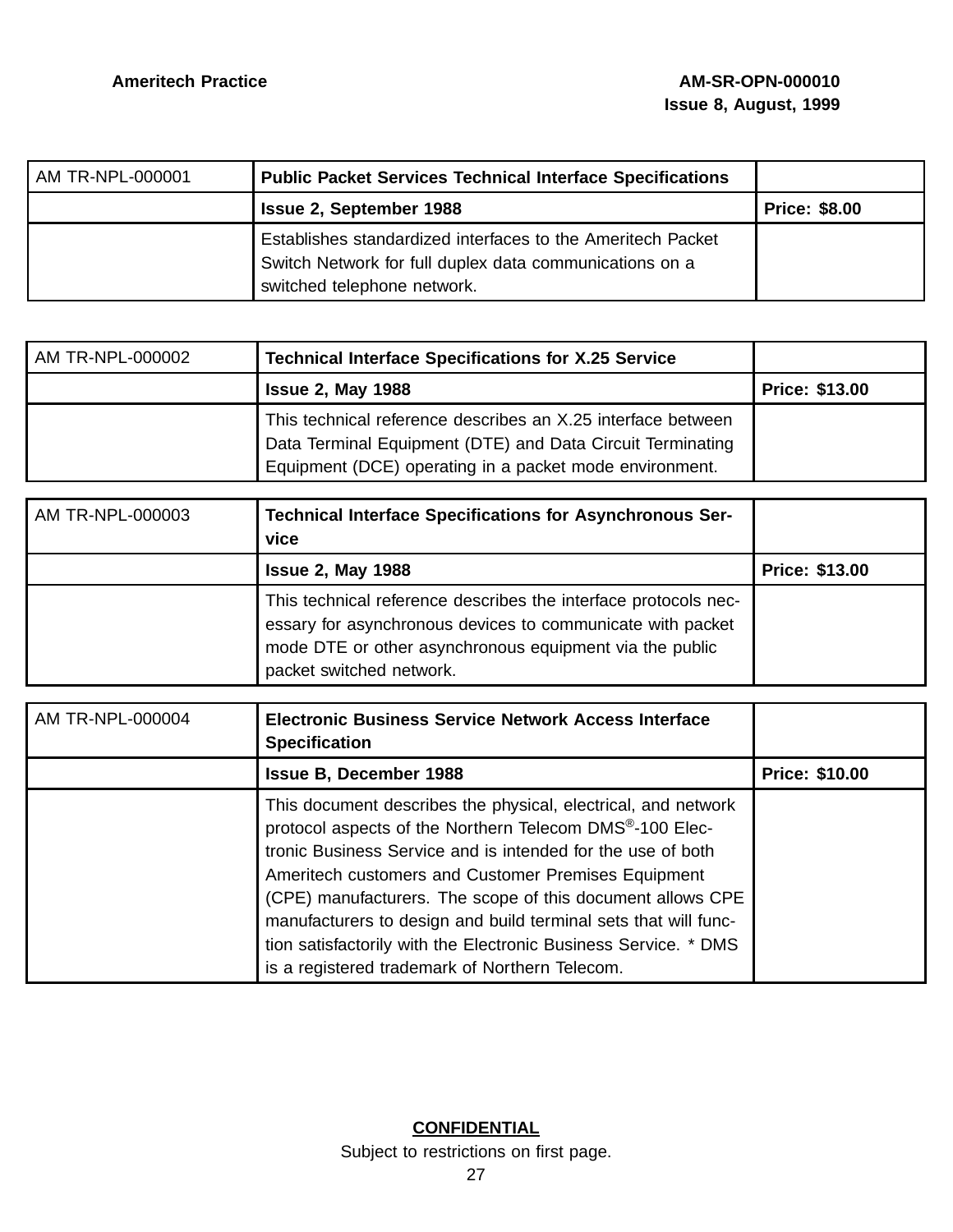| AM TR-NPL-000005 | Technical Interface Specifications Datapathä Network Ac-<br>cess Interface                                                                                                                                                                                                                                                                                                                                                                                                                                                    |                       |
|------------------|-------------------------------------------------------------------------------------------------------------------------------------------------------------------------------------------------------------------------------------------------------------------------------------------------------------------------------------------------------------------------------------------------------------------------------------------------------------------------------------------------------------------------------|-----------------------|
|                  | <b>Issue 1, December 1985</b>                                                                                                                                                                                                                                                                                                                                                                                                                                                                                                 | <b>Price: \$11.00</b> |
|                  | Defines the performance and compatibility requirements for<br>terminal equipment that will be directly connected to the inter-<br>face for Datapathä service. Datapathä service will be provided<br>from a Northern Telecom DMS®-100 Family Switch within<br>some or all of the companies within the Ameritech Region and<br>is planned to provide the user with a circuit switched data<br>transmission service. * Datapath is a trademark of Northern<br>Telecom. * DMS is a registered trademark of Northern Tele-<br>com. |                       |

| AM TR-NPL-000006 | <b>Technical Interface Integrated Business Network Atten-</b><br>dant Console                                                                                                                                                                                                                                                        |                       |
|------------------|--------------------------------------------------------------------------------------------------------------------------------------------------------------------------------------------------------------------------------------------------------------------------------------------------------------------------------------|-----------------------|
|                  | <b>Issue 1, December 1985</b>                                                                                                                                                                                                                                                                                                        | <b>Price: \$10.00</b> |
|                  | Contains customer-provided equipment requirements needed<br>to be compatible with the network interface provided by the<br>Ameritech operating company for the Business Services and a<br>DMS <sup>®</sup> -100 or DMS <sup>®</sup> -250 Northern Telecom switching machine.<br>* DMS is a registered trademark of Northern Telecom. |                       |

| AM TR-NPL-000007 | <b>Digital Service Interface Specifications, Type 1</b>                                                                                                                                                                                                                                                                            |                      |
|------------------|------------------------------------------------------------------------------------------------------------------------------------------------------------------------------------------------------------------------------------------------------------------------------------------------------------------------------------|----------------------|
|                  | <b>Issue B. December 1988</b>                                                                                                                                                                                                                                                                                                      | <b>Price: \$9.00</b> |
|                  | This interface specification describes the Ameritech operating<br>companies (AOC) Digital Service Interface between the AOC<br>network and the customer's digital data terminal equipment.<br>This technical reference is intended to provide all necessary in-<br>formation to enable implementation of digital service circuits. |                      |

| AM TR-NPL-000016 | <b>Technical Interface Specifications for X.75 Service</b>                                                                                                                                                                                                        |                       |
|------------------|-------------------------------------------------------------------------------------------------------------------------------------------------------------------------------------------------------------------------------------------------------------------|-----------------------|
|                  | <b>Issue 2, May 1988</b>                                                                                                                                                                                                                                          | <b>Price: \$15.00</b> |
|                  | This technical reference describes the interface protocols nec-<br>essary for communication between the public packet switched<br>network and other networks offering packet mode service by<br>means of an interface conforming to CCITT recommendation<br>X.75. |                       |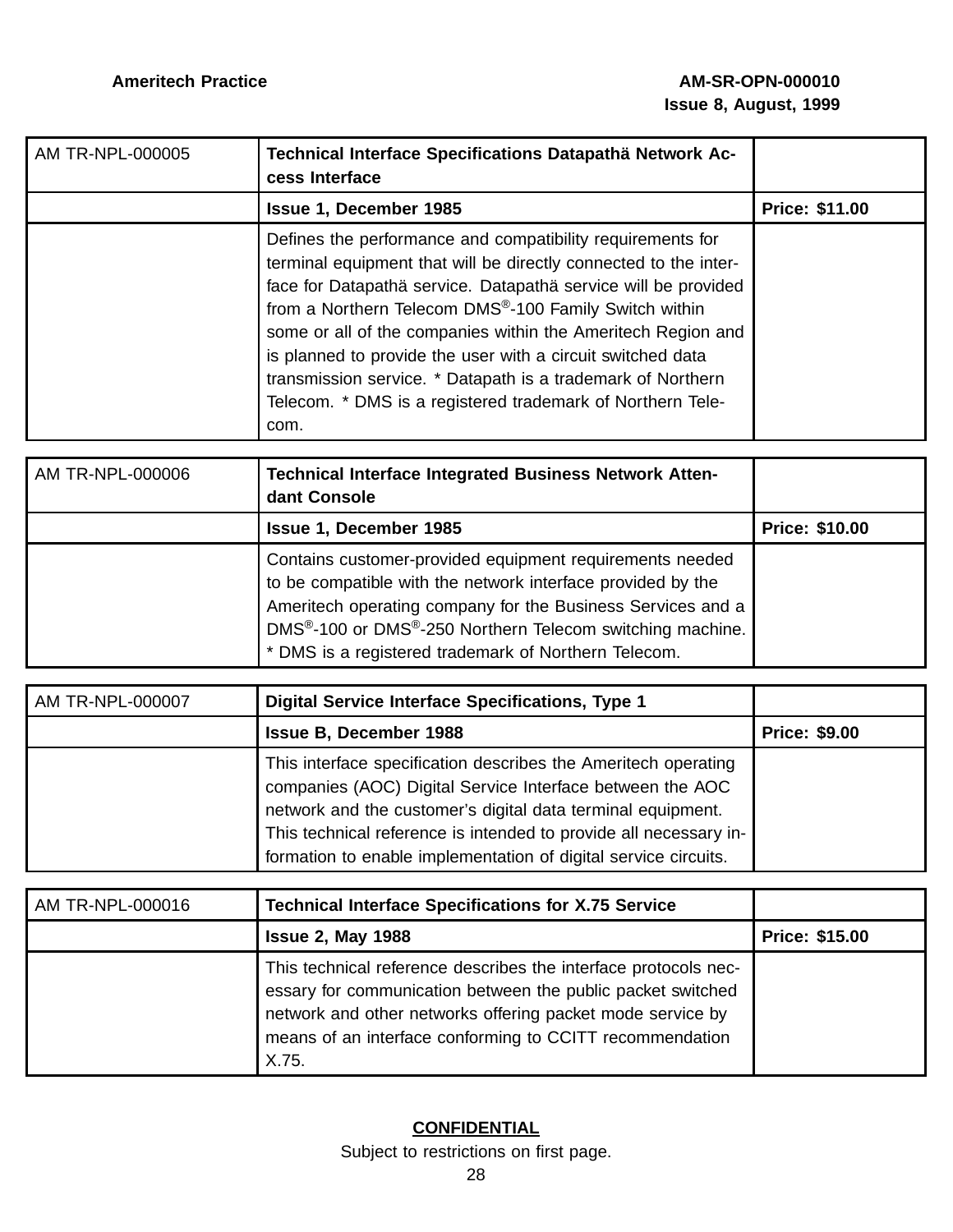| AM TR-NTP-000119 | Ameritech FAA 20 MHz Wideband Analog Video Service<br><b>Interface Specifications</b>                                                                                                                                                                                                                                                                                                                                                                                     |                      |
|------------------|---------------------------------------------------------------------------------------------------------------------------------------------------------------------------------------------------------------------------------------------------------------------------------------------------------------------------------------------------------------------------------------------------------------------------------------------------------------------------|----------------------|
|                  | <b>Issue 2, July 1996</b>                                                                                                                                                                                                                                                                                                                                                                                                                                                 | <b>Price: \$6.00</b> |
|                  | Ameritech's Wideband Analog Video Service provides fiber-<br>based, one-way analog, high-resolution video transport<br>between customer-designated premises. It is capable of trans-<br>mitting a 945 line/60 field monochrome video signal. This<br>document is being reissued to accommodate a wider customer<br>demand for this service. Previously, it was limited to Digital<br>Bright Radar Indicator Tower Equipment (DBRITE) signal<br>transmission applications. |                      |

| AM TR-OAT-000033 | <b>DS1 Customer Installation: Metallic Interface</b>                                                                                                                                                                                                                                                                                                                                                                                                                                                                                                                                     |                      |
|------------------|------------------------------------------------------------------------------------------------------------------------------------------------------------------------------------------------------------------------------------------------------------------------------------------------------------------------------------------------------------------------------------------------------------------------------------------------------------------------------------------------------------------------------------------------------------------------------------------|----------------------|
|                  | <b>Issue B, January 1990</b>                                                                                                                                                                                                                                                                                                                                                                                                                                                                                                                                                             | <b>Price: \$6.00</b> |
|                  | The primary purpose of this paper is to convey specific infor-<br>mation contained in ANSI STANDARD T1.403-1989, as it<br>applies in the Ameritech region. DS1 customer interface infor-<br>mation supporting the ANSI standard may be found in Bellcore<br>TR-NPL-000054: High Capacity Digital Service (1.544 Mb/s)<br>Interface Generic Requirements for End Users. Design refer-<br>ences currently in use by the industry may be found in<br>AT{Undeclared entity} Technical Reference PUB 62411(A)<br>entitled High Capacity Digital Service Channel Interface Speci-<br>fication. |                      |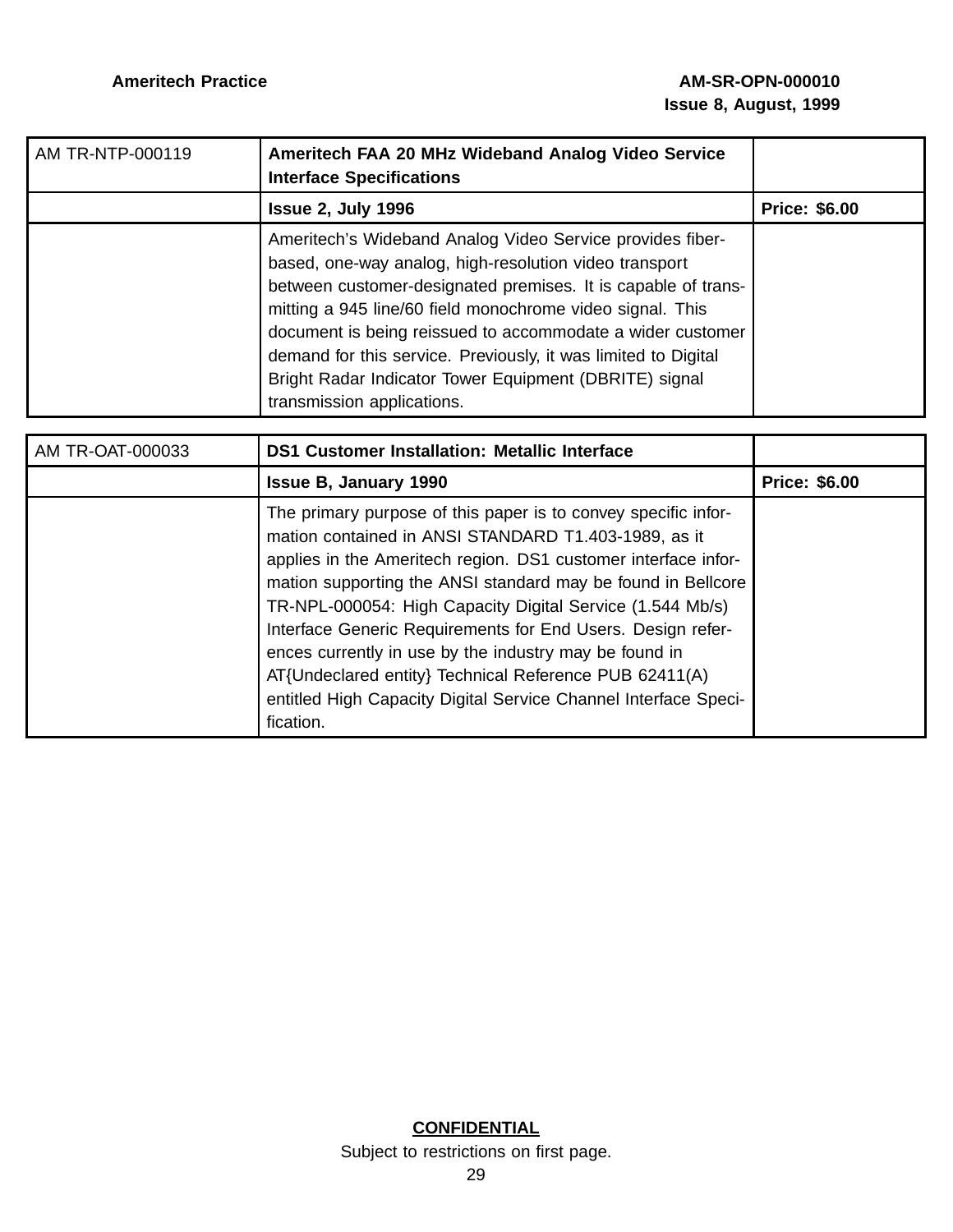| AM TR-OAT-000034 | Service Description and Interface Requirements for<br><b>Ameritech's CATV Order Entry Service</b>                                                                                                                                                                                                                                                                                                                                                                                                                                                                                                                                                                                                                                                           |                      |
|------------------|-------------------------------------------------------------------------------------------------------------------------------------------------------------------------------------------------------------------------------------------------------------------------------------------------------------------------------------------------------------------------------------------------------------------------------------------------------------------------------------------------------------------------------------------------------------------------------------------------------------------------------------------------------------------------------------------------------------------------------------------------------------|----------------------|
|                  | <b>Issue 1, November 1990</b>                                                                                                                                                                                                                                                                                                                                                                                                                                                                                                                                                                                                                                                                                                                               | <b>Price: \$6.00</b> |
|                  | This document describes the Ameritech CATV Order Entry<br>Service. The Ameritech CATV Order Entry Service is provided<br>for cable television operators. It allows the customers of cable<br>operators to place "Pay-Per-View" orders by dialing a phone<br>number associated with the event. The telephone company<br>central office equipment collects the called number, which rep-<br>resent the event ordered, and the billing telephone number<br>associated with the calling party's line (ANI), and transmits<br>those items of information to the cable television operator. De-<br>ployment information is as follows: Toledo and Columbus,<br>Ohio, and Michigan locations including Traverse City, Saginaw,<br>Pontiac, Wayne, and Grand Haven. |                      |

| AM TR-OAT-000036 | <b>Ameritech Call Detail Reporting Service (ACDRS) Interface</b>                                                                                |                      |
|------------------|-------------------------------------------------------------------------------------------------------------------------------------------------|----------------------|
|                  | Issue D. June 1997                                                                                                                              | <b>Price: \$8.00</b> |
|                  | This document describes the physical, electrical and protocol<br>aspects of the Ameritech Call Detail Reporting Service (AC-<br>DRS) interface. |                      |

| AM TR-OAT-000037 | Ameritech Digital Switching Network Transmission Plan                                                                                                                                                                                                                                                                                       |                      |
|------------------|---------------------------------------------------------------------------------------------------------------------------------------------------------------------------------------------------------------------------------------------------------------------------------------------------------------------------------------------|----------------------|
|                  | Issue 1, June 1992                                                                                                                                                                                                                                                                                                                          | <b>Price: \$6.00</b> |
|                  | This Technical Reference describes Ameritech's view on the<br>Digital Switching Network Transmission Plan. It provides de-<br>sign objectives and requirements for an all-digital switching<br>network. It is compatible with the existing VNL (Via Net Loss)<br>and FL (Fixed Loss) plans and is designed to eventually re-<br>place them. |                      |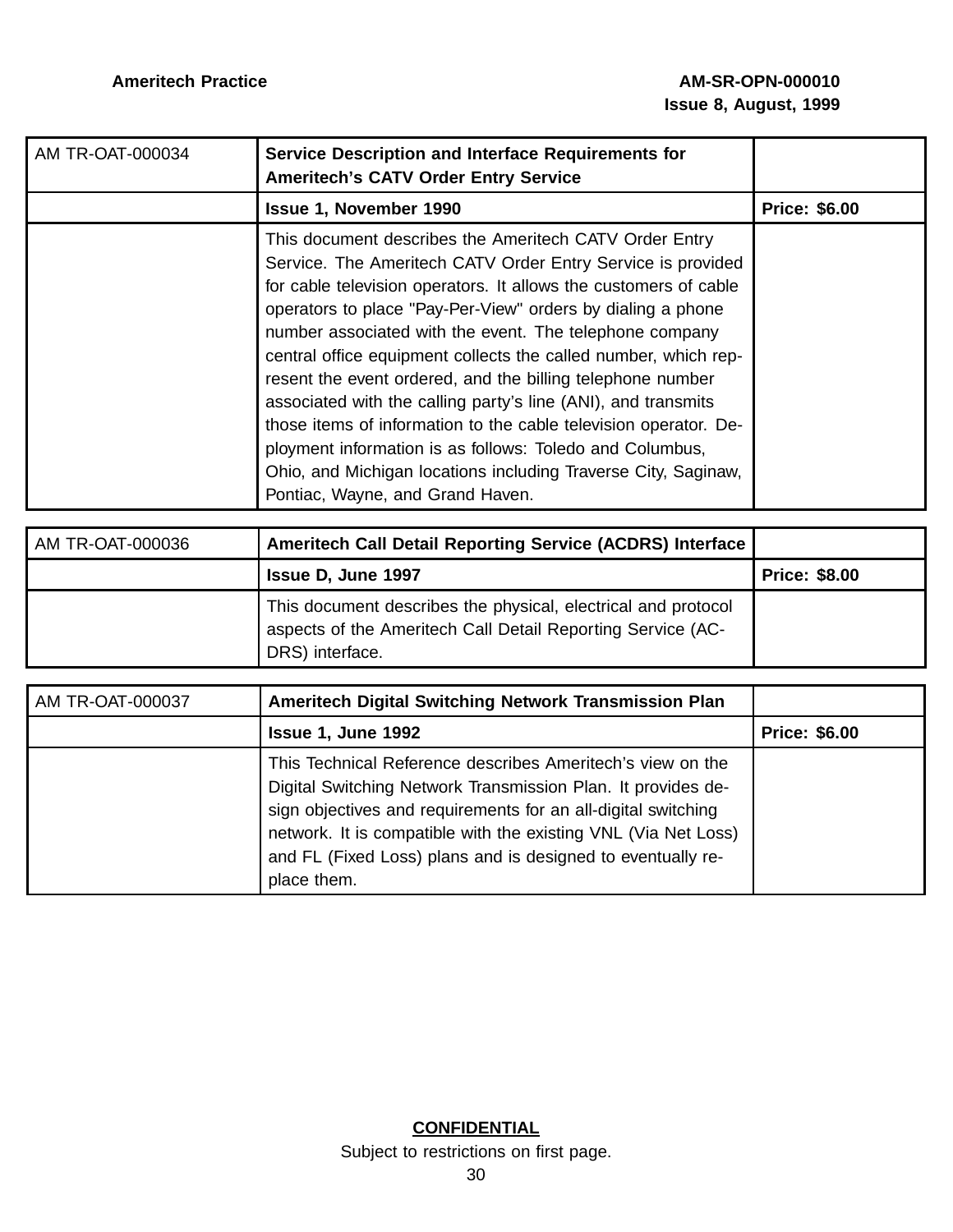| AM TR-OAT-000040        | <b>Ameritech Operating Companies Uniform Equal Access</b><br><b>Dialing Plan</b>                                                                                                                                                                                                                                                                                                                                                                                                                                                                                                                                                                                                           |                      |
|-------------------------|--------------------------------------------------------------------------------------------------------------------------------------------------------------------------------------------------------------------------------------------------------------------------------------------------------------------------------------------------------------------------------------------------------------------------------------------------------------------------------------------------------------------------------------------------------------------------------------------------------------------------------------------------------------------------------------------|----------------------|
|                         | Issue 2, July 1992                                                                                                                                                                                                                                                                                                                                                                                                                                                                                                                                                                                                                                                                         | <b>Price: \$7.00</b> |
|                         | This Dialing Plan provides the Ameritech operating companies<br>(AOCs) routing guidelines associated with Business/Resi-<br>dence, Coin, WATS and Switched Access Services dialing<br>patterns. It defines the route taken and any exceptions for vari-<br>ous dialing schemes an end user customer may use. Dialing/<br>routing guidelines are included for 1+ or 0 access codes,<br>10XXX+ dialing, international calling, service access codes,<br>cut through, Directory Assistance, and vacant code treatment.<br>It is Ameritech's intent to route IC traffic based on the routing<br>instructions as prescribed by this plan. Updates to the plan will<br>be on an as-needed basis. |                      |
| <b>AM TR-OAT-000042</b> | <b>Ameritech Service Switching Point Functional Specifica-</b><br>tion                                                                                                                                                                                                                                                                                                                                                                                                                                                                                                                                                                                                                     |                      |
|                         | <b>Issue 1, July 1989</b>                                                                                                                                                                                                                                                                                                                                                                                                                                                                                                                                                                                                                                                                  | Price: \$10.00       |
|                         | This document describes Ameritech's view of Service Switch-<br>ing Point (SSP) and Network Access Point (NAP) functionality<br>for Intelligent Network Release 0. Included is a detailed de-<br>scription of the following areas: Call Processing, Triggers,<br>Inter-office Trigger Interface, Feature Interactions - Pre-Query,<br>Querying the SCP, SSP-SCP Interface, Post-Query Call Pro-<br>cessing, Feature Interactions - Post Query, Transmission,<br>Administration and Maintenance.                                                                                                                                                                                             |                      |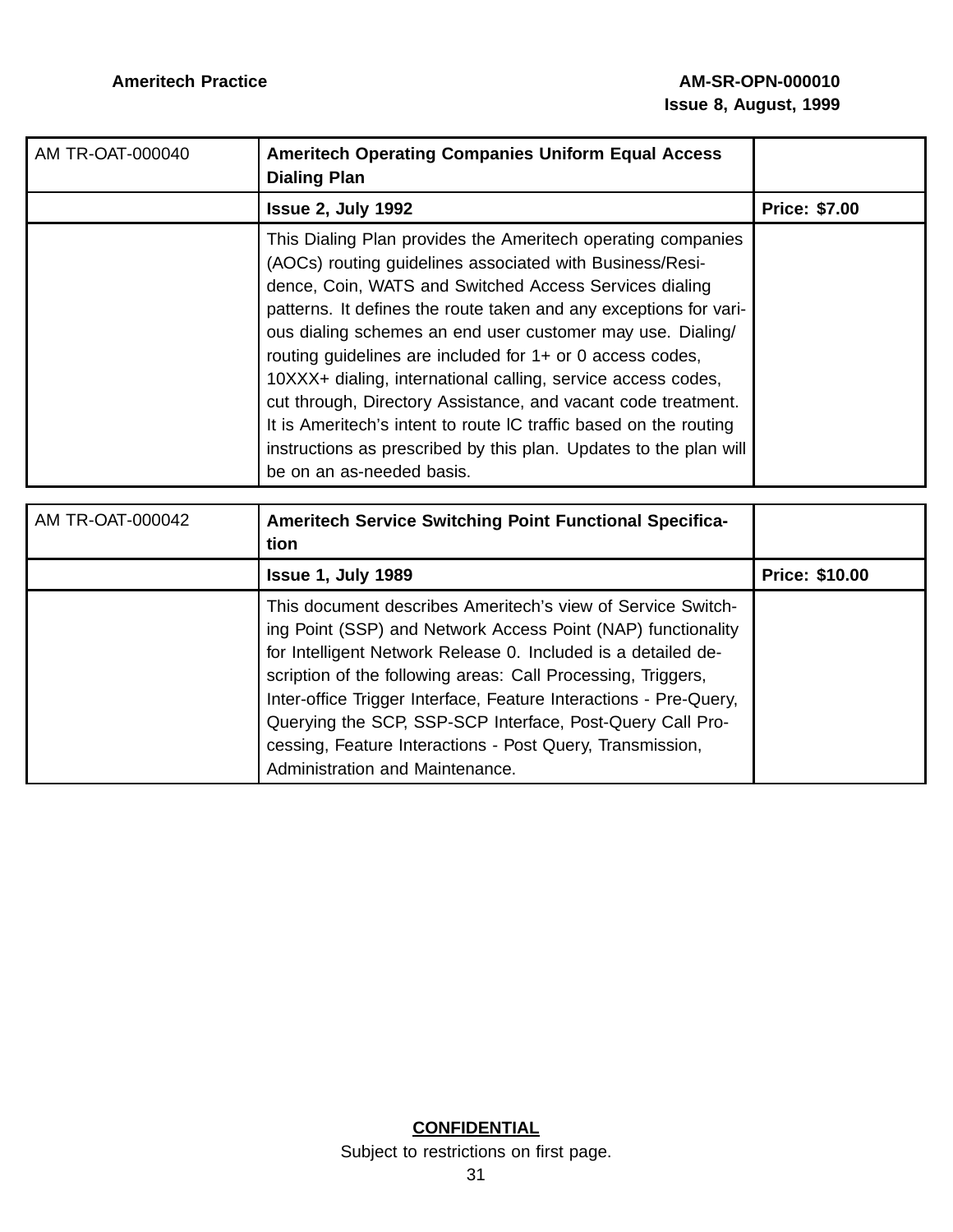| AM TR-OAT-000043 | <b>Ameritech Service Control Point Functional Specification</b>                                                                                                                                                                                                                                                                                                                                                                                                                                                                                                       |                      |
|------------------|-----------------------------------------------------------------------------------------------------------------------------------------------------------------------------------------------------------------------------------------------------------------------------------------------------------------------------------------------------------------------------------------------------------------------------------------------------------------------------------------------------------------------------------------------------------------------|----------------------|
|                  | <b>Issue 1, July 1989</b>                                                                                                                                                                                                                                                                                                                                                                                                                                                                                                                                             | <b>Price: \$9.00</b> |
|                  | This document details the functionality of the Service Control<br>Point (SCP) for Ameritech's Intelligent Network Release 0. In-<br>cluded is a detailed description of the following areas: Call<br>Processing Treatments, Internal Call Processing Controls, Sig-<br>naling, Transmission, Administration, Network Management,<br>Functional Logic and Subscriber Data Administration, Common<br>Procedures Data Updates, Service Maintenance, Administra-<br>tive Data Transfer Procedures, Maintenance, Performance,<br>Interactions, Limitations and Tolerances. |                      |

| AM TR-OAT-000044 | <b>Ameritech Service Control Point - Service Switching Point</b><br><b>Interface Specification</b>                                                                                                                                                                                                                                                                                                                                                                                               |                       |
|------------------|--------------------------------------------------------------------------------------------------------------------------------------------------------------------------------------------------------------------------------------------------------------------------------------------------------------------------------------------------------------------------------------------------------------------------------------------------------------------------------------------------|-----------------------|
|                  | <b>Issue 1, July 1989</b>                                                                                                                                                                                                                                                                                                                                                                                                                                                                        | <b>Price: \$11.00</b> |
|                  | This document details the Service Control Point (SCP) - Ser-<br>vice Switching Point (SSP) interface for Ameritech's view of<br>Intelligent Network Release 0. Specifically, this document de-<br>scribes the Signaling System Number 7 (SS7) signaling to be<br>used on the SCP-SSP interface. Included is a detailed de-<br>scription of the following areas: TCAP Message, Formats and<br>Codes, TCAP Signaling Procedures, Error Handling Proce-<br>dures, and MTP and SCCP Message Formats. |                       |

| AM TR-OAT-000060 | Mechanized Invoice for Billing Verification and Authoriza-<br>tion for Payment Process (BVAPP)                                                                                                                                                                                                                                                                                                                                                                  |                       |
|------------------|-----------------------------------------------------------------------------------------------------------------------------------------------------------------------------------------------------------------------------------------------------------------------------------------------------------------------------------------------------------------------------------------------------------------------------------------------------------------|-----------------------|
|                  | <b>Issue 2, September 1992</b>                                                                                                                                                                                                                                                                                                                                                                                                                                  | <b>Price: \$12.00</b> |
|                  | This document is provided to establish structure for Mecha-<br>nized Invoice to be electronically transmitted to Ameritech Bell<br>Companies (ABCs) from vendors in compliance with the<br>American National Standards Institute (ANSI) and meeting<br>requirements of the Ameritech Billing Verification and Autho-<br>rization for Payment Process (BVAPP) within the Plug-In<br>Inventory Control System/Detailed Continuing Property Record<br>(PICS/DCPR). |                       |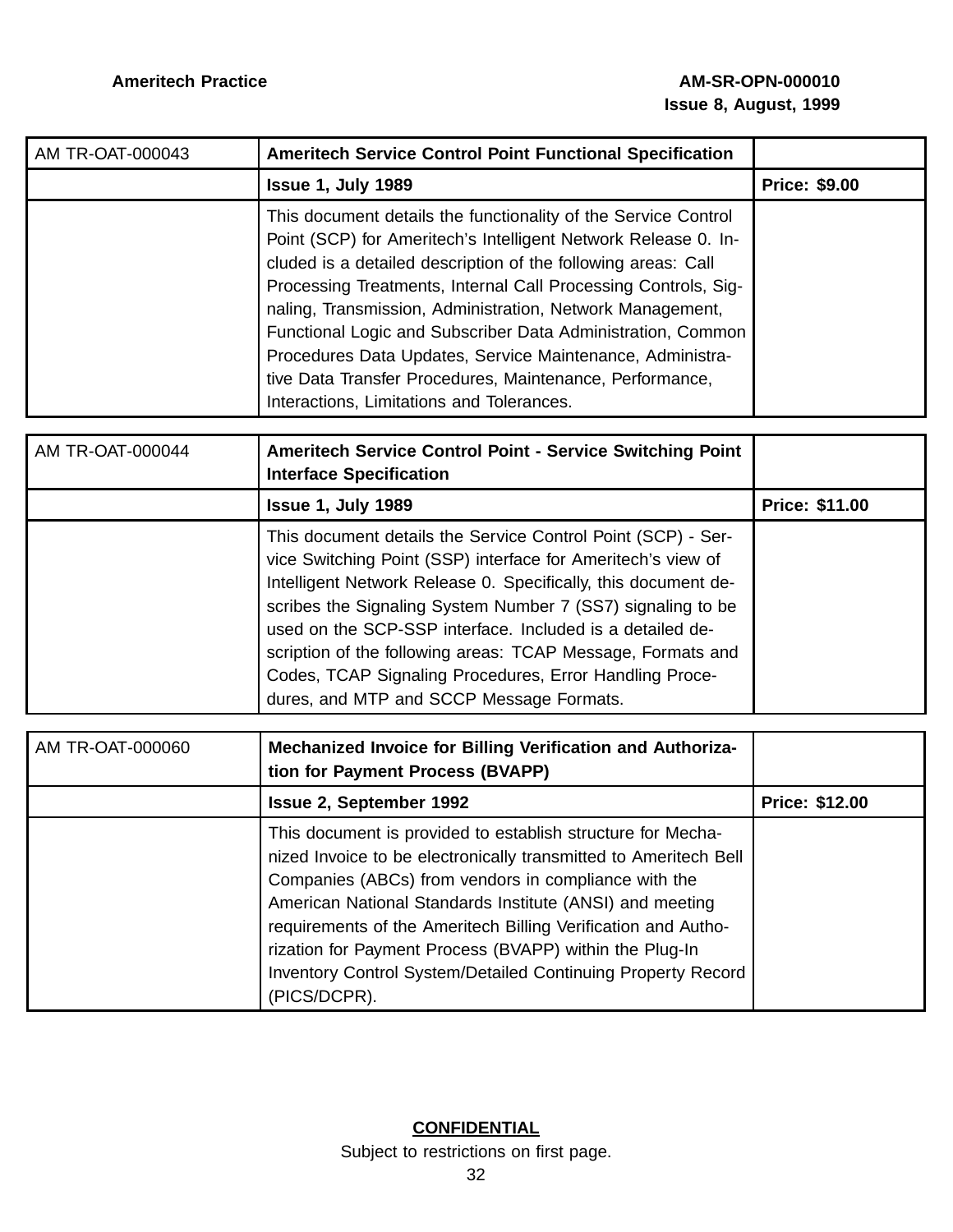| AM TR-OAT-000061 | Mechanized Order Acknowledgment for Billing Verification<br>and Authorization for Payment Process (BVAPP)                                                                                                                                                                                                                                                                                                                                                                    |                       |
|------------------|------------------------------------------------------------------------------------------------------------------------------------------------------------------------------------------------------------------------------------------------------------------------------------------------------------------------------------------------------------------------------------------------------------------------------------------------------------------------------|-----------------------|
|                  | <b>Issue 2, September 1992</b>                                                                                                                                                                                                                                                                                                                                                                                                                                               | <b>Price: \$13.00</b> |
|                  | This document is provided to establish structure for Mecha-<br>nized Order Acknowledgment to be electronically transmitted<br>to Ameritech Bell Companies (ABCs) from vendors in compli-<br>ance with the American National Standards Institute (ANSI)<br>and meeting requirements of the Ameritech Billing Verification<br>and Authorization for Payment Process (BVAPP) within the<br>Plug-In Inventory Control System/Detailed Continuing Property<br>Record (PICS/DCPR). |                       |

| AM TR-OAT-000065 | Ameritech Message Signal Interface (AMSI) and Ameritech<br>Message Signal Interface - Expansion (AMSI-E)                                                                                                                                                                                                       |                      |
|------------------|----------------------------------------------------------------------------------------------------------------------------------------------------------------------------------------------------------------------------------------------------------------------------------------------------------------|----------------------|
|                  | Issue 1, July 1990                                                                                                                                                                                                                                                                                             | <b>Price: \$7.00</b> |
|                  | This technical reference is published by Ameritech to provide<br>a technical description of the interface between Customer<br>Premises Equipment and Ameritech Central Offices to support<br>the Ameritech Message Signal Interface (AMSI) and the<br>Ameritech Message Signal Interface - Expansion (AMSI-E). |                      |

| AM TR-OAT-000067 | <b>Ameritech Inmate Calling Service</b>                                                                                                                                                                                                                                                                                                                                                                                                                                                                                                                                                                                                                     |                      |
|------------------|-------------------------------------------------------------------------------------------------------------------------------------------------------------------------------------------------------------------------------------------------------------------------------------------------------------------------------------------------------------------------------------------------------------------------------------------------------------------------------------------------------------------------------------------------------------------------------------------------------------------------------------------------------------|----------------------|
|                  | <b>Issue 2, February 1991</b>                                                                                                                                                                                                                                                                                                                                                                                                                                                                                                                                                                                                                               | <b>Price: \$7.00</b> |
|                  | A second issue of the Ameritech Inmate Calling Service Tech-<br>nical Reference has been released to define an additional<br>interface that Ameritech may elect to use. Ameritech Inmate<br>Calling Service is offered to correctional facilities as a means<br>to restrict telephone fraud and annoyance calls from prison in-<br>mates. This technical release describes both the new and the<br>previously disclosed physical interfaces and associated proto-<br>cols required to access the service. Present plans anticipate<br>that Ameritech Inmate Calling Service will be available in the<br>Ameritech Region during the fourth quarter of 1991. |                      |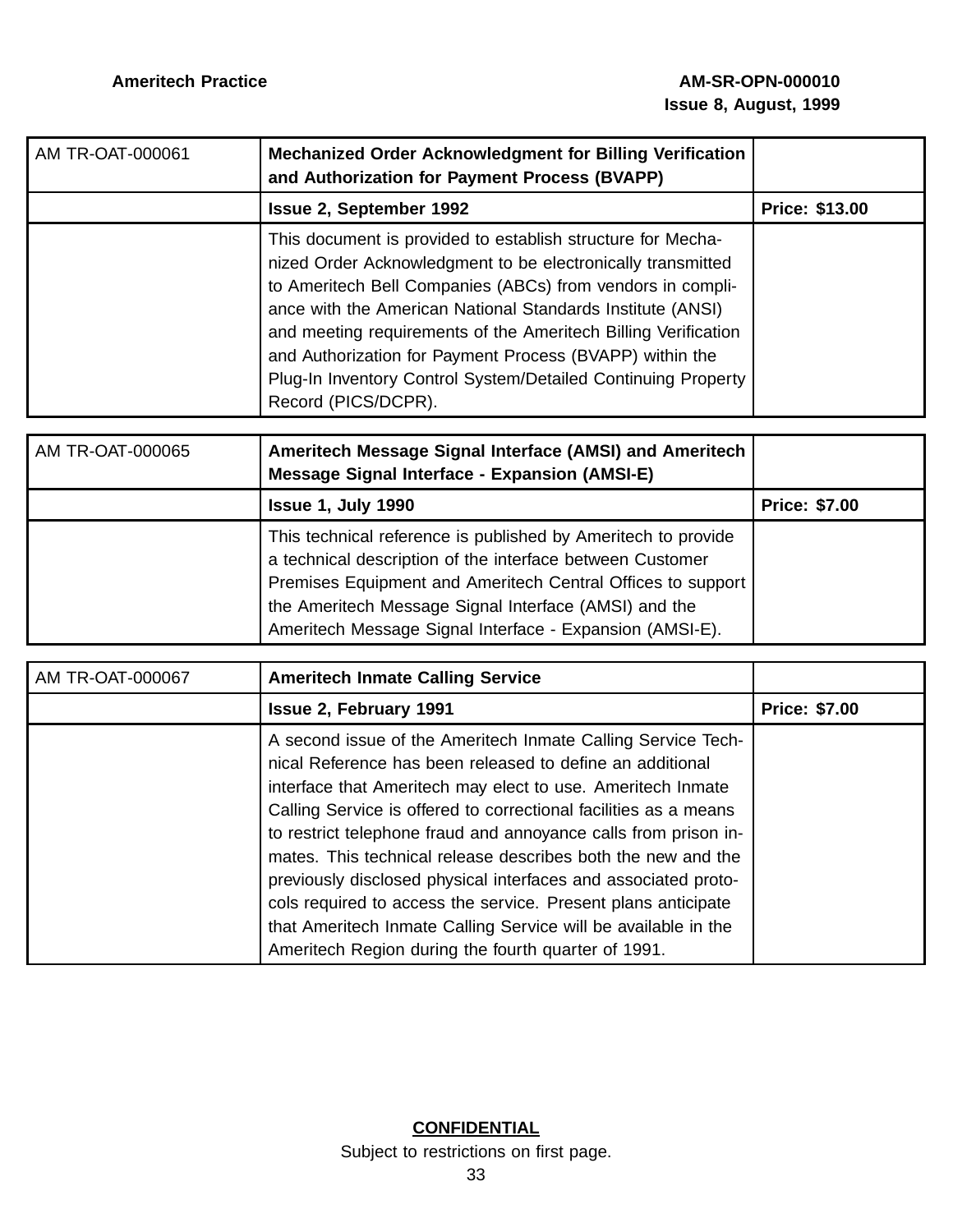| AM TR-OAT-000069 | <b>Common Channel Signaling (CCS) Network Interface</b><br><b>Specification</b>                                                                                                                                                                                                                                                                                                                                      |                      |
|------------------|----------------------------------------------------------------------------------------------------------------------------------------------------------------------------------------------------------------------------------------------------------------------------------------------------------------------------------------------------------------------------------------------------------------------|----------------------|
|                  | <b>Issue 3, August 1993</b>                                                                                                                                                                                                                                                                                                                                                                                          | <b>Price: \$7.00</b> |
|                  | This updated technical reference will provide additional techni-<br>cal description of the network interface, using Signaling<br>System 7 (SS7) protocol, between Ameritech operating com-<br>pany (AOC) networks and other interconnecting networks such<br>as Interexchange Carriers, International Carriers, Exchange<br>Carriers, Independent Telephone Companies, Cellular and En-<br>hanced Service Providers. |                      |

| AM TR-OAT-000070 | Ameritech OPTINETä 64 Interface Specifications                                                                                                                                                                                                                              |                      |
|------------------|-----------------------------------------------------------------------------------------------------------------------------------------------------------------------------------------------------------------------------------------------------------------------------|----------------------|
|                  | <b>Issue 1, September 1990</b>                                                                                                                                                                                                                                              | <b>Price: \$8.00</b> |
|                  | This technical reference is published by Ameritech to provide<br>a technical description of the interface between Customer<br>Premises Equipment and Ameritech Central Offices to support<br>the Ameritech OPTINETä 64 service. * OPTINET is a trade-<br>mark of Ameritech. |                      |

| AM TR-PSS-000030MB | <b>Analog Channels for Non-Access Service</b>                                                                                                                                                                                                                                                     |                       |
|--------------------|---------------------------------------------------------------------------------------------------------------------------------------------------------------------------------------------------------------------------------------------------------------------------------------------------|-----------------------|
|                    | <b>Issue 1, December 1988</b>                                                                                                                                                                                                                                                                     | <b>Price: \$11.00</b> |
|                    | This technical reference is published by Ameritech to in-<br>form the industry of a view of Ameritech's preliminary<br>view of analog channels for non-access service. The de-<br>scription covers channel performance, optional features<br>and functions, and valid NCI interface combinations. |                       |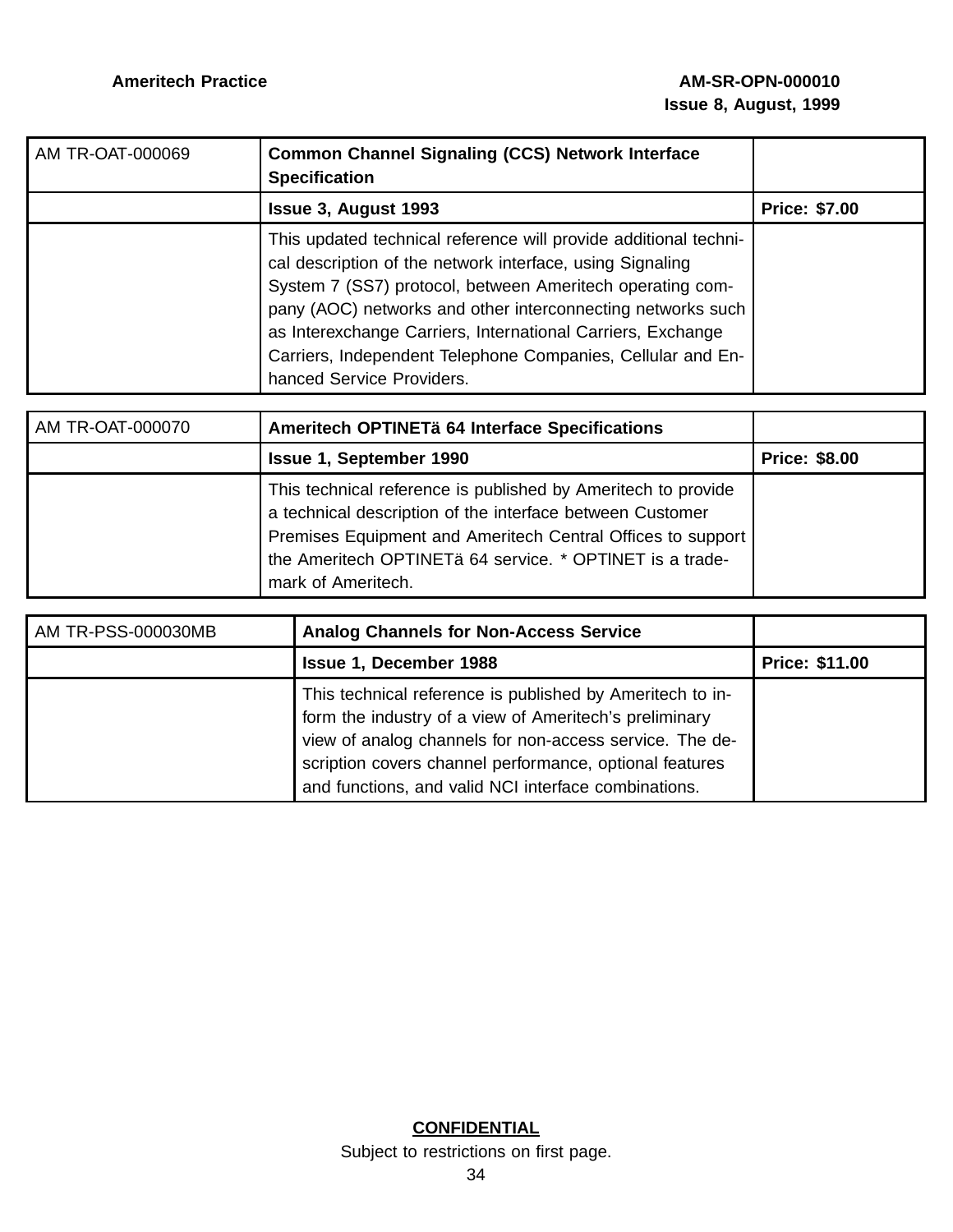| AM TR-PSS-000032 | Ameritech ACD/MIS Service Network Interface Specifica-<br>tions                                                                                                                                                                                                                                                                                                                                                                                                                                |                      |
|------------------|------------------------------------------------------------------------------------------------------------------------------------------------------------------------------------------------------------------------------------------------------------------------------------------------------------------------------------------------------------------------------------------------------------------------------------------------------------------------------------------------|----------------------|
|                  | <b>Issue 1, February 1990</b>                                                                                                                                                                                                                                                                                                                                                                                                                                                                  | <b>Price: \$9.00</b> |
|                  | This technical reference is published by Ameritech to inform<br>the industry of the application message protocol which exists<br>between the Northern Telecom DMS <sup>®</sup> -100 switch and the ACD<br>Management Information System. This document describes<br>the architecture, data stream requirements and the messaging<br>protocol of the DMS <sup>®</sup> -100 ACD/MIS interface to the customer<br>premises MIS processor. * DMS is a registered trademark of<br>Northern Telecom. |                      |

| <b>AM TR-SID-000147</b> | <b>Wireless Service Providers Interconnection to a 911</b><br><b>Database</b>                                                                                                                                                                                                                                                                                                                                                                                                                              |                       |
|-------------------------|------------------------------------------------------------------------------------------------------------------------------------------------------------------------------------------------------------------------------------------------------------------------------------------------------------------------------------------------------------------------------------------------------------------------------------------------------------------------------------------------------------|-----------------------|
|                         | <b>Issue3, November 1998</b>                                                                                                                                                                                                                                                                                                                                                                                                                                                                               | <b>Price: \$10.00</b> |
|                         | The main purpose of this technical reference is to provide a<br>description of the following interfaces in a Wireless 911<br>(W911) system: 1) The interface between a Mobile Switching<br>Center (MSC) protocol converter device and the E911<br>database; and 2) The interface between the MSC's Signaling<br>Control Point (SCP) and the E911 database. Both interfaces<br>establish a data link from a Wireless Service Provider (WSP)<br>network to the E911 database located in Ameritech's network. |                       |

| AM TR-TMO-000064 | Ameritech OPTINETä Reconfiguration Interface Specifica-<br>tions                                                                                                                                                                                                                                                          |                      |
|------------------|---------------------------------------------------------------------------------------------------------------------------------------------------------------------------------------------------------------------------------------------------------------------------------------------------------------------------|----------------------|
|                  | <b>Issue 2, August 1991</b>                                                                                                                                                                                                                                                                                               | <b>Price: \$6.00</b> |
|                  | Issue 2 of the interface specification for Ameritech OPTINET<br>Reconfiguration Services has been released. This new issue<br>changes the name of the service (formerly Ameritech Network<br>Reconfiguration Service) and deletes references to the<br>Ameritech packet network. *OPTINET is a trademark of<br>Ameritech. |                      |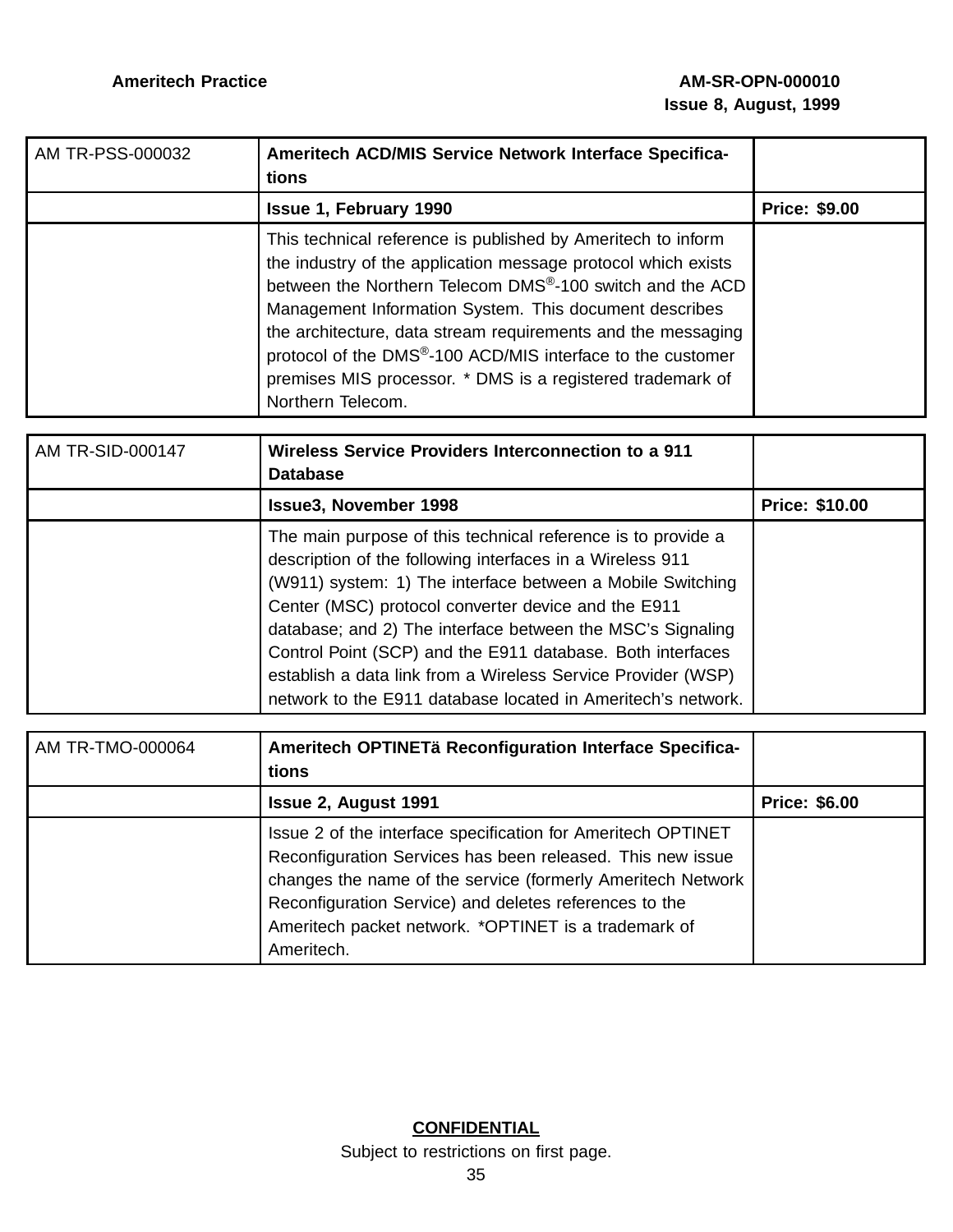| AM TR-TMO-000072 | Service Description and Interface Requirements for<br>Ameritech's OPTINETä Optical Service                                                                                                                                                                                                                          |                      |
|------------------|---------------------------------------------------------------------------------------------------------------------------------------------------------------------------------------------------------------------------------------------------------------------------------------------------------------------|----------------------|
|                  | <b>Issue 1, October 1990</b>                                                                                                                                                                                                                                                                                        | <b>Price: \$6.00</b> |
|                  | This document describes Ameritech's optical service offered<br>under the OPTINETä family of services. It is available in either<br>a 560/565 Megabit per Second (Mbps) speed or a 1.12/1.2 Gi-<br>gabit per Second (Gbps) speed, 12 or 24 equivalent DS-3s,<br>respectively. * OPTINET is a trademark of Ameritech. |                      |

| AM TR-TMO-000073 | Interface of an E911 PSAP to a 1A ESSä Switch and to an<br>E911 Database                                                                                                                                                                                                                                                                                                                                                                                                                                                                                                                                                                                                                                                                                                   |                      |
|------------------|----------------------------------------------------------------------------------------------------------------------------------------------------------------------------------------------------------------------------------------------------------------------------------------------------------------------------------------------------------------------------------------------------------------------------------------------------------------------------------------------------------------------------------------------------------------------------------------------------------------------------------------------------------------------------------------------------------------------------------------------------------------------------|----------------------|
|                  | <b>Issue 1, September 1991</b>                                                                                                                                                                                                                                                                                                                                                                                                                                                                                                                                                                                                                                                                                                                                             | <b>Price: \$8.00</b> |
|                  | This document has been prepared by Ameritech as a techni-<br>cal reference that provides descriptions of interfaces in two<br>areas of an E911 system: The interface between a 1A ESS<br>switch and a public safety answering point (PSAP); and the<br>interface between an E911 database and a PSAP. The first in-<br>terface is from a switch via automatic number identification<br>(ANI) trunks to the ANI trunk controller at the PSAP. The sec-<br>ond interface is from a node of a database system via data<br>links to the automatic location identification (ALI) multiplexer at<br>the PSAP. Both the ANI controller CPE and the ALI multiplexer<br>CPE are generally referred to as common PSAP equipment. *<br>1A ESS is a trademark of AT{Undeclared entity} |                      |

| AM TR-TMO-000080 | <b>Ameritech Services Network Channel and Network Chan-</b><br>nel Interface Codes                                                                                                                                                                                                                                                                                                                                                                                                                          |                      |
|------------------|-------------------------------------------------------------------------------------------------------------------------------------------------------------------------------------------------------------------------------------------------------------------------------------------------------------------------------------------------------------------------------------------------------------------------------------------------------------------------------------------------------------|----------------------|
|                  | <b>Issue 3, February 1995</b>                                                                                                                                                                                                                                                                                                                                                                                                                                                                               | <b>Price: \$9.00</b> |
|                  | This publication will serve as a user guide for Exchange and<br>InterLATA Access Services. It provides a list of code combina-<br>tions formerly in various tariff documents. This document<br>provides currently available code combinations and eliminates<br>typographical errors or technically not feasible combinations<br>formerly reflected in tariff documents. Technical specifications<br>and customized options may be found in the applicable refer-<br>ences listed in the table of contents. |                      |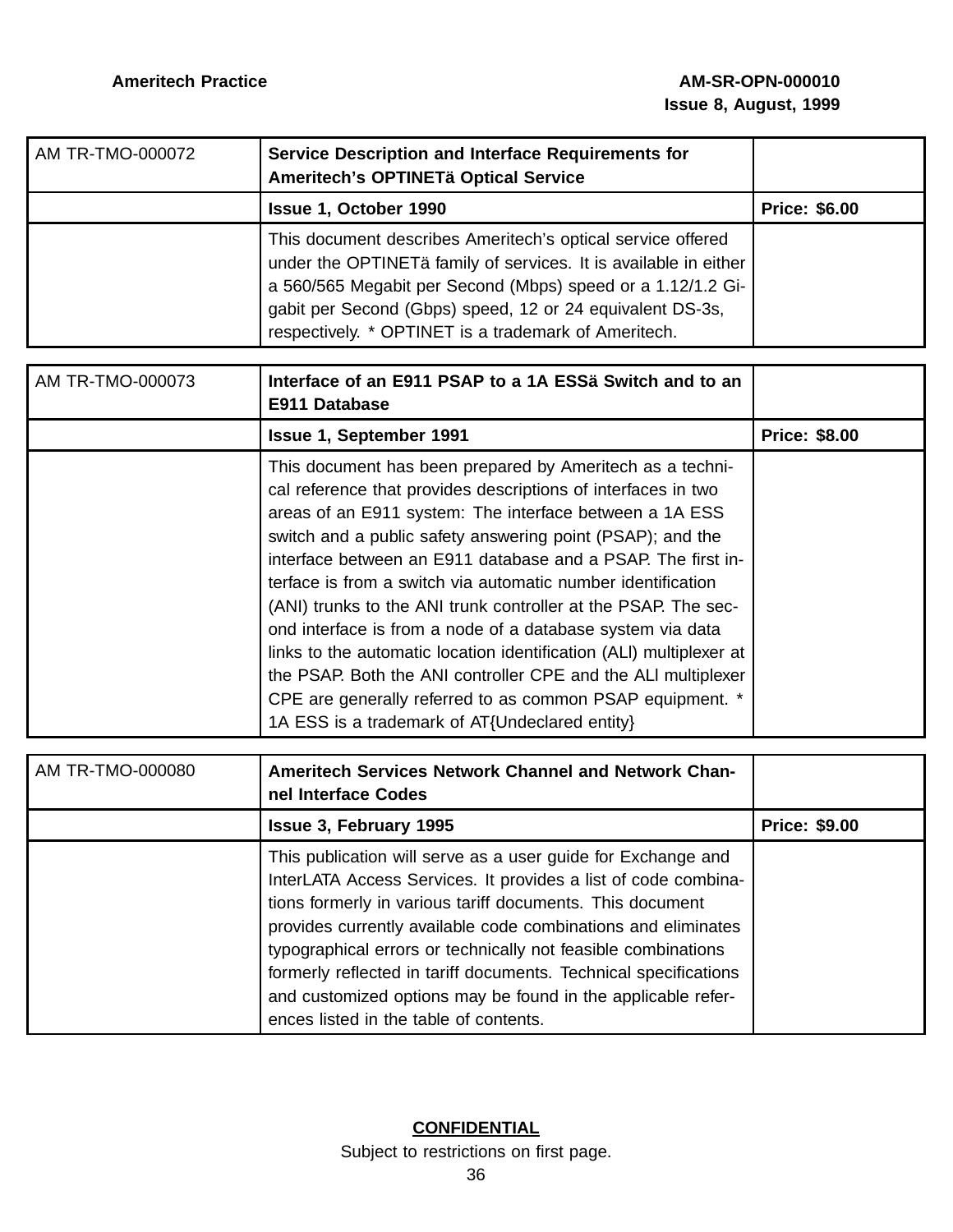| AM TR-TMO-000094 | <b>Switched Access Service Feature Group D</b>                                                                                                                                                                    |                      |
|------------------|-------------------------------------------------------------------------------------------------------------------------------------------------------------------------------------------------------------------|----------------------|
|                  | <b>Issue 1, August 1992</b>                                                                                                                                                                                       | <b>Price: \$9.00</b> |
|                  | This document describes the Switched Access Feature Group<br>D (FGD) Service and its use for the transport of Public<br>Switched Digital Service (PSDS) or Integrated Services Digital<br>Network (ISDN) traffic. |                      |

| AM TR-TMO-000101 | <b>Ameritech Digital Service Transmission Parameters</b>                                                                                                                                                                                                                                                                                                                                                                                                                                                                                                                   |                      |
|------------------|----------------------------------------------------------------------------------------------------------------------------------------------------------------------------------------------------------------------------------------------------------------------------------------------------------------------------------------------------------------------------------------------------------------------------------------------------------------------------------------------------------------------------------------------------------------------------|----------------------|
|                  | <b>Issue 3, August 1995</b>                                                                                                                                                                                                                                                                                                                                                                                                                                                                                                                                                | <b>Price: \$6.00</b> |
|                  | This document states the transmission parameters and objec-<br>tives for Ameritech Base Rate, Ameritech DS-1, Ameritech<br>DS-3 Services, Ameritech OC-N Services, and Ameritech OC-<br>N Dedicated Ring Services. Ameritech Base Rate, Ameritech<br>DS-1, Ameritech DS-3 Services, Ameritech OC-N Services,<br>and Ameritech OC-N Dedicated Ring Services provide a<br>transmission path between customer designated premises, or<br>a customer designated premises and an Ameritech location<br>where multiplexing and/or cross-connection functions are per-<br>formed. |                      |

| AM TR-TMO-000106 | Service Description and Interface Requirements for<br><b>Ameritech FT-1 Digital Service</b>                                                                                                                |                      |
|------------------|------------------------------------------------------------------------------------------------------------------------------------------------------------------------------------------------------------|----------------------|
|                  | <b>Issue 2, July 1994</b>                                                                                                                                                                                  | <b>Price: \$6.00</b> |
|                  | This document describes the Fractional T-1 (FT-1) Access<br>Service offered by Ameritech. This service provides the cus-<br>tomer with 128, 256, or 384 kilobits per second (Kbps) of<br>usable bandwidth. |                      |

| AM TR-TMO-000114 | Metallic Service Interface Specification (IntraLATA and<br><b>Special Access Service)</b>                                                                                                                                                                                                |                      |
|------------------|------------------------------------------------------------------------------------------------------------------------------------------------------------------------------------------------------------------------------------------------------------------------------------------|----------------------|
|                  | <b>Issue 1, January 1994</b>                                                                                                                                                                                                                                                             | <b>Price: \$6.00</b> |
|                  | This Technical Reference describes the Metallic Grade Ser-<br>vices interface combinations and technical requirements<br>supported by Ameritech. In particular, it provides a quantitive<br>and qualitive description of the services and their interfaces at<br>the customer locations. |                      |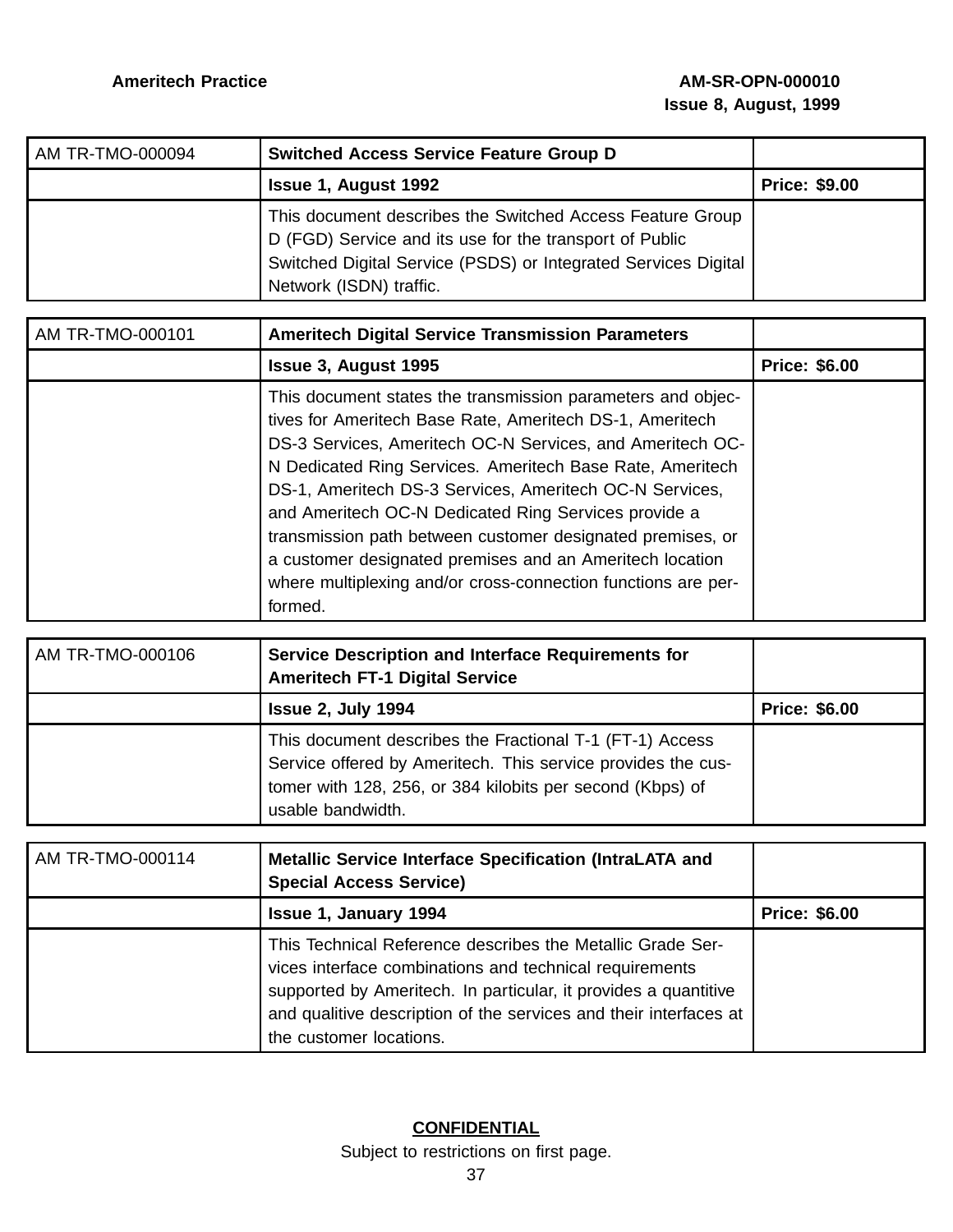| AM TR-TMO-000122 | <b>Ameritech Unbundled Analog Loops</b>                                                                                                                                    |                      |
|------------------|----------------------------------------------------------------------------------------------------------------------------------------------------------------------------|----------------------|
|                  | Issue 4, July 1997                                                                                                                                                         | <b>Price: \$6.00</b> |
|                  |                                                                                                                                                                            |                      |
|                  |                                                                                                                                                                            |                      |
| AM TR-TMO-000123 | <b>Ameritech Unbundled Digital Loops</b>                                                                                                                                   |                      |
|                  | Issue 4, July 1997                                                                                                                                                         | <b>Price: \$6.00</b> |
|                  |                                                                                                                                                                            |                      |
|                  |                                                                                                                                                                            |                      |
| AM TR-TMO-000124 | <b>Ameritech Unbundled Switch Ports</b>                                                                                                                                    |                      |
|                  | <b>Issue 5, July 1997</b>                                                                                                                                                  | <b>Price: \$6.00</b> |
|                  | These documents describe the transmission parameters for<br>Ameritech's Unbundled Analog Loops, Unbundled Digital<br>Loops and Unbundled Switch Ports. The Unbundled Loops |                      |

provide a transmission path between a customer premises and the Ameritech Central Office serving that premises. The Unbundled Switch Port is a combination of central office equipment and software that provides a connection to public

> **CONFIDENTIAL** Subject to restrictions on first page. 38

switched networks.